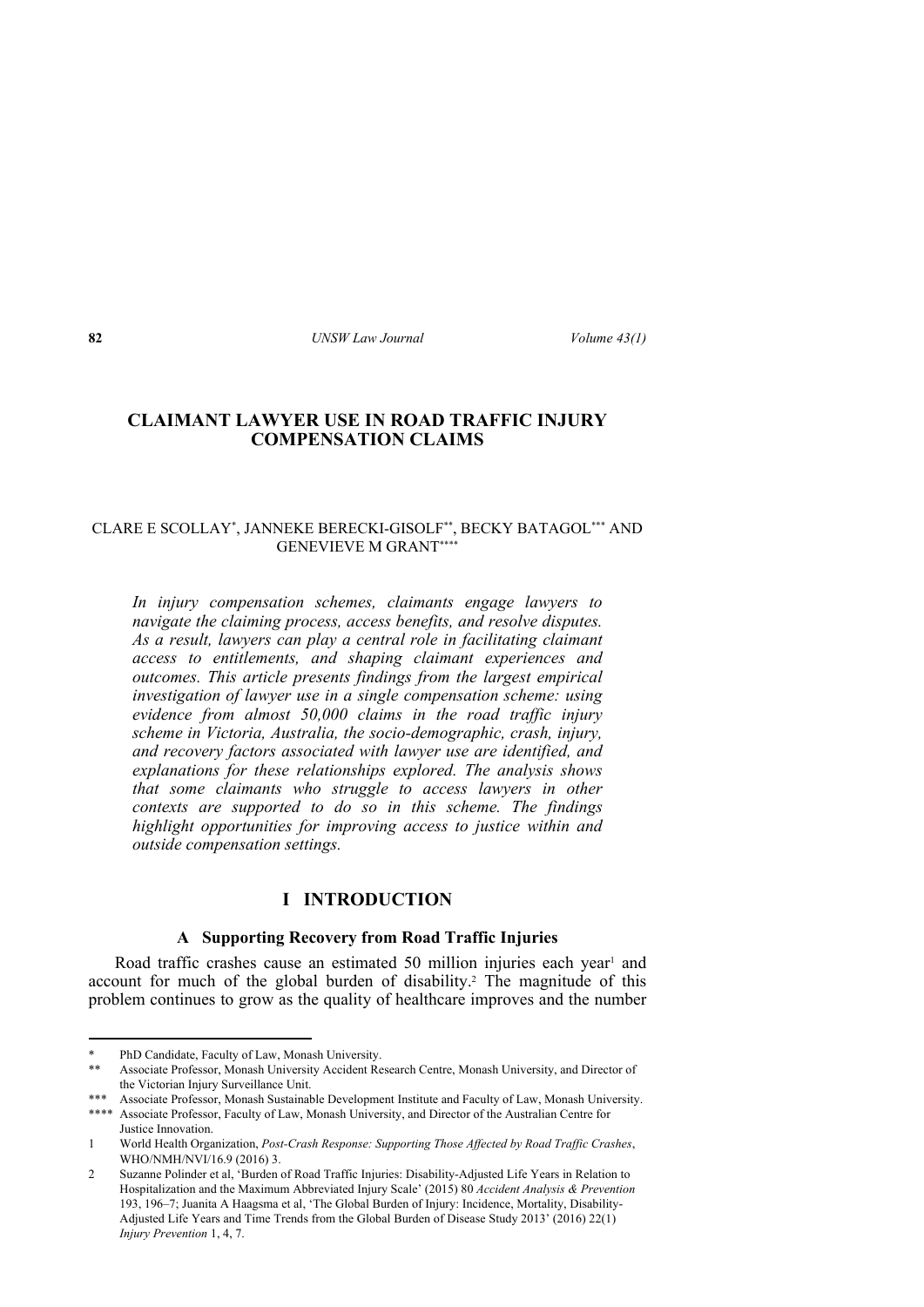of individuals surviving their injuries increases.3 As a result, road traffic injuries have been designated a public health priority in Canada,<sup>4</sup> the United States,<sup>5</sup> the European Union,<sup>6</sup> parts of Asia<sup>7</sup> and Africa,<sup>8</sup> Australia,<sup>9</sup> and New Zealand.<sup>10</sup> Although the policy focus is on reducing the number of serious road traffic injuries, there is also a growing emphasis on improving recovery outcomes.

Crash survivors often engage with a range of services in recovering from road traffic injuries, including health, legal, and financial services.11 In many jurisdictions, statutory injury compensation schemes facilitate access to these and other benefits, with the objective of returning injured persons to health and work as efficiently and effectively as possible.12 There are considerable inconsistencies in the nature and extent of the benefits provided by these schemes. In Australia, for example, all states and territories provide long-term care and support to persons who sustain significant and permanent injuries, irrespective of fault;13 however, for other injured persons, there is substantial variation in the benefits available, and the basis on which these benefits are provided.14

<sup>3</sup> See, eg, Peter A Cameron et al, 'A Statewide System of Trauma Care in Victoria: Effect on Patient Survival' (2008) 189(10) *Medical Journal of Australia* 546, 548; Belinda J Gabbe et al, 'Population-Based Capture of Long-Term Functional and Quality of Life Outcomes after Major Trauma: The Experiences of the Victorian State Trauma Registry' (2010) 69(3) *The Journal of Trauma: Injury, Infection, and Critical Care* 532, 532.

<sup>4</sup> Canadian Council of Motor Transport Administrators, *Road Safety Vision 2010* (Report, November 2013) 22.

<sup>5</sup> S Binder and JW Runge, 'Road Safety and Public Health: A US Perspective and the Global Challenge' (2004) 10(2) *Injury Prevention* 68, 68.

<sup>6</sup> European Commission, *Road Safety Program 2011–2020: Detailed Measures* (Memo No 10/343, 20 July 2010) 3.

<sup>7</sup> Saber Azami-Aghdash et al, 'Policy Analysis of Road Traffic Injury Prevention in Iran' (2017) 9(1) *Electronic Physician* 3630, 3635*–*6. See also S Gopalakrishnan, 'A Public Health Perspective of Road Traffic Accidents' (2012) 1(2) *Journal of Family Medicine and Primary Care* 144.

<sup>8</sup> Richard Matzopoulos et al, 'Assessing the Prevention Response to Child Road Traffic Injuries' in Ashley Van Niekerk, Shahnaaz Suffla and Mohamed Seedat (eds), *Crime, Violence and Injury Prevention in South Africa: Data to Action* (Medical Research Council – University of South Africa Crime, Violence, and Injury Lead Program, 2008) 14, 22–3.

<sup>9</sup> Australian Institute of Health and Welfare, *First Report on National Health Priority Areas 1996* (Report, 1997) 85–7.

<sup>10</sup> Ministry of Transport, 'Safer Journeys: New Zealand's Road Safety Strategy 2010–2020' (Strategy Proposal, 2010) 3.

<sup>11</sup> World Health Organization (n 1) 4.

<sup>12</sup> Australian Institute of Health and Welfare, 'ICF Australian User Guide V1.0' (Disabilities Series No DIS 33, 10 October 2003) 93; Genevieve M Grant and David M Studdert, 'Poisoned Chalice? A Critical Analysis of the Evidence Linking Personal Injury Compensation Processes with Adverse Health Outcomes' (2009) 33(3) *Melbourne University Law Review* 865, 866; Peter Cane, *Atiyah*'*s Accidents, Compensation and the Law* (Cambridge University Press, 8<sup>th</sup> ed, 2013) 406–9; Genevieve M Grant, 'Claiming Justice in Injury Law' (2015) 41(3) *Monash University Law Review* 618, 619; Meaghan L O'Donnell et al, 'Compensation Seeking and Disability after Injury: The Role of Compensation-Related Stress and Mental Health' (2015) 76(8) *Journal of Clinical Psychiatry* e1000, e1000.

<sup>13</sup> Harold Luntz et al, *Torts: Cases and Commentary* (LexisNexis Butterworths, 8<sup>th</sup> ed, 2017) 63–6.

<sup>14</sup> Ibid 54–7.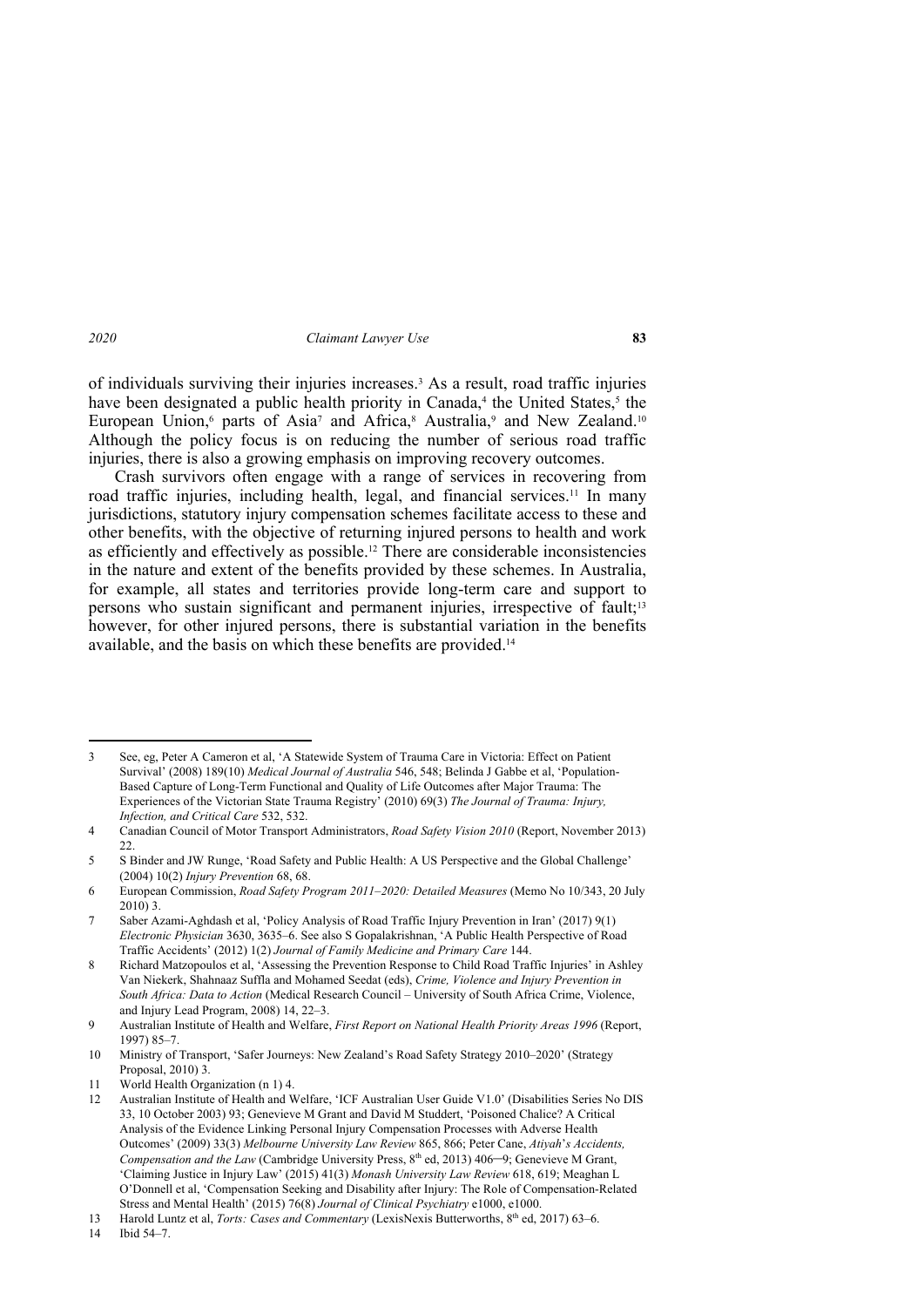### **B Lawyer Use and Claimant Outcomes in Road Traffic Injury Compensation Schemes**

In compensation schemes, injured persons may engage lawyers for help with navigating the claiming process, accessing benefits, and resolving disputes.15 Legal services can play an important role in enabling claimants to access their legal entitlements, particularly when they might struggle to do so otherwise, whether because of their own disadvantage or complexities in scheme design. As a result, lawyer use is often associated with access to justice, which has been described as the extent to which claimants can enforce their rights through fair and open processes.16 Some studies suggest that claimant lawyer use is also associated with negative recovery outcomes, including physical and mental illhealth;<sup>17</sup> longer treatment times;<sup>18</sup> delays in, and lack of, claim closure;<sup>19</sup> and lower perceived fairness of compensation processes.<sup>20</sup> These associations are attributed to extended legal proceedings that prolong claimant exposure to compensation schemes;<sup>21</sup> the adversarial nature of the claiming process;<sup>22</sup> and implicit or explicit encouragement of claimants to remain symptomatic to maximise their likelihood of succeeding in their claims.23

<sup>15</sup> Darnel F Murgatroyd, Ian D Cameron and Ian A Harris, 'Understanding the Effect of Compensation on Recovery from Severe Motor Vehicle Crash Injuries: A Qualitative Study' (2011) 17(4) *Injury Prevention* 222, 224; Elizabeth Kilgour et al, 'Interactions between Injured Workers and Insurers in Workers' Compensation Systems: A Systematic Review of Qualitative Research Literature' (2015) 25(1) *Journal of Occupational Rehabilitation* 160, 177–8; Nieke A Elbers et al, 'Differences in Perceived Fairness and Health Outcomes in Two Injury Compensation Systems: A Comparative Study' (2016) 16(1) *BMC Public Health* 658, 665 ('Differences in Perceived Fairness and Health Outcomes').

<sup>16</sup> Louis Schetzer, Joanna Mullins and Roberto Buonamano, *Access to Justice & Legal Needs: A Project to Identify Legal Needs, Pathways and Barriers for Disadvantaged People in NSW* (Law and Justice Foundation of NSW, 2002) 6–8; Hazel Genn, *Judging Civil Justice* (Cambridge University Press, 1st ed, 2010) 115.

<sup>17</sup> Richard Townsend Gun et al, 'Risk Factors for Prolonged Disability after Whiplash Injury: A Prospective Study' (2005) 30(4) *Spine* 386, 389; Ian A Harris et al, 'Predictors of General Health after Major Trauma' (2008) 64(4) *The Journal of Trauma: Injury, Infection, and Critical Care* 969, 970; SM Littleton et al, 'The Association of Compensation on Longer Term Health Status for People with Musculoskeletal Injuries Following Road Traffic Crashes: Emergency Department Inception Cohort Study' (2011) 42(9) *Injury* 927, 930.

<sup>18</sup> Gun et al (n 17) 389.

<sup>19</sup> J David Cassidy et al, 'Effect of Eliminating Compensation for Pain and Suffering on the Outcome of Insurance Claims for Whiplash Injury' (2000) 342(16) *The New England Journal of Medicine* 1179, 1181; J David Cassidy et al, 'Low Back Pain after Traffic Collisions: A Population-Based Cohort Study' (2003) 28(10) *Spine* 1002, 1004; Petrina P Casey, Anne Marie Feyer and Ian D Cameron, 'Associations with Duration of Compensation Following Whiplash Sustained in a Motor Vehicle Crash' (2015) 46(9) *Injury* 1848, 1851 ('Associations with Duration of Compensation'); Bamini Gopinath et al, 'Predictors of Time to Claim Closure Following a Non-Catastrophic Injury Sustained in a Motor Vehicle Crash: A Prospective Cohort Study' (2016) 16(1) *BMC Public Health* 421, 425.

<sup>20</sup> Elbers et al, 'Differences in Perceived Fairness and Health Outcomes' (n 15) 667.

<sup>21</sup> Gopinath et al (n 19) 428; Casey, Feyer and Cameron, 'Associations with Duration of Compensation' (n 19) 1854.

<sup>22</sup> Kirsten Armstrong and Daniel Tess, 'Fault versus No Fault: Reviewing the International Evidence' (Seminar Paper, Institute of Actuaries of Australia General Insurance Seminar, 9–12 November 2008) 19–20; Harris et al (n 17) 973; Casey, Feyer and Cameron, 'Associations with Duration of Compensation' (n 19) 1854; Gopinath et al (n 19) 428.

<sup>23</sup> Cassidy et al, 'Effect of Eliminating Compensation for Pain and Suffering on the Outcome of Insurance Claims for Whiplash Injury' (n 19), 1184–5; Harris et al (n 17) 973; Littleton et al (n 17) 931. See also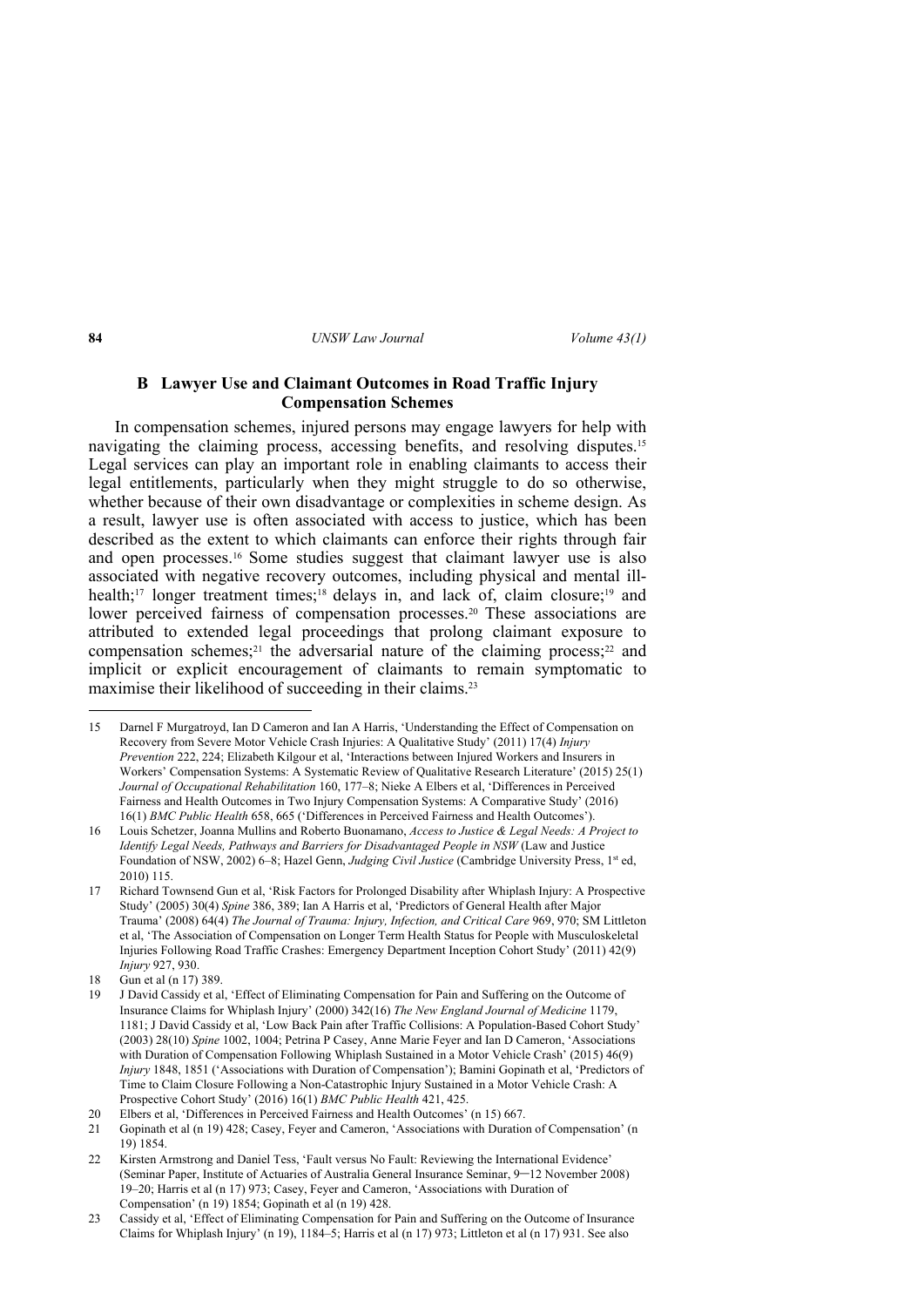Importantly, however, these studies have been unable to determine whether the relationship between lawyer use and negative recovery outcomes is causal in nature, so it is unclear whether lawyer use leads to poor recovery, or poor recovery leads to lawyer use.24 Claimants experiencing slower recoveries may be more likely to consult a lawyer than those who recover faster.<sup>25</sup> In addition, lawyers perform a gatekeeping function, filtering out claims that they are reluctant to pursue.26 This is because legal services in the personal injury sector are often provided under conditional or 'no win, no fee' agreements, $27$  in which some or all legal costs are dependent on the successful outcome of the matter.<sup>28</sup> For a lawyer to act under this type of agreement, they must conclude that the legal fees paid out of the damages will be sufficient to cover their costs and turn a profit.29 As a result, lawyers favour cases where there is a strong likelihood of succeeding in the claim and achieving substantial damages.<sup>30</sup> In personal injury cases, these factors depend on the severity and (in Australia) permanence of claimant injuries. As a result, injury severity and expected permanence play a critical role in case selection by lawyers, and in turn legal service use by claimants.31

Notably, there has been little research into the relationship between injury severity, lawyer use, and recovery outcomes, and the few existing studies have yielded inconsistent results. Gun and colleagues identified a strong association between initial pain index and lawyer use,<sup>32</sup> and between lawyer use and negative

Douglas Fowlie and David Alexander, 'Collective Actions Following Major Disaster' (1992) 3(2) *Journal of Forensic Psychiatry* 321, 321–2; Paul R Lees-Haley, 'MMPI-2 Base Rates for 492 Personal Injury Plaintiffs: Implications and Challenges for Forensic Assessment' (1997) 53(7) *Journal of Clinical Psychology* 745, 752.

<sup>24</sup> Gun et al (n 17) 390; Natalie M Spearing et al, 'Research on Injury Compensation and Health Outcomes: Ignoring the Problem of Reverse Causality Led to a Biased Conclusion' (2012) 65(11) *Journal of Clinical Epidemiology* 1219, 1220; Petrina P Casey, Anne Marie Feyer and Ian D Cameron, 'Associations with Legal Representation in a Compensation Setting 12 Months after Injury' (2015) 46(5) *Injury* 918, 919 ('Associations wih Legal Representation in a Compensation Setting').

<sup>25</sup> Harris et al (n 17) 973; Spearing et al (n 24) 1220.

<sup>26</sup> Marc Galanter, 'Reading the Landscape of Disputes: What We Know and Don't Know (and Think We Know) about Our Allegedly Contentious and Litigious Society' (1983) 31(1) *UCLA Law Review* 4, 19; Herbert M Kritzer, *Risks, Reputations and Rewards: Contingency Fee Practice in the United States* (Stanford University Press, 2004) 67–8 ('*Risks, Reputations and Rewards*').

<sup>27</sup> Grant and Studdert (n 12) 879.

<sup>28</sup> Australian Law Reform Commission, *Managing Justice: Review of the Federal Justice System* (Report No 89, 17 February 2000) 312 [5.21]; Productivity Commission, *Access to Justice Arrangements: Productivity Commission Inquiry Report* (Report No 72, 5 September 2014) 196.

<sup>29</sup> Kritzer, *Risks, Reputations and Rewards* (n 26) 67–8; Stephen Daniels and Joanne Martin, 'The Texas Two-Step: Evidence on the Link between Damage Caps and Access to the Civil Justice System' (2006) 55(2) *DePaul Law Review* 635, 659; Mary Nell Trautner, 'Screening, Sorting, and Selecting in Complex Personal Injury Cases: How Lawyers Mediate Access to the Civil Justice System' (PhD Thesis, The University of Arizona, 2006) 93–6; Grant and Studdert (n 12) 879.

<sup>30</sup> Herbert M Kritzer, 'Holding Back the Floodtide: The Role of Contingent Fee Lawyers' (1997) 70(3) *Wisconsin Lawyer* 10, 10–13; E Allan Lind, 'Litigation and Claiming in Organizations: Antisocial Behavior or Quest for Justice?' in Robert A Giacalone and Jerald Greenberg (eds), *Antisocial Behavior in Organizations* (Sage Publication, 1997) 150, 156; Trautner (n 29) 93–6; Jennifer K Robbenholt and Valerie P Hans, *The Psychology of Tort Law* (NYU Press, 2016) 13.

<sup>31</sup> Grant and Studdert (n 12) 879–80; Robbenholt and Hans (n 30) 13.

<sup>32</sup> Gun et al (n 17) 390–1.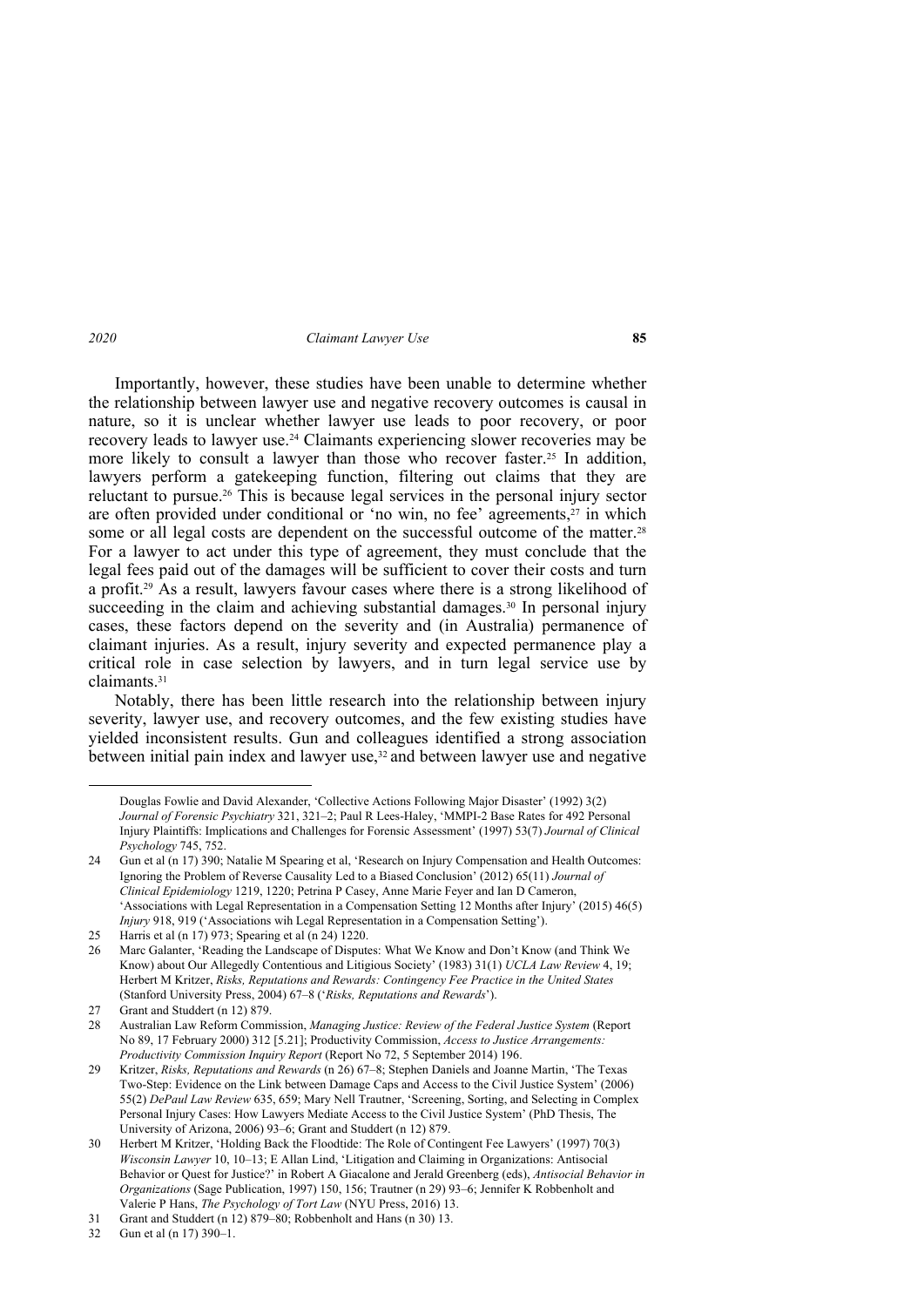recovery outcomes (including lack of improvement in pain outcome score, longer treatment time, delayed claim closure, and delayed return to work).33 The association between lawyer use and these outcomes (except delayed return to work) remained after adjusting for initial pain index (although pain is not necessarily indicative of injury severity).<sup>34</sup> Conversely, Casey and colleagues found that the clinical whiplash grading of claimants who retained a lawyer did not differ from that of claimants who did not, although the former group presented with a worse health profile and greater work disability at one year postinjury.35 These authors posit that some claimants have a specific health profile that ties them to the compensation scheme for a long period of time, resulting in both negative recovery outcomes and lawyer use.36 This profile is not necessarily linked to injury severity, but may be evidenced by poor fitness, a low pain tolerance, a tendency to catastrophise, and the development of anxiety, depression, and other complications.37

## **C Other Factors Associated with Lawyer Use in Road Traffic Injury Compensation Schemes**

Studies conducted in compensation settings suggest that lawyer use is also associated with individual-level factors beyond injury severity, including higher initial disability and work disability, lower baseline mental health and household income, and speaking a language other than English in the home.38 However, the samples used in these studies are limited to injured persons with whiplash $39$  or orthopaedic diagnoses $40$  in the New South Wales ('NSW') road traffic injury compensation scheme, at a time when it was primarily fault-based. Accordingly, the applicability of the findings to claimants with a broader range of injuries and in other compensation schemes is unclear. This is particularly so given that claimant decisions about engaging legal services are influenced by compensation scheme design,<sup>41</sup> and experiences and exposures of claimants in one scheme are not necessarily equivalent to those of claimants in other schemes.<sup>42</sup>

<sup>33</sup> Ibid 389.

<sup>34</sup> Ibid 390–1.

<sup>35</sup> Casey, Feyer and Cameron, 'Associations with Legal Representation in a Compensation Setting' (n 24) 922.

<sup>36</sup> Ibid.

<sup>37</sup> Ibid; Gun et al (n 17) 389–91.

<sup>38</sup> Casey, Feyer and Cameron, 'Associations with Legal Representation in a Compensation Setting' (n 24) 920–2; Darnel Murgatroyd et al, 'Predictors of Seeking Financial Compensation Following Motor Vehicle Trauma: Inception Cohort with Moderate to Severe Musculoskeletal Injuries' (2017) 18(1) *BMC Musculoskeletal Disorders* 177, 183–4.

<sup>39</sup> Casey, Feyer and Cameron, 'Associations with Legal Representation in a Compensation Setting' (n 24).

<sup>40</sup> Murgatroyd et al (n 38) 178.

<sup>41</sup> Nick Allsop, Hardik Dalal and Peter McCarthy, 'To Fault or Not to Fault That Is the Question?' (Seminar Paper, Institute of Actuaries of Australia Accident Compensation Seminar, 22–24 November 2009) 5; Cassidy et al, 'Effect of Eliminating Compensation for Pain and Suffering on the Outcome of Insurance Claims for Whiplash Injury' (n 19) 1181.

<sup>42</sup> Grant and Studdert (n 12) 877–8.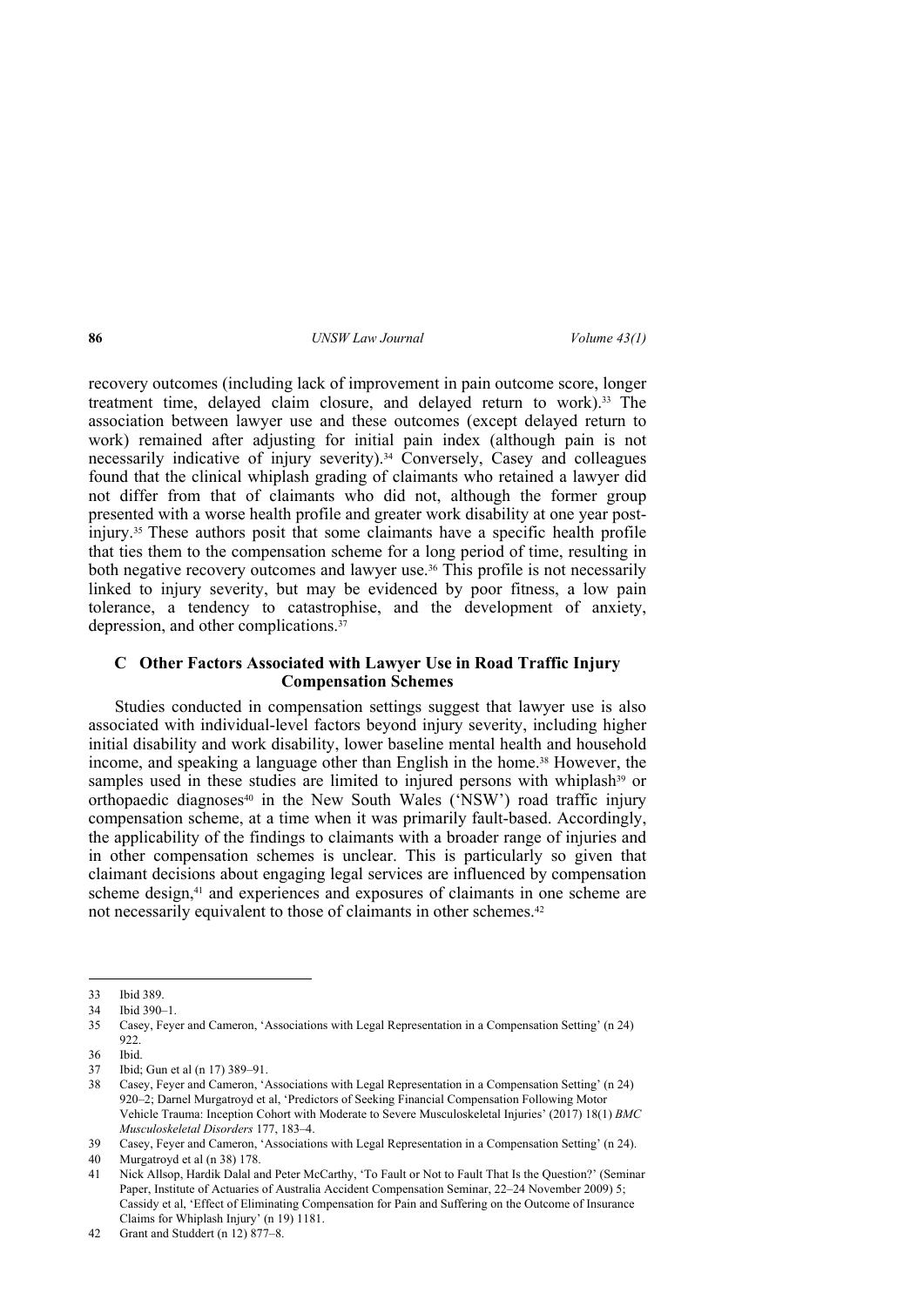## **D Study Aims**

Overall, the factors associated with lawyer engagement in compensation schemes are not well understood. In particular, the extent to which injury severity and recovery contribute to decisions to use legal services remains unclear. Empirical analysis of these relationships is required to improve our understanding of the operation of injury compensation schemes as the law's primary response to the legal problem of injury, as well as the justice that claimants experience. The aims of this study are, therefore, to (a) determine the amount of lawyer use that is explained by injury severity, (b) identify additional individual-level socio-demographic, crash, and injury factors associated with lawyer use, and (c) determine the extent to which lawyer use is explained by short- and long-term recovery outcomes, in the road traffic injury compensation scheme in Victoria. This approach enables us to identify the individual-level factors associated with lawyer use among compensation claimants with a broad range of injuries and in a blended scheme (ie, a scheme that includes both nofault and fault-based benefits). Additionally, it allows us to clarify the roles played by injury severity and recovery factors in contributing to lawyer engagement.

### **E Research Context: Road Traffic Injury Compensation in Victoria**

In Victoria, persons injured in transport crashes involving a car, motorcycle, bus, train, or tram are eligible to claim compensation through the State insurer, the Transport Accident Commission ('TAC').43 The TAC is funded through annual car registration payments made by Victorian motorists, as well as income generated from investments. The TAC operates as a single-insurer Compulsory Third Party ('CTP') scheme that provides a blend of no-fault and common law benefits. In this scheme, injured persons are eligible for income replacement, medical, rehabilitation, and lifetime care costs irrespective of fault.44 If a claimant has a permanent whole-person impairment assessed as being above 10%, they may also be entitled to a no-fault impairment lump sum payment.45 Claimants are eligible for common law damages for pain and suffering and pecuniary loss if another party was negligent in their crash circumstances, and their injuries exceed a minimum threshold based on either their permanent whole-person impairment or a narrative test of the ways in which their injuries have affected their capacity to engage in valued activities.46 Permanent impairment and common law damage claims must typically be made within six years of the crash <sup>47</sup>

<sup>43</sup> Compensation is also available to persons injured interstate if the crash involved a Victorian-registered vehicle, and to dependents of a person killed in a transport crash if the decedent would have been entitled to compensation: *Transport Accident Act 1986* (Vic) s 35.

<sup>44</sup> In order to access these benefits, claimants need to contact the TAC or file a claims form within 12 months of the crash date: *Transport Accident Act 1986* (Vic) s 68(1).

<sup>45</sup> *Transport Accident Act 1986* (Vic) s 47(1)–(3).

<sup>46</sup> Ibid s 93(2)–(4).

<sup>47</sup> Ibid s 46A(1A).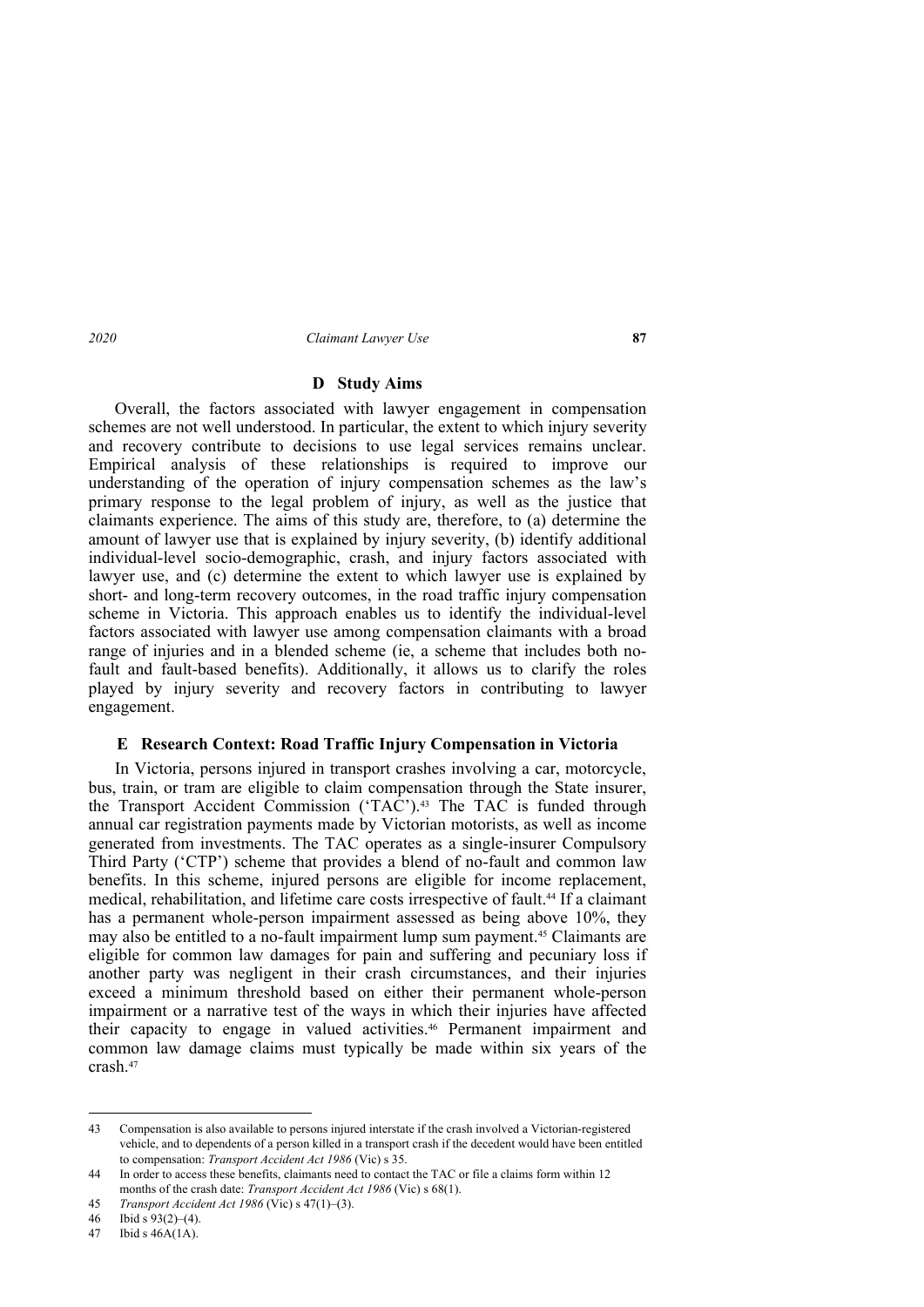## *1 Legal Costs in the TAC Scheme*

Where a legally represented claimant makes a successful claim for an impairment lump sum benefit or common law damages,<sup>48</sup> or a dispute about a nofault benefit is resolved in the claimant's favour, the TAC will make a contribution to the claimant's legal costs.49 Where a claim is litigated in a tribunal or court, legal costs will follow the event such that the successful party will typically be entitled to an order for costs against the unsuccessful party. The precise amount and proportion of costs covered depends on the application of provisions contained in the TAC Protocols (a series of agreements made between signatory plaintiff law firms, the TAC, and the Law Institute of Victoria), $50$  as well as orders made by the relevant tribunal or court. This proportion often falls short of full coverage, meaning that claimants will most often fund some part of the costs themselves once their claim is resolved, out of compensation they receive. There are also circumstances in which the TAC may recover costs from unsuccessful claimants. For example, in some matters, if the TAC makes a settlement offer that the claimant rejects, and the order subsequently made by a tribunal or court is not more favourable than that offer, the TAC may seek an order that the claimant pay the legal costs incurred by the TAC after the offer was made.<sup>51</sup>

Personal injury lawyers acting for TAC claimants almost exclusively operate on a 'no win, no fee' (or conditional costs) basis, meaning that a claimant will only be charged for the lawyer's professional fees in the event that they achieve a successful outcome. Legal costs regulation in Victoria permits lawyers operating on a conditional basis to charge a 'success fee' in the form of an uplift of up to 25% of the legal costs (excluding disbursements) that would otherwise be payable.52 Contingency fees, where a lawyer agrees with a client that they will charge a percentage of compensation recovered by the client, are prohibited.<sup>53</sup>

53 Ibid sch 1 s 183.

<sup>48</sup> Transport Accident Commission, '*Transport Accident Act* Common Law Protocols' (Protocol, 1 July 2016) <http://www.tac.vic.gov.au/ data/assets/pdf file/0004/181390/FINAL-Common-Law-Protocolsas-at-22.12.2015.pdf> [16].

<sup>49</sup> Transport Accident Commission, '*Transport Accident Act* No Fault Dispute Resolution Protocols' (Protocol, 1 July 2016) <http://www.tac.vic.gov.au/\_\_data/assets/pdf\_file/0004/181399/No-Fault-Dispute-Resolution-Protocols-July-2016.pdf >.

<sup>50</sup> In 2005, the TAC, the Law Institute of Victoria, and the Australian Lawyers Alliance published a series of Protocols that seek to (a) recognise the role played by lawyers in the TAC scheme, and (b) provide guidelines to govern the ways in which lawyers and insurers interact to deliver outcomes to claimants. The Protocols are designed to facilitate the mutual and early exchange of relevant information between lawyers and the TAC, minimise delays by enforcing compliance with specified timeframes, fix legal costs for routine activities, reduce adversarialism in the claiming process, and encourage the early resolution of disputes. In doing so, the Protocols set the duration of activities in legal claims (affecting the duration of legal service use) and the amount that can be paid to lawyers (affecting the cost of legal service use) for firms that voluntarily become signatories to these protocols: Transport Accident Commission, '*Transport Accident Act* No Fault Dispute Resolution Protocols' (n 49); Grant and Studdert (n 12) 883–4.

<sup>51</sup> Transport Accident Commission, 'Legal Costs Recovery Guidelines' (Guidelines, 10 November 2016) 14. See also *Supreme Court (General Civil Procedure) Rules 2015* (Vic) ord 26.

<sup>52</sup> *Legal Profession Uniform Law Application Act 2014* (Vic) sch 1 s 182.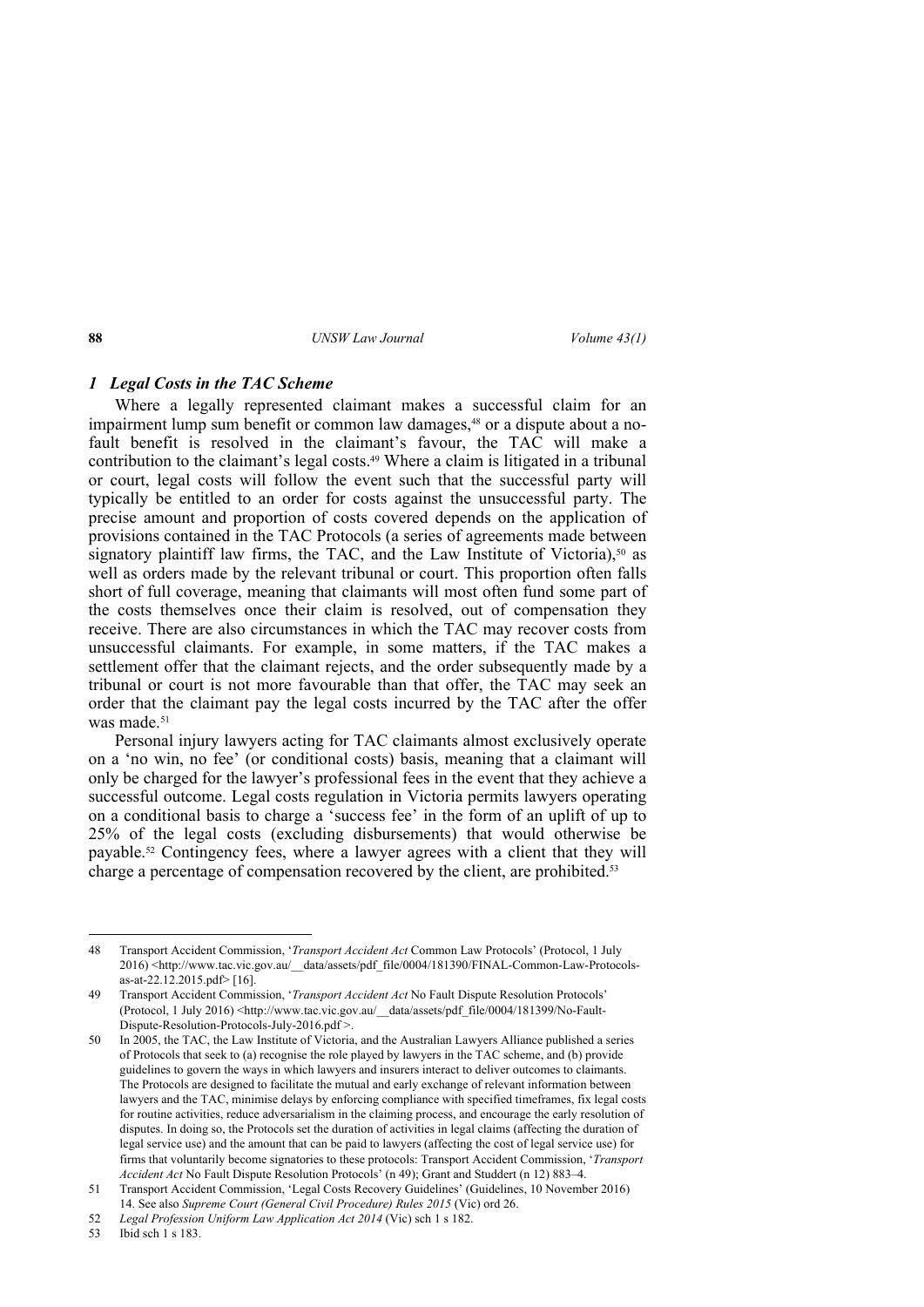## **II MATERIALS AND METHODS**<sup>54</sup>

### **A Data Sources and Sample**

To investigate lawyer use by claimants, we established a unique dataset based on compensation claim data. At the time of this study, administrative data relating to claims lodged with the TAC were housed in the deidentified Compensation Research Database ('CRD') at Monash University.55 Data for claims relating to crashes that occurred between 1 January 2007 and 31 December 2009 were extracted for use in this study (*N*=53,471 claims made by  $N=52.937$  claimants). Claims for crashes that occurred interstate<sup>56</sup> and for fatalities<sup>57</sup> were removed from the data  $(N=3,378)$  claims made by  $N=3,335$ claimants). Finally, in cases where there were multiple claims per claimant within the study period, only the first claim was included, resulting in the removal of a further 491 claims.<sup>58</sup>

The final sample (*N*=49,602 claims and claimants) included more males (52.4%) than females (47.6%) and the greatest proportion of claimants were in the 15 to 24 year age category (22.7%). Most claimants lived in a major city  $(73.4\%)$ <sup>59</sup> and approximately half were within the top five socio-economic status ('SES') deciles (52.7%). Few claimants had made a prior claim in the seven years preceding their crash date (1.4%) or used the services of an interpreter or translator (0.8%). Most claimants were injured in a crash that involved more than one vehicle (60.0%) and less than half were driving at the time of the collision (46.9%). The greatest proportion of claimants were not hospitalised following the crash (62.1%) and sustained whiplash injuries (31.3%). Relatively few claimants reported ongoing work disability, mental health, or pain issues at 3 months (19.9%, 17.8%, and 14.4%, respectively) or 12 months (17.4%, 17.0%, and 14.1%, respectively) post-crash.<sup>60</sup>

To maximise the capture of lawyer use in this study, six years of follow-up claim data were obtained for all claims. This follow-up period was selected as claims for impairment lump sum and common law payments, both of which

<sup>54</sup> Institutional ethics approval for this study was obtained from the Monash University Human Research Ethics Committee (Project Number: 11752).

<sup>55</sup> Khic-Houy Prang, Behrooz Hassani-Mahmooei and Alex Collie, 'Compensation Research Database: Population-Based Injury Data for Surveillance, Linkage and Mining' (2016) 9(1) *BMC Research Notes* 456, 458. For a full list of the variables contained in the CRD see generally, Institute for Safety Compensation and Recovery Research, 'TAC Data Dictionary' (Data Dictionary No 8.2, August 2014) <https://research.iscrr.com.au/\_data/assets/pdf\_file/0003/297930/tac\_data\_dictionary\_version\_82.pdf>.

<sup>56</sup> Interstate claims were excluded because entitlement to common law damages is determined in accordance with the law of the state or territory in which a crash occurs, rather than Victorian law.

<sup>57</sup> Claims for fatalities were excluded because these relate to the needs of surviving dependents, which are manifestly different to the needs of injured persons.

<sup>58</sup> Of the removed claims, 14.9% related to multiple claims arising from a single incident, and 85.1% to multiple claims arising from multiple incidents.

<sup>59</sup> This is comparable to the 70.9% of individuals that live in major cities in Australia as a whole. Transport and Regional Economics Bureau of Infrastructure, 'An Introduction to Where Australians Live' (Information Sheet No 96, 2016) 8.

<sup>60</sup> Based on the CRD payments data used in the analyses (see Part II(B): Variables Used in Analyses).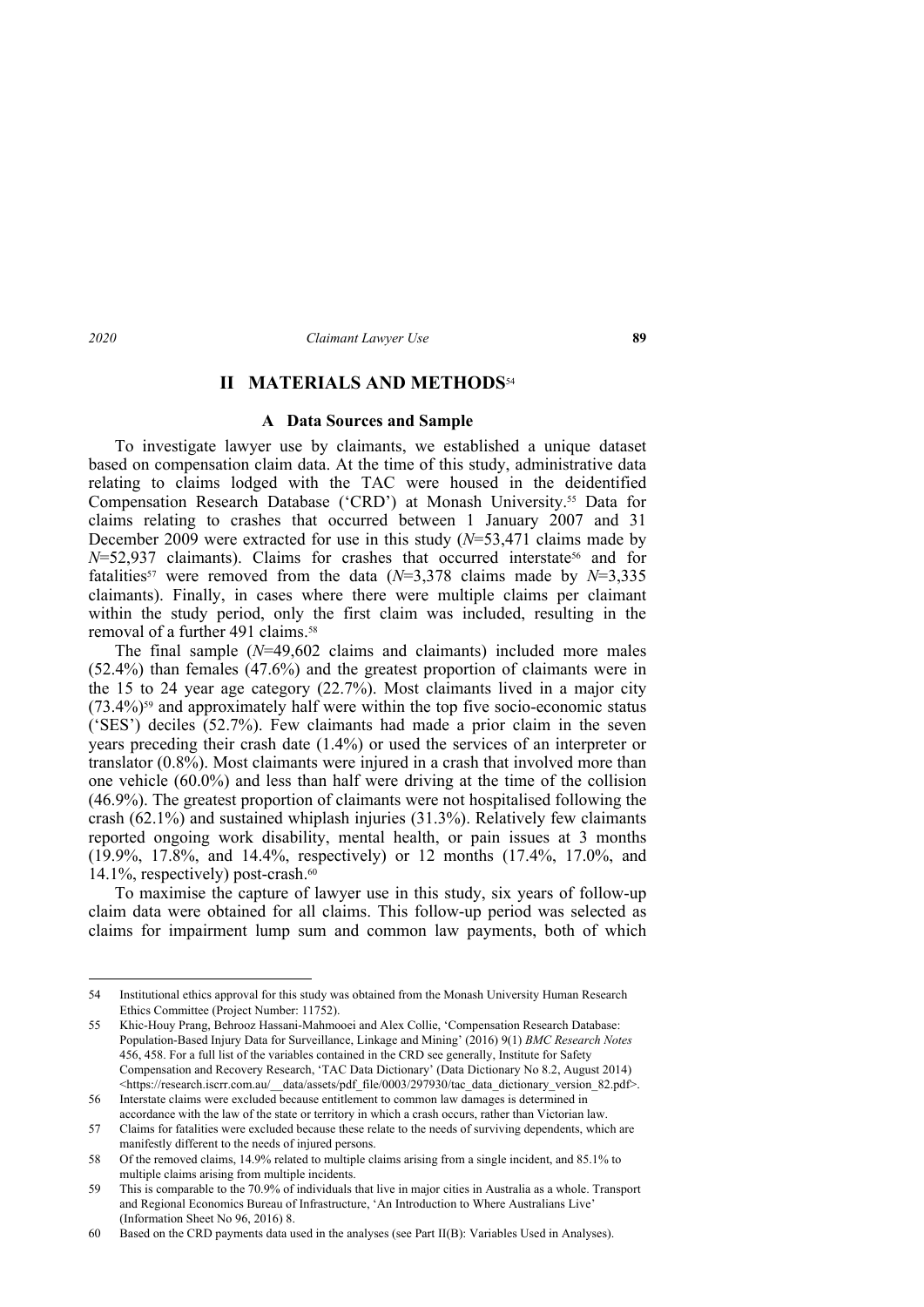involve a high proportion of lawyer use, $61$  must typically be made within six years of the crash date.<sup>62</sup> However, as claimants can engage lawyers for other purposes at any time during their claims, this follow-up period is unlikely to capture all lawyer use. Prior research in the same jurisdiction has shown that a four-year follow-up period captures 85% of lawyer use.63

### **B Variables Used in Analyses**

Socio-demographic, crash, injury, recovery, and lawyer use data were extracted for use in descriptive and logistic regression analyses.

### *1 Socio-Demographic, Crash, and Injury Variables*

Socio-demographic variables included age, gender, interpreter use (as a proxy for a primary language other than English), prior claiming, remoteness (primary Accessibility and Remoteness Index  $(ARIA<sup>+</sup>)$  grouping),<sup>64</sup> and SES (Index of Relative Socio-economic Advantage and Disadvantage ('IRSAD') State Decile).<sup>65</sup> Interpreter use was defined as the presence of a payment for interpretation or translation services, or to an interpretation or translation service provider, within the follow-up period; this is likely to underestimate the number of claimants who required such services, as some claimants may have enlisted family members or friends to provide these on an informal and unpaid basis, or been unaware that these services were available and thus foregone them. Prior claiming was defined as the presence of an additional TAC claim made by the same claimant in the seven years preceding the crash.

Crash variables included number of vehicles involved in the crash and claimant road user group.

Injury variables included injury type, length of hospital stay, and injury severity. Injury type was defined based on standard categories in the CRD. Length of hospital stay was calculated based on the number of full days for which the claimant was an inpatient; emergency department ('ED') presentations and outpatient attendances were excluded from this count. ICD-based Injury Severity Scores ('ICISSs') were calculated by mapping the International Statistical Classification of Diseases, Tenth Revision, Australian Modification, ('ICD-10-AM') codes provided by the TAC to the Survival Risk Ratios ('SRRs') created for Australia;<sup>66</sup> these codes were only available for claimants who had been hospitalised. The SRRs were then multiplied to create an overall ICISS;

<sup>61</sup> Clare E Scollay, Janneke Berecki-Gisolf and Genevieve Grant, *Trends in Lawyer Use in Road Traffic Injury Compensation Claims* (Unpublished Manuscript, Monash University, 2019).

<sup>62</sup> *Transport Accident Act 1986* (Vic) s 46A(1A).

<sup>63</sup> Scollay, Berecki-Gisolf and Grant (n 61).

<sup>64</sup> Australian Bureau of Statistics, *Remoteness Structure* (15 March 2018) <http://www.abs.gov.au/websit edbs/D3310114.nsf/home/remoteness+structure>.

<sup>65</sup> See generally Australian Bureau of Statistics, *An Introduction to Socio-Economic Indexes for Areas (SEIFA): Technical Paper* (Catalogue No 2039.0.55.001, 2006).

<sup>66</sup> Shaun Stephenson et al, Australian Institute of Health and Welfare, *Diagnosis-Based Injury Severity Scaling: A Method Using Australian and New Zealand Hospital Data Coded to ICD-10-AM* (Injury Research and Statistics Series, 2003) 24–73.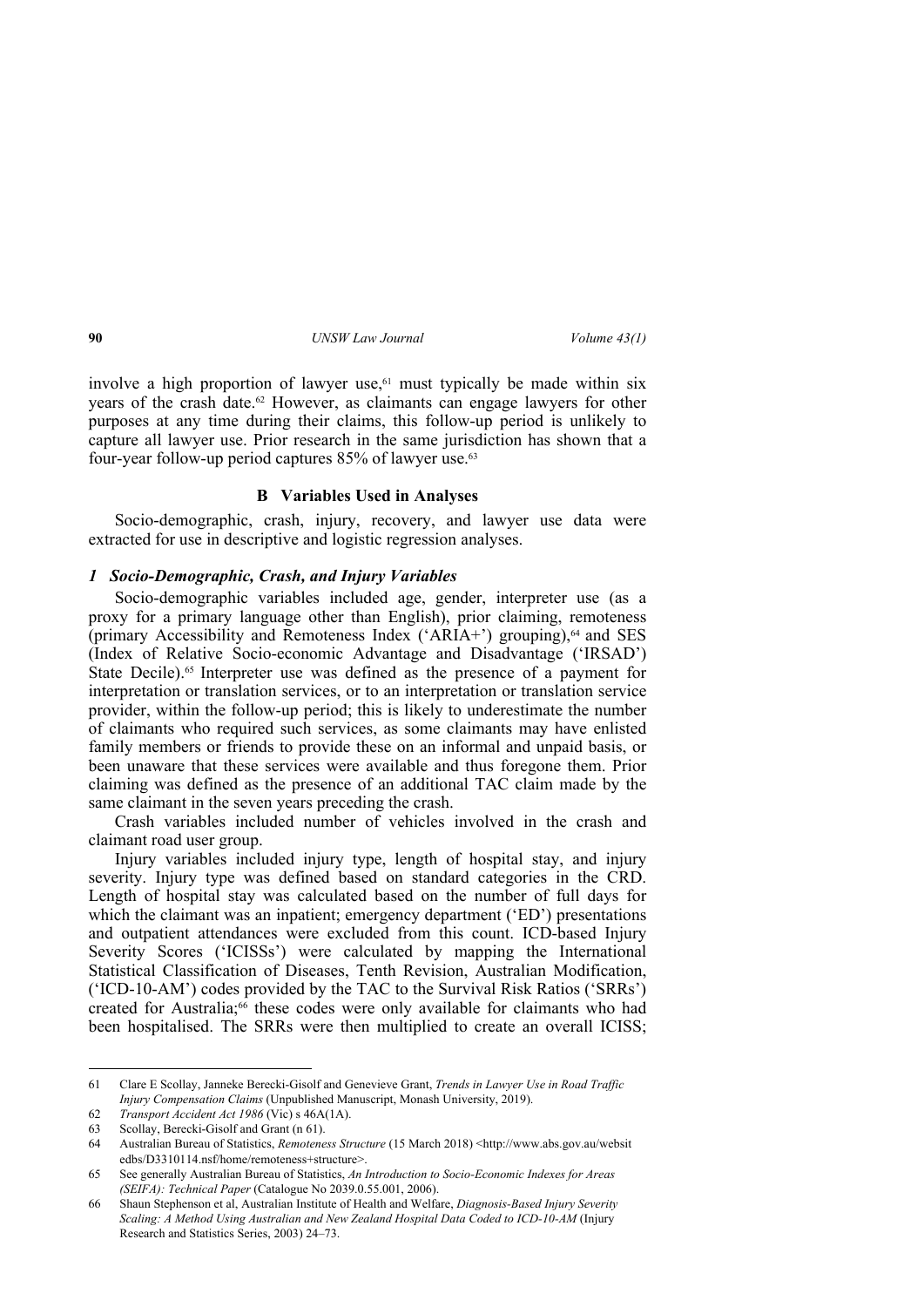multiplication was used to ensure maximal use of available data.<sup>67</sup> ICISSs were separated into quartiles for use in the analyses, and were reverse-scored so that the lowest quartile contained the least severe (or most survivable) injuries, whilst the highest quartile contained the most severe (or least survivable) injuries.

## *2 Recovery Variables*

Short- and long-term recovery outcomes were assessed at 3 and 12 months post-crash respectively, and included work disability, mental health, and pain indicators. These outcomes were identified using a combination of TAC benefit codes, Medicare Benefit Schedule codes, and Pharmaceutical Benefit Schedule ('PBS') codes from the payment data. For the PBS codes, information on the PBS website was used to identify the generic name, form, strength, and pack size of each medication.68 These were then matched to Anatomic Therapeutic Chemical ('ATC') classification codes using information on the ATC website.<sup>69</sup> Medications with ATC codes starting with 'N02' were identified as analgesics, 'N02A' as opioid analgesics, 'N05A' as antipsychotics, 'N05B' as anxiolytics, and 'N06A' as antidepressants.70

Work disability was defined as the presence of fortnightly payments for loss of earnings or loss of earning capacity within the relevant time period. For example, work disability at three months was defined as the presence of fortnightly payments for loss of earnings or loss of earning capacity that commenced before or at three months post-crash and concluded at or after three months post-crash. Mental health indicators were defined as the presence of payments for (a) psychological services, (b) psychiatric services, (c) GP visits that addressed mental health issues, or (d) antidepressants, antipsychotics, or anxiolytics, within the relevant time period. Pain indicators were defined as payments for analgesics or opioid analgesics within the relevant time period. As there was substantial overlap between the recovery indicators, in the regression analyses these indicators were combined into a measure of the number of adverse recovery outcomes experienced.

## *3 Lawyer Use Variable*

Lawyer use within six years post-crash was identified through the presence of a solicitor engagement date or payment for legal services in the six-year followup period. The solicitor engagement date was calculated by the TAC as the earliest of the following dates: (a) solicitor start date entered into the system by

<sup>67</sup> For an overview of methodologies for combining SRRs: Geoff Henley and James E Harrison, *Injury Severity Scaling: A Comparison of Methods for Measurement of Injury Severity* (Injury Research and Statistics Series No 10, June 2009) 3.

<sup>68</sup> *Pharmaceutical Benefits Scheme (PBS)* (Web Page) <http://www.pbs.gov.au/pbs/home>.

<sup>69 &#</sup>x27;ATC/DDD Index 2018', *World Health Organization Collaborating Centre for Drug Statistics Methodology* (Web Page, 13 December 2018) <https://www.whocc.no/atc\_ddd\_index/>.

<sup>70</sup> For prior use of this method, see Janneke Berecki-Gisolf et al, 'Use of Antidepressant Medication after Road Traffic Injury' (2015) 46(7) *Injury* 1250, 1251; Janneke Berecki-Gisolf et al, 'Prescription Opioid and Benzodiazepine Use after Road Traffic Injury' (2016) 17(2) *Pain Medicine* 304, 306.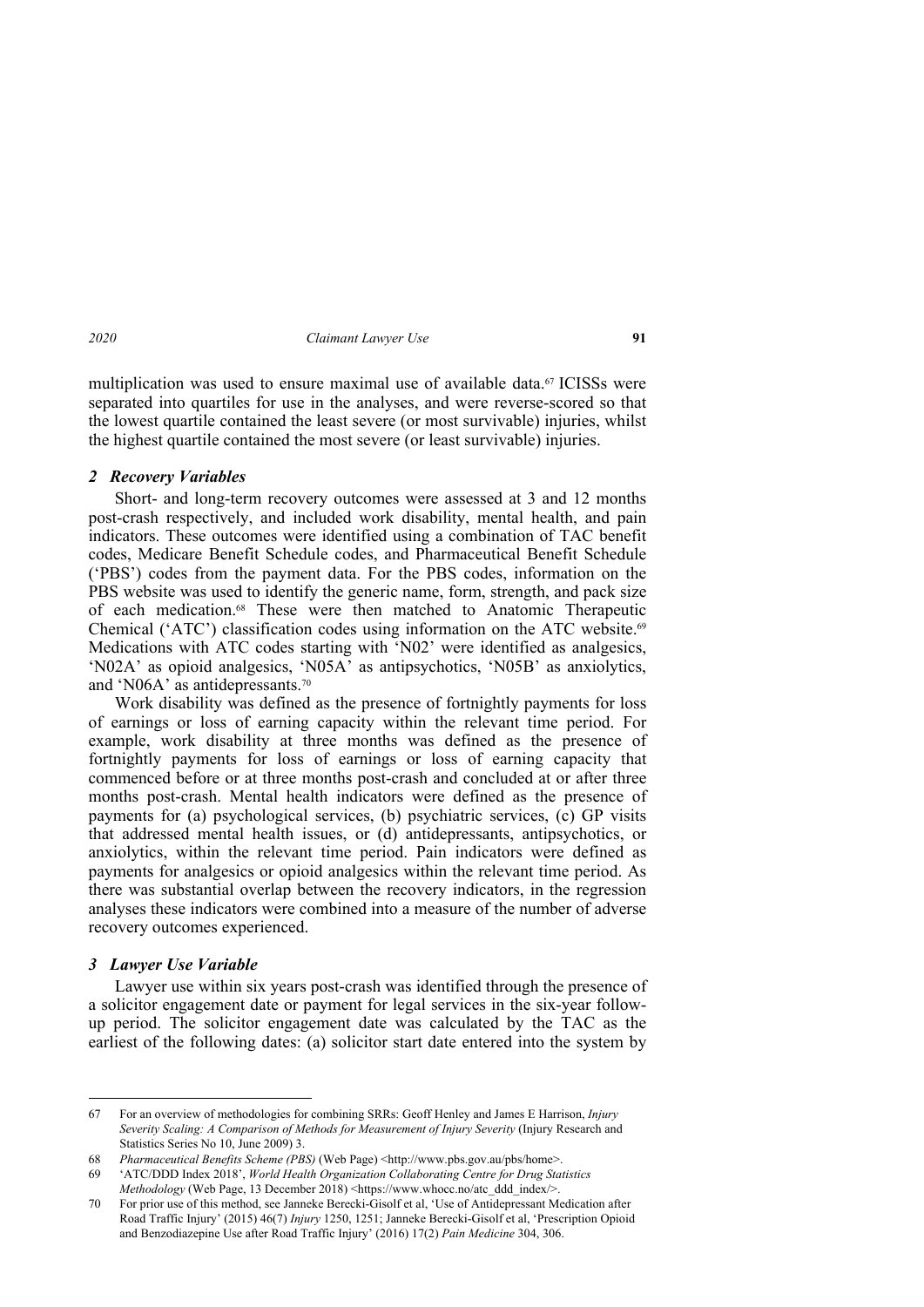TAC staff, (b) dates derived from legal documents, or (c) dates derived from references to solicitors in claim notes.

## **C Analysis Strategy**<sup>71</sup>

### *1 Comparing Claims with and without Lawyer Use*

To compare the socio-demographic, crash, injury, and recovery profiles of claimants who did and did not engage legal services within the six-year followup period, descriptive analyses were used. To assess whether observed differences were statistically significant, chi-square tests were used (as all variables were categorical).

## *2 Investigating Associations between Socio-Demographic, Crash, Injury, and Recovery Indicators and Lawyer Use within Six Years Post-Crash*

To determine associations between socio-demographic, crash, injury, and recovery indicators and lawyer use within six years post-crash, logistic regression analyses were used. Claimants with injuries that were catastrophic, or sustained aboard a train or tram, were excluded from these analyses due to small cell counts. Interpreter use was excluded as an input into these analyses for the same reason.

As injury severity data were only available for claimants who had been hospitalised, the dataset was split into hospitalised and non-hospitalised cohorts. For the hospitalised cohort, to assess the unadjusted influence of injury severity on lawyer use, this variable was entered into a logistic regression alone. Next, to identify additional individual-level factors associated with lawyer use, the sociodemographic, crash, and injury variables were entered into a logistic regression ('Model One'). Injury severity was then added to this model ('Model Two'). Finally, to determine the influence of short- and long-term recovery outcomes on lawyer use, recovery variables at 3 ('Model Three') and 12 ('Model Four) months were added. Finally, Models One, Three, and Four were replicated in the non-hospitalised cohort.

The Link Test<sup>72</sup> and Akaike Information Criterion  $(^{\circ}AIC^{\prime})^{73}$  were used to indicate goodness-of-fit and compare model performance, respectively. The Tjur 'R2' test was used to indicate the amount of variation in lawyer use explained by each model<sup>74</sup>

<sup>71</sup> Data were analysed using SAS 9.4 for Windows and SPSS Statistics 23.0.

<sup>72</sup> See generally John W Tukey, 'One Degree of Freedom for Non-Additivity' (1949) 5(3) *Biometrics* 232.

<sup>73</sup> See generally Hirotogu Akaike, 'Information Theory and an Extension of the Maximum Likelihood Principle' in Emanuel Parzen, Kunio Tanabe and Genshiro Kitagawa (eds), *Selected Papers of Hirotugu Akaike* (Springer, 1998) 199.

<sup>74</sup> See generally Tue Tjur, 'Coefficients of Determination in Logistic Regression Models – A New Proposal: The Coefficient of Discrimination' (2009) 63(4) *The American Statistician* 366.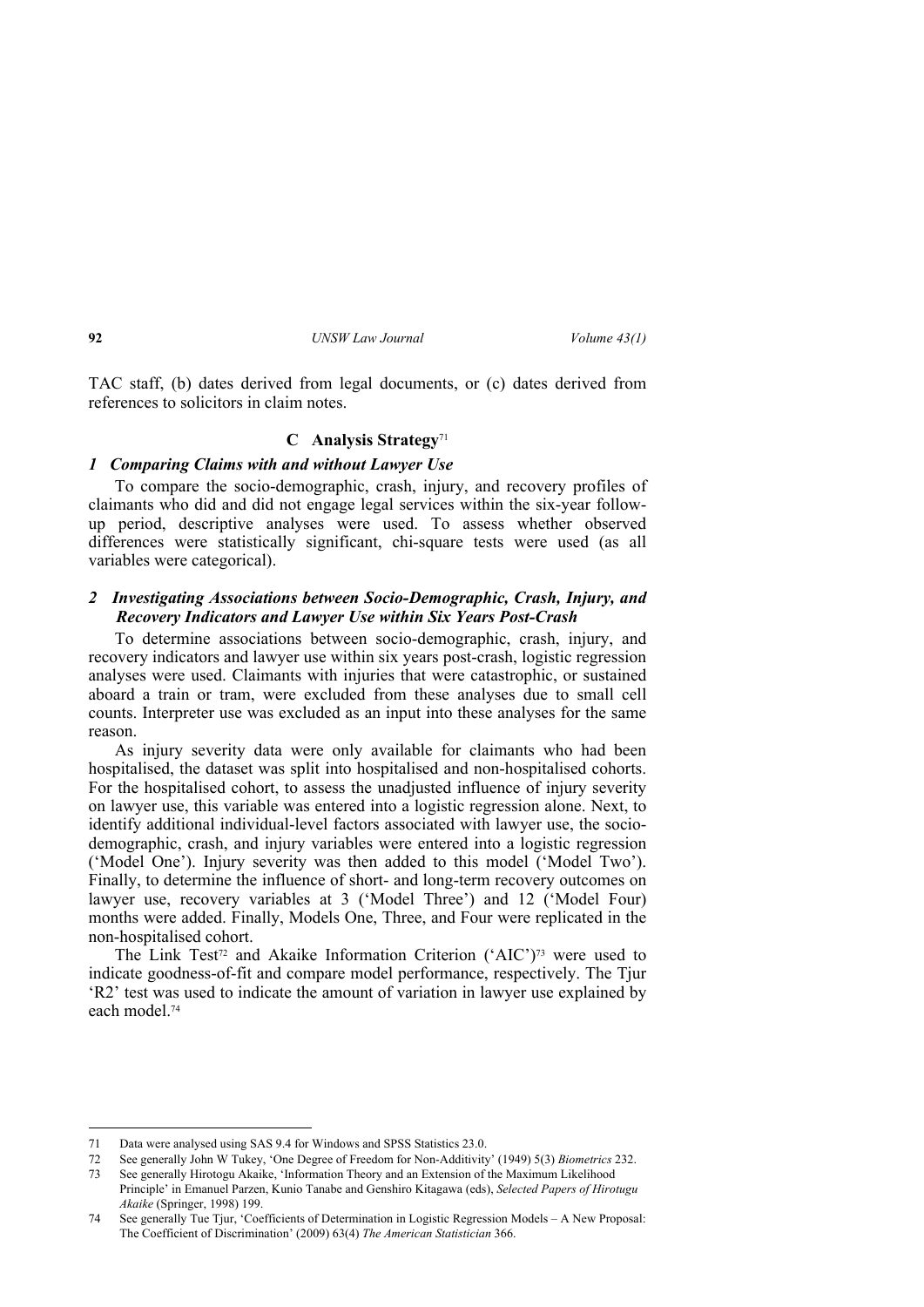## **III RESULTS**

### **A Comparing Claims with and without Lawyer Use**

Overall, 15.5% of claimants used lawyers within the six-year follow-up period; this proportion was higher among hospitalised (24.9%) than nonhospitalised (10.0%) claimants. Most claimants who used lawyers had common law claims (50.2%), followed by no-fault claims without impairment lump sum components (39.8%), and no-fault claims with impairment lump sum components (10.0%). For the socio-demographic variables, bivariate tests revealed statistically significant differences in the distributions of age, gender, interpreter use, prior claiming, remoteness, and SES between claimants who did and did not engage lawyers (see Table 1). Specifically, claimants who engaged lawyers were more likely to be aged between 35 and 74 years; be male; have used an interpreter; have a prior claim; live in outer regional, remote, or very remote Victoria; and be in the lowest six SES deciles relative to claimants who did not. Notably, there was a statistically significant negative linear relationship between SES and the proportion of claimants who used legal services  $(R^2=0.91)$ ,  $F(1,8)=89.94$ ,  $p<0.0001$ ; this correlation was computed based on aggregate data): that is, as SES increased, lawyer use decreased (see Figure 1).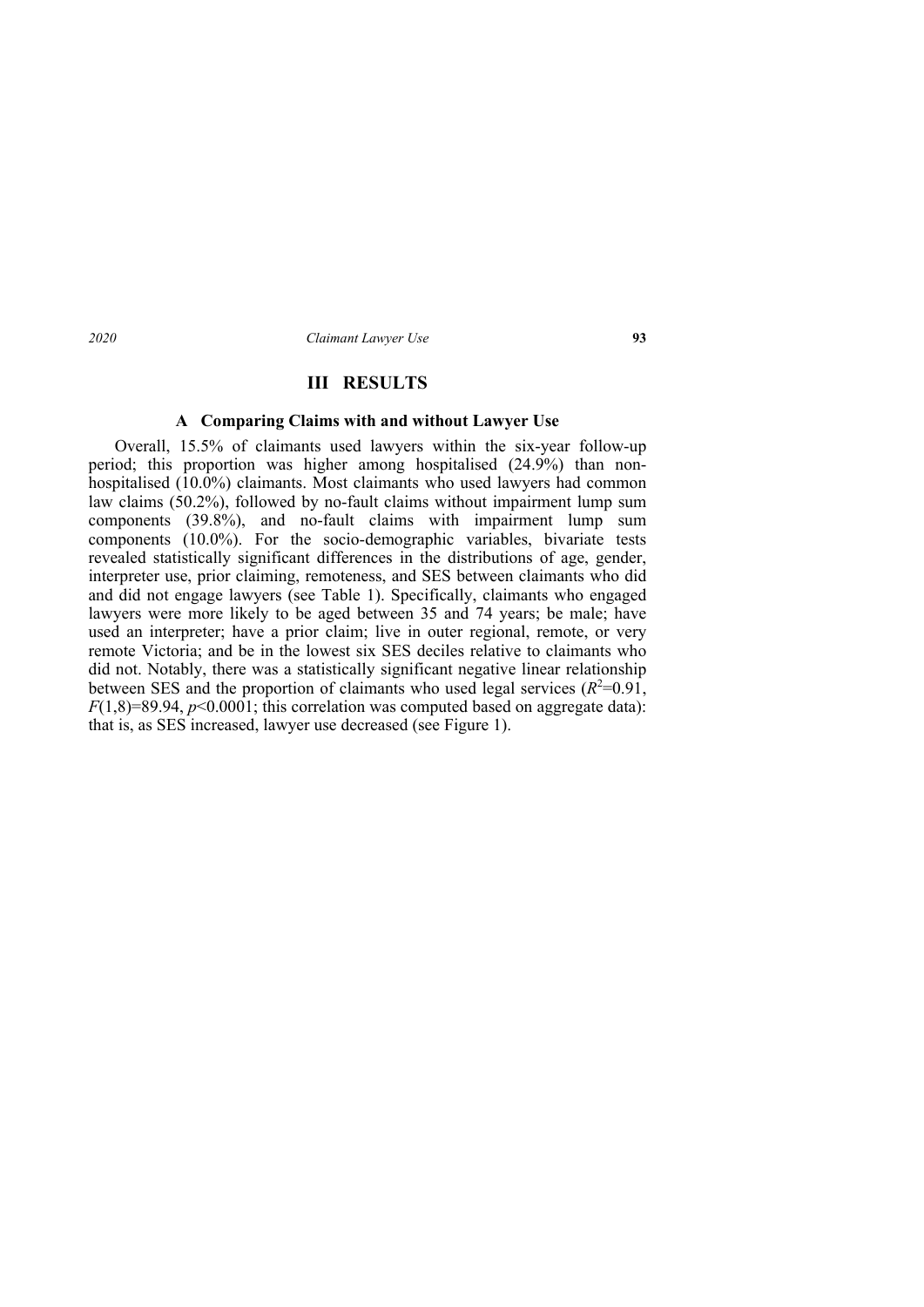#### **94** *UNSW Law Journal Volume 43(1)*



Figure 1: Proportion of Claims That Did and Did Not Involve Lawyer Use by SES Decile

For the crash variables, there were significant differences in the distributions of number of vehicles involved in the crash and claimant road user group between those who did and did not use lawyers (see Table 1). Specifically, claimants who used a lawyer were more likely to have been involved a singlevehicle crash, and less likely to have been involved in a multi-vehicle crash, than those who did not. The most notable differences for claimant road user group were that those who used a lawyer were more likely to be pedestrians, and less likely to be drivers, relative to those who did not. For the injury variables, there were significant differences in the distributions of injury type and length of hospital stay between claimants who did and did not use lawyers. The most notable differences for injury type were that claimants who used lawyers were more likely to have 'orthopaedic' (limb fracture) injuries, and less likely to have 'musculoskeletal' (whiplash) or 'other' (abrasion, contusion, and laceration) injuries, than those who did not. Claimants who used lawyers were also more likely to have spent more than seven days in hospital, and less likely to have spent no days in hospital, compared to those who did not. Finally, for the recovery variables, there were significant differences in the distributions of work disability, mental health, and pain indicators between those who did and did not engage lawyers. Specifically, claimants who engaged lawyers were more likely to have work disability, mental health, and pain indicators ('negative recovery outcomes') at 3 and 12 months post-crash relative to those who did not.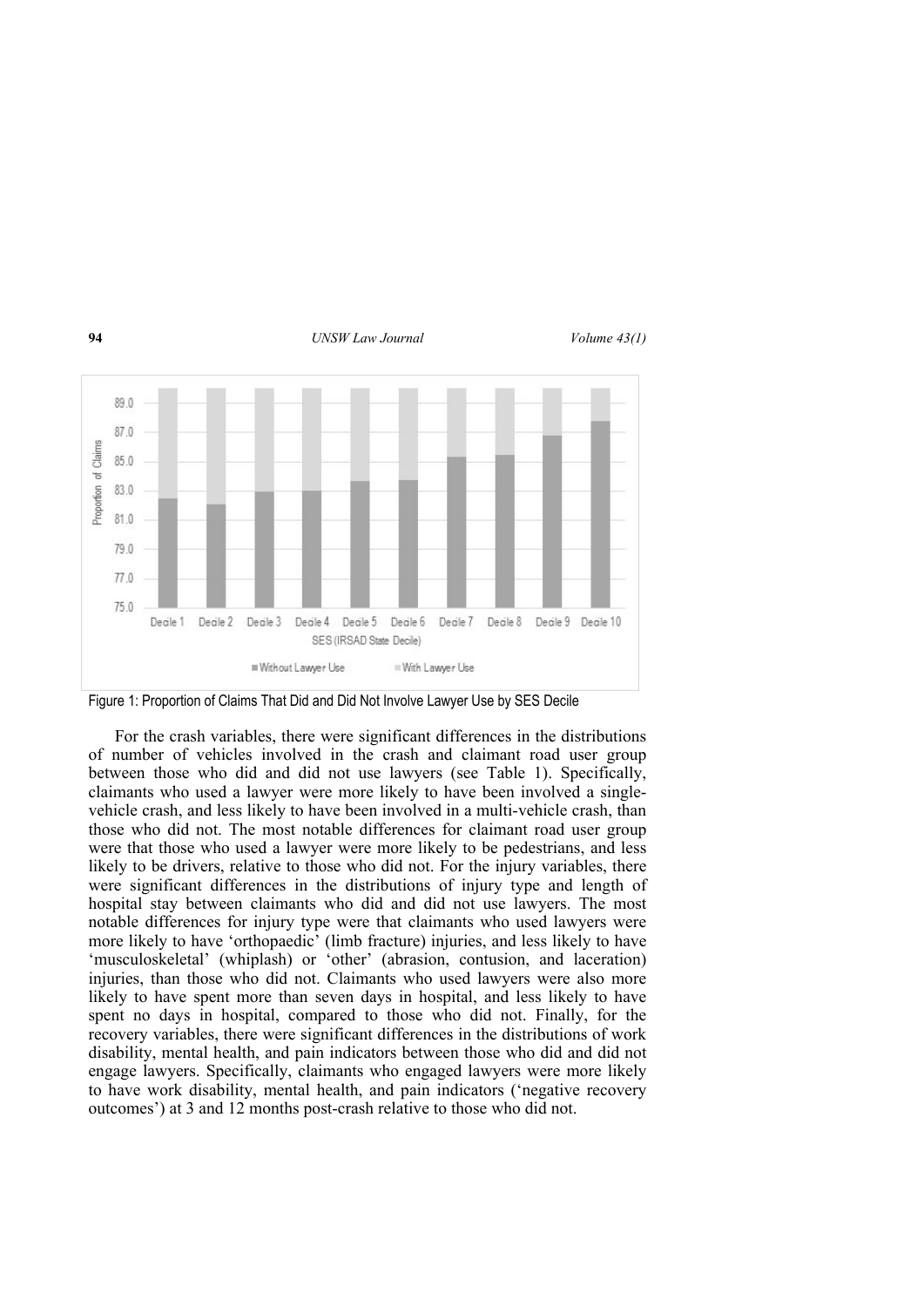| Characteristic                                         | <b>All Claims</b> | <b>Claims with No Lawyer Use</b> |          |       | <b>Claims with Lawyer Use</b> |                |       | Chi-<br><b>Square</b> |
|--------------------------------------------------------|-------------------|----------------------------------|----------|-------|-------------------------------|----------------|-------|-----------------------|
|                                                        | N                 | N                                | Column % | Row % | N                             | Column % Row % |       | χ2                    |
| N                                                      | 49,602            |                                  | 41,894   |       |                               | 7,708          |       |                       |
| <b>SOCIO-DEMOGRAPHIC FACTORS</b>                       |                   |                                  |          |       |                               |                |       |                       |
|                                                        |                   |                                  |          |       |                               |                |       |                       |
| <b>Age Group</b>                                       |                   |                                  |          |       |                               |                |       | p<0.0001              |
| Younger than 15                                        | 3,209             | 2,990                            | 7.1%     | 93.2% | 219                           | 2.8%           | 6.8%  |                       |
| 15 to 24                                               | 11,233            | 10,005                           | 23.9%    | 89.1% | 1,228                         | 15.9%          | 10.9% |                       |
| 25 to 34                                               | 9,402             | 8,002                            | 19.1%    | 85.1% | 1,400                         | 18.2%          | 14.9% |                       |
| 35 to 44                                               | 8,297             | 6,725                            | 16.1%    | 81.1% | 1,572                         | 20.4%          | 18.9% |                       |
| 45 to 54                                               | 6,920             | 5,482                            | 13.1%    | 79.2% | 1,438                         | 18.7%          | 20.8% |                       |
| 55 to 64                                               | 4,771             | 3,820                            | 9.1%     | 80.1% | 951                           | 12.4%          | 19.9% |                       |
| 65 to 74                                               | 2,859             | 2,347                            | 5.6%     | 82.1% | 512                           | 6.7%           | 17.9% |                       |
| 75 and older                                           | 2,895             | 2,512                            | 6.0%     | 86.8% | 383                           | 5.0%           | 13.2% |                       |
|                                                        |                   |                                  |          |       |                               |                |       |                       |
| Gender                                                 |                   |                                  |          |       |                               |                |       | p<0.0001              |
| Female                                                 | 23,595            | 20,319                           | 48.5%    | 86.1% | 3,276                         | 42.5%          | 13.9% |                       |
| Male                                                   | 25,988            | 21,559                           | 51.5%    | 83.0% | 4,429                         | 57.5%          | 17.0% |                       |
|                                                        |                   |                                  |          |       |                               |                |       |                       |
| Interpreter Used                                       |                   |                                  |          |       |                               |                |       | p<0.0001              |
| No                                                     | 49,206            | 41,774                           | 99.7%    | 84.9% | 7,432                         | 96.4%          | 15.1% |                       |
| Yes                                                    | 396               | 120                              | 0.3%     | 30.3% | 276                           | 3.6%           | 69.7% |                       |
|                                                        |                   |                                  |          |       |                               |                |       |                       |
| <b>Prior Claim</b>                                     |                   |                                  |          |       |                               |                |       | p<0.0001              |
| No                                                     | 48,886            | 41,382                           | 98.8%    | 84.7% | 7,504                         | 97.4%          | 15.3% |                       |
| Yes                                                    | 716               | 512                              | 1.2%     | 71.5% | 204                           | 2.6%           | 28.5% |                       |
|                                                        |                   |                                  |          |       |                               |                |       |                       |
| <b>Remoteness</b>                                      |                   |                                  |          |       |                               |                |       | p<0.001               |
| Major Cities of Victoria                               | 35,959            | 30,439                           | 73.5%    | 84.6% | 5,520                         | 72.7%          | 15.4% |                       |
| Inner Regional Victoria                                | 10,837            | 9,174                            | 22.2%    | 84.7% | 1,663                         | 21.9%          | 15.3% |                       |
| Outer Regional,<br>Remote, and Very<br>Remote Victoria | 2,222             | 1,809                            | 4.3%     | 81.4% | 413                           | 5.4%           | 18.6% |                       |
|                                                        |                   |                                  |          |       |                               |                |       |                       |
| <b>SES: IRSAD State</b><br><b>Decile</b>               |                   |                                  |          |       |                               |                |       | p<0.0001              |
| Decile 1                                               | 6,455             | 5,326                            | 12.8%    | 82.5% | 1,129                         | 14.9%          | 17.5% |                       |

# Table 1: Characteristics of Compensation Claimants with and without Lawyer Use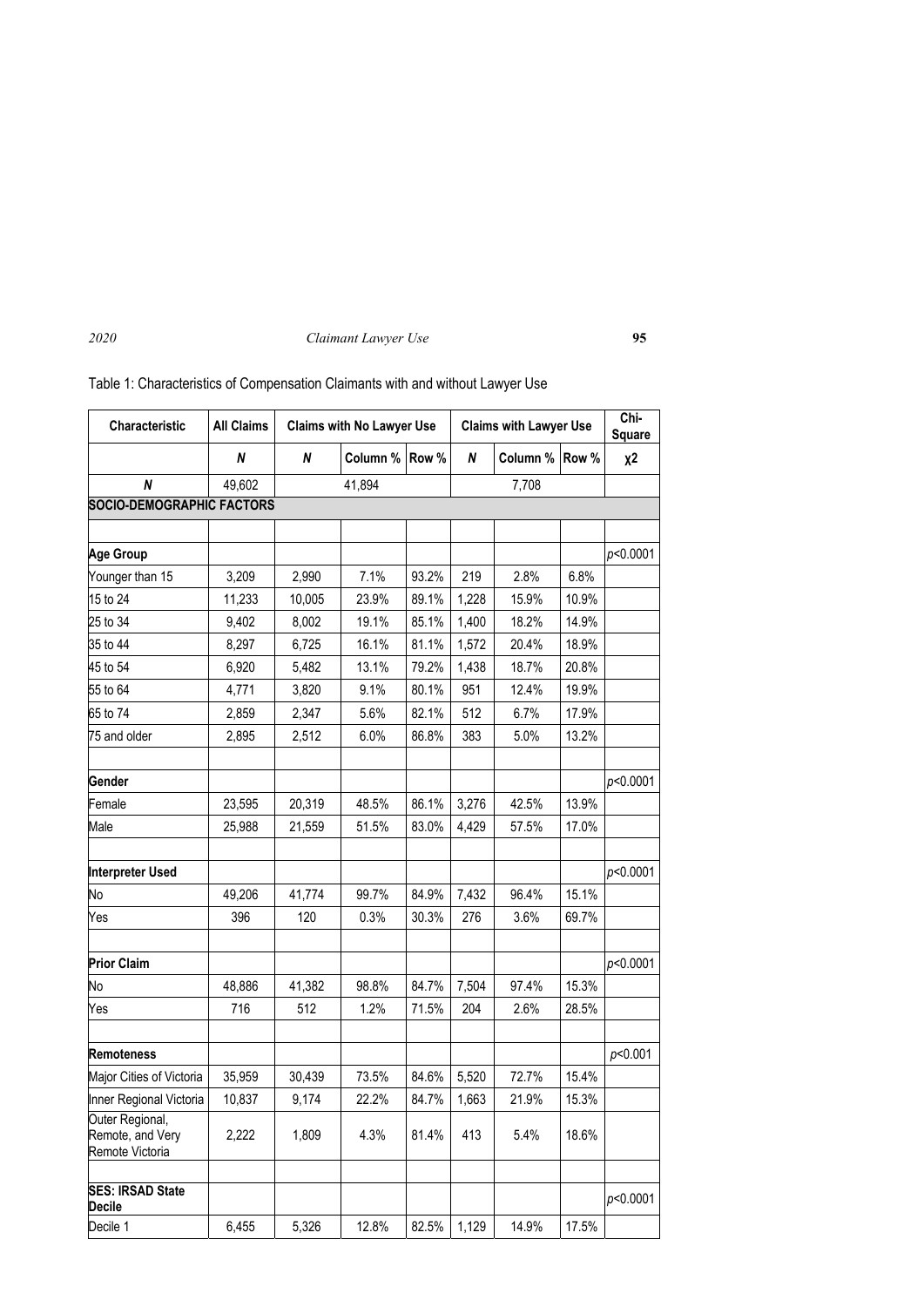| Decile 2                                 | 3,166  | 2,600  | 6.3%  | 82.1% | 566   | 7.4%    | 17.9% |          |
|------------------------------------------|--------|--------|-------|-------|-------|---------|-------|----------|
| Decile 3                                 | 3,585  | 2,975  | 7.2%  | 83.0% | 610   | $8.0\%$ | 17.0% |          |
| Decile 4                                 | 4,777  | 3,966  | 9.6%  | 83.0% | 811   | 10.7%   | 17.0% |          |
| Decile 5                                 | 5,244  | 4,389  | 10.6% | 83.7% | 855   | 11.2%   | 16.3% |          |
| Decile 6                                 | 4,339  | 3,635  | 8.8%  | 83.8% | 704   | 9.3%    | 16.2% |          |
| Decile 7                                 | 4,964  | 4,236  | 10.2% | 85.3% | 728   | 9.6%    | 14.7% |          |
| Decile 8                                 | 4,668  | 3,990  | 9.6%  | 85.5% | 678   | 8.9%    | 14.5% |          |
| Decile 9                                 | 7,294  | 6,329  | 15.3% | 86.8% | 965   | 12.7%   | 13.2% |          |
| Decile 10                                | 4,580  | 4,022  | 9.7%  | 87.8% | 558   | 7.3%    | 12.2% |          |
| <b>CRASH FACTORS</b>                     |        |        |       |       |       |         |       |          |
|                                          |        |        |       |       |       |         |       |          |
| <b>Number of Vehicles</b><br>in Crash    |        |        |       |       |       |         |       | p<0.0001 |
| Single Vehicle Crash                     | 19,669 | 16,412 | 39.6% | 83.4% | 3,257 | 42.6%   | 16.6% |          |
| Multi Vehicle Crash                      | 29,442 | 25,047 | 60.4% | 85.1% | 4,395 | 57.4%   | 14.9% |          |
|                                          |        |        |       |       |       |         |       |          |
| <b>Claimant Road User</b><br>Group       |        |        |       |       |       |         |       | p<0.0001 |
| <b>Driver</b>                            | 23,259 | 20,312 | 48.5% | 87.3% | 2,947 | 38.2%   | 12.7% |          |
| Passenger                                | 10,612 | 9,127  | 21.8% | 86.0% | 1,485 | 19.3%   | 14.0% |          |
| Motorcyclist                             | 6,100  | 4,968  | 11.9% | 81.4% | 1,132 | 14.7%   | 18.6% |          |
| Pedestrian                               | 4,211  | 2,839  | 6.8%  | 67.4% | 1,372 | 17.8%   | 32.6% |          |
| Cyclist                                  | 2,768  | 2,367  | 5.7%  | 85.5% | 401   | 5.2%    | 14.5% |          |
| Train/Tram                               | 202    | 143    | 0.3%  | 70.8% | 59    | 0.8%    | 29.2% |          |
| Unknown                                  | 2,450  | 2,138  | 5.1%  | 87.3% | 312   | 4.1%    | 12.7% |          |
|                                          |        |        |       |       |       |         |       |          |
| <b>INJURY FACTORS</b>                    |        |        |       |       |       |         |       |          |
|                                          |        |        |       |       |       |         |       |          |
| <b>Injury Type</b>                       |        |        |       |       |       |         |       | p<0.0001 |
| Catastrophic                             | 266    | 31     | 0.1%  | 11.7% | 235   | 3.1%    | 88.3% |          |
| Musculoskeletal -<br>Whiplash            | 15,515 | 13,860 | 33.1% | 89.3% | 1,655 | 21.5%   | 10.7% |          |
| Musculoskeletal -<br>Sprains and Strains | 3,441  | 3,187  | 7.6%  | 92.6% | 254   | 3.3%    | 7.4%  |          |
| Orthopaedic - Limb<br>Fractures          | 5,884  | 4,291  | 10.2% | 72.9% | 1,593 | 20.7%   | 27.1% |          |
| Orthopaedic - Other<br>Fractures         | 3,002  | 2,448  | 5.8%  | 81.5% | 554   | 7.2%    | 18.5% |          |
| Orthopaedic -<br>Dislocations            | 994    | 719    | 1.7%  | 72.3% | 275   | 3.6%    | 27.7% |          |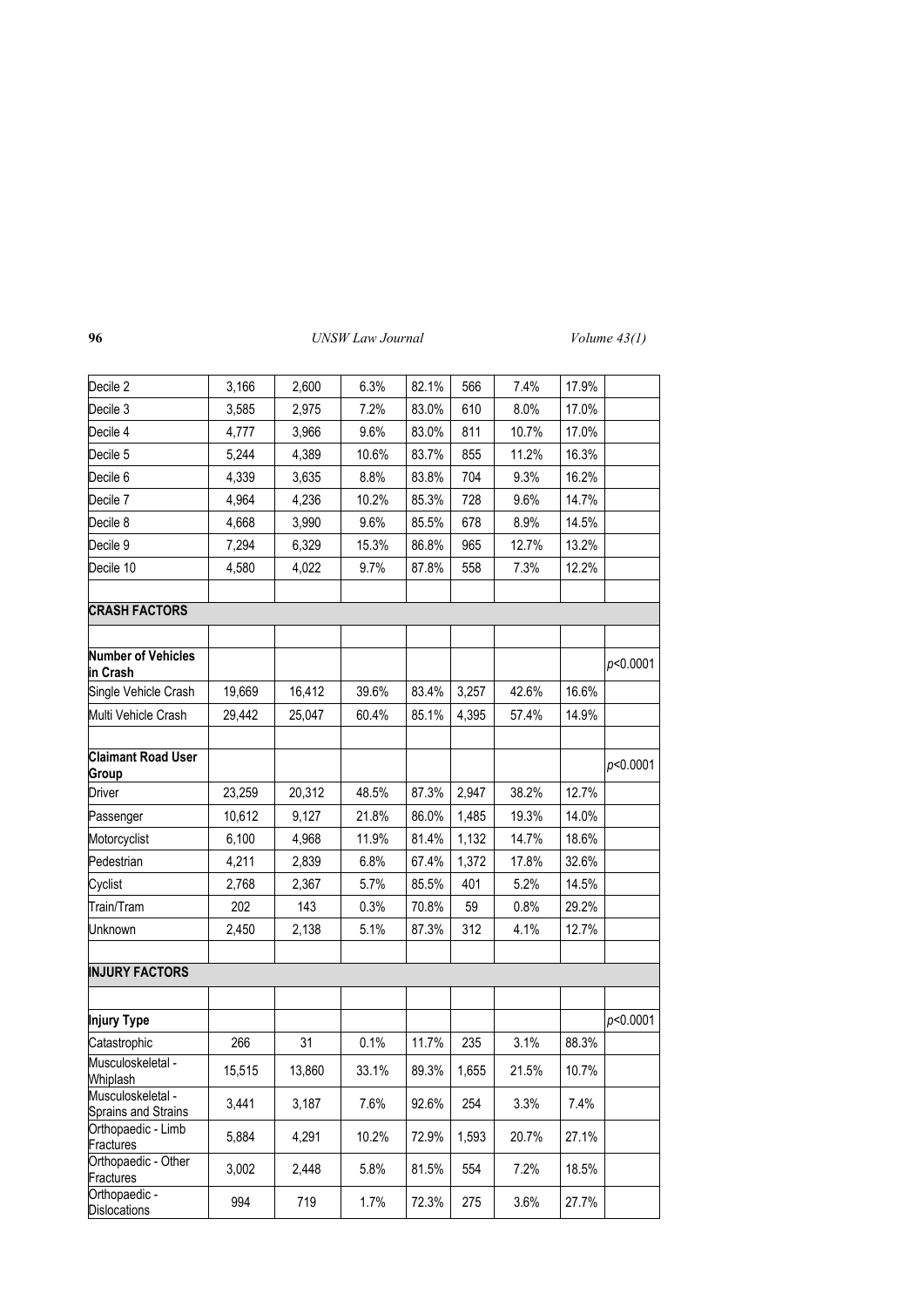| Other Injuries -<br>Abrasions, Contusions,<br>and Lacerations                 | 8,454  | 8,012  | 19.1% | 94.8% | 442   | 5.7%  | 5.2%  |          |
|-------------------------------------------------------------------------------|--------|--------|-------|-------|-------|-------|-------|----------|
| Other Injuries - Other                                                        | 5,579  | 4,767  | 11.4% | 85.4% | 812   | 10.5% | 14.6% |          |
| Other Serious Injuries -<br>Mild Acquired Brain<br>Injury                     | 3,139  | 2,264  | 5.4%  | 72.1% | 875   | 11.4% | 27.9% |          |
| Other Serious Injuries -<br>Internal Injuries                                 | 2,528  | 1,818  | 4.3%  | 71.9% | 710   | 9.2%  | 28.1% |          |
| Other Serious Injuries -<br>Other                                             | 800    | 497    | 1.2%  | 62.1% | 303   | 3.9%  | 37.9% |          |
| Length of Hospital<br>Stay                                                    |        |        |       |       |       |       |       | p<0.0001 |
| 0 Days <sup>^</sup>                                                           | 30,809 | 28,095 | 67.1% | 91.2% | 2,714 | 35.2% | 8.8%  |          |
| 1 Days                                                                        | 8,496  | 7,733  | 18.5% | 91.0% | 763   | 9.9%  | 9.0%  |          |
| 2-7 Days                                                                      | 5,855  | 4,299  | 10.3% | 73.4% | 1,556 | 20.2% | 26.6% |          |
| More Than 7 Days                                                              | 4,442  | 1,767  | 4.2%  | 39.8% | 2,675 | 34.7% | 60.2% |          |
| EARLY RECOVERY OUTCOMES (THREE MONTHS POST-CRASH)                             |        |        |       |       |       |       |       |          |
|                                                                               |        |        |       |       |       |       |       |          |
| <b>Work Disability</b><br><b>Three Months Post-</b><br>Crash)#                |        |        |       |       |       |       |       | p<0.0001 |
| No                                                                            | 39,721 | 36,255 | 86.5% | 91.3% | 3,466 | 45.0% | 8.7%  |          |
| Yes                                                                           | 9,881  | 5,639  | 13.5% | 87.1% | 4,242 | 55.0% | 42.9% |          |
| <b>Mental Health</b><br><b>Indicators (Three</b><br><b>Months Post-Crash)</b> |        |        |       |       |       |       |       | p<0.0001 |
| No                                                                            | 40,795 | 37,064 | 88.5% | 90.9% | 3,731 | 48.4% | 9.1%  |          |
| Yes                                                                           | 8,807  | 4,830  | 11.5% | 54.8% | 3,977 | 51.6% | 45.2% |          |
| Pain Indicators<br><b>Three Months Post-</b><br>Crash)                        |        |        |       |       |       |       |       | p<0.0001 |
| No                                                                            | 42,458 | 37,488 | 89.5% | 88.3% | 4,970 | 64.5% | 11.7% |          |
| Yes                                                                           | 7,144  | 4,406  | 10.5% | 61.7% | 2,738 | 35.5% | 38.3% |          |
|                                                                               |        |        |       |       |       |       |       |          |
| LONG TERM RECOVERY OUTCOMES (ONE YEAR POST-CRASH)                             |        |        |       |       |       |       |       |          |
|                                                                               |        |        |       |       |       |       |       |          |
| <b>Work Disability (One</b><br>Year Post-Crash)#                              |        |        |       |       |       |       |       | p<0.0001 |
| No                                                                            | 40,958 | 37,141 | 88.7% | 90.7% | 3,817 | 49.5% | 9.3%  |          |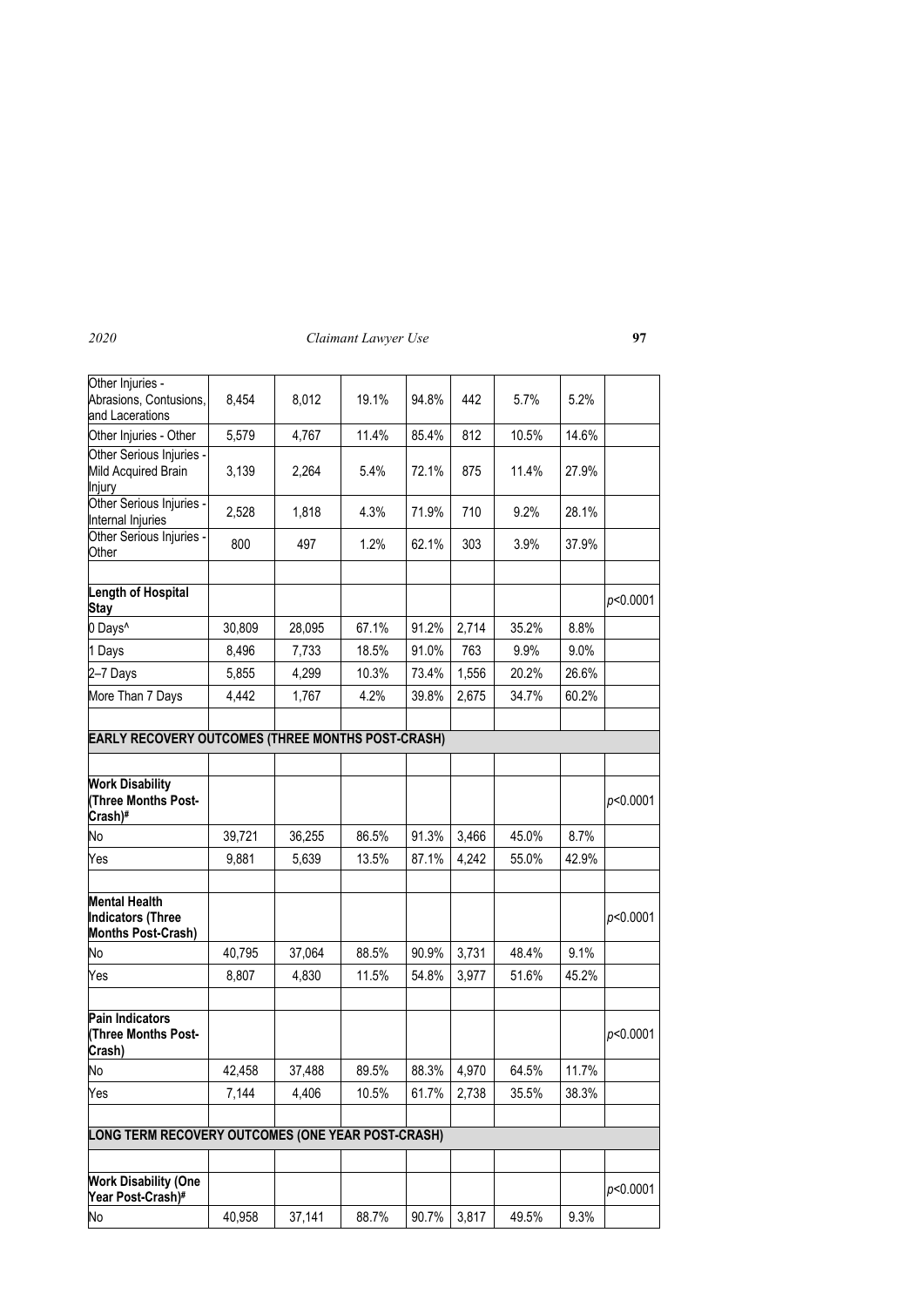| Yes                                                         | 8.644  | 4,753  | 11.3% | 55.0% | 3.891 | 50.5% | 45.0% |          |
|-------------------------------------------------------------|--------|--------|-------|-------|-------|-------|-------|----------|
|                                                             |        |        |       |       |       |       |       |          |
| <b>Mental Health</b><br>Indicators (One Year<br>Post-Crash) |        |        |       |       |       |       |       | p<0.0001 |
| No                                                          | 41,178 | 37,303 | 89.0% | 90.6% | 3,875 | 50.3% | 9.4%  |          |
| Yes                                                         | 8,424  | 4,591  | 11.0% | 54.5% | 3,833 | 49.7% | 45.5% |          |
|                                                             |        |        |       |       |       |       |       |          |
| Pain Indicators (One<br>Year Post-Crash)                    |        |        |       |       |       |       |       | p<0.0001 |
| <b>No</b>                                                   | 42,615 | 37,588 | 89.7% | 88.2% | 5,027 | 65.2% | 11.8% |          |
| Yes                                                         | 6,987  | 4,306  | 10.3% | 61.6% | 2,681 | 34.8% | 38.4% |          |
|                                                             |        |        |       |       |       |       |       |          |

^ As length of hospital stay was calculated based on inpatient admissions, this category includes claimants who did not attend hospital, as well as claimants with ED presentations and/or outpatient admissions only.

**#** Some claimants were not working at the time of the crash (for example, because they were below the minimum working age, unemployed, or retired) and were thus ineligible for work disability payments. As a result, the 'No' category includes both claimants who were and were not eligible for work disability.

## **B Investigating Associations between Socio-Demographic, Crash, Injury, and Recovery Indicators and Lawyer Use within Six Years Post-Crash**

### *1 Hospitalised Cohort*

For claimants who were hospitalised, the modelled associations between the socio-demographic, crash, injury, and recovery indicators and lawyer use within six years post-crash are shown in Table 2 (*N*=16,322). Injury severity explained 8.8% of the variation in lawyer use when entered into a logistic regression alone (result not shown in Table 2). The socio-demographic, crash, and injury variables that were significantly associated with lawyer use were age, prior claiming, SES, number of vehicles involved in the crash, claimant road user group, and injury type (Model One); neither gender nor remoteness were statistically significant in the adjusted model. Model One explained 11.7% of the variation in lawyer use (entering these variables into logistic regressions separately revealed that the socio-demographic and crash variables contributed 4.2% of this, whilst injury type contributed the remaining 7.5%). Adding injury severity increased the amount of variation explained to 16.5% (Model Two). Adding the number of negative recovery outcomes experienced at 3 (Model Three) or 12 (Model Four) months post-crash substantially increased the amount of variation explained to 39.4% and 39.6%, respectively.

The odds of lawyer use tended to be significantly lower among claimants who were young (below 25), were socio-economically advantaged, and sustained injuries in the 'other injuries' categories (see Figure 2). In contrast, the odds of lawyer use tended to be significantly higher for claimants who had prior claims, were involved in multi-vehicle crashes, were passengers, pedestrians or cyclists at the time of the crash, sustained injuries in the 'orthopaedic' (limb fractures and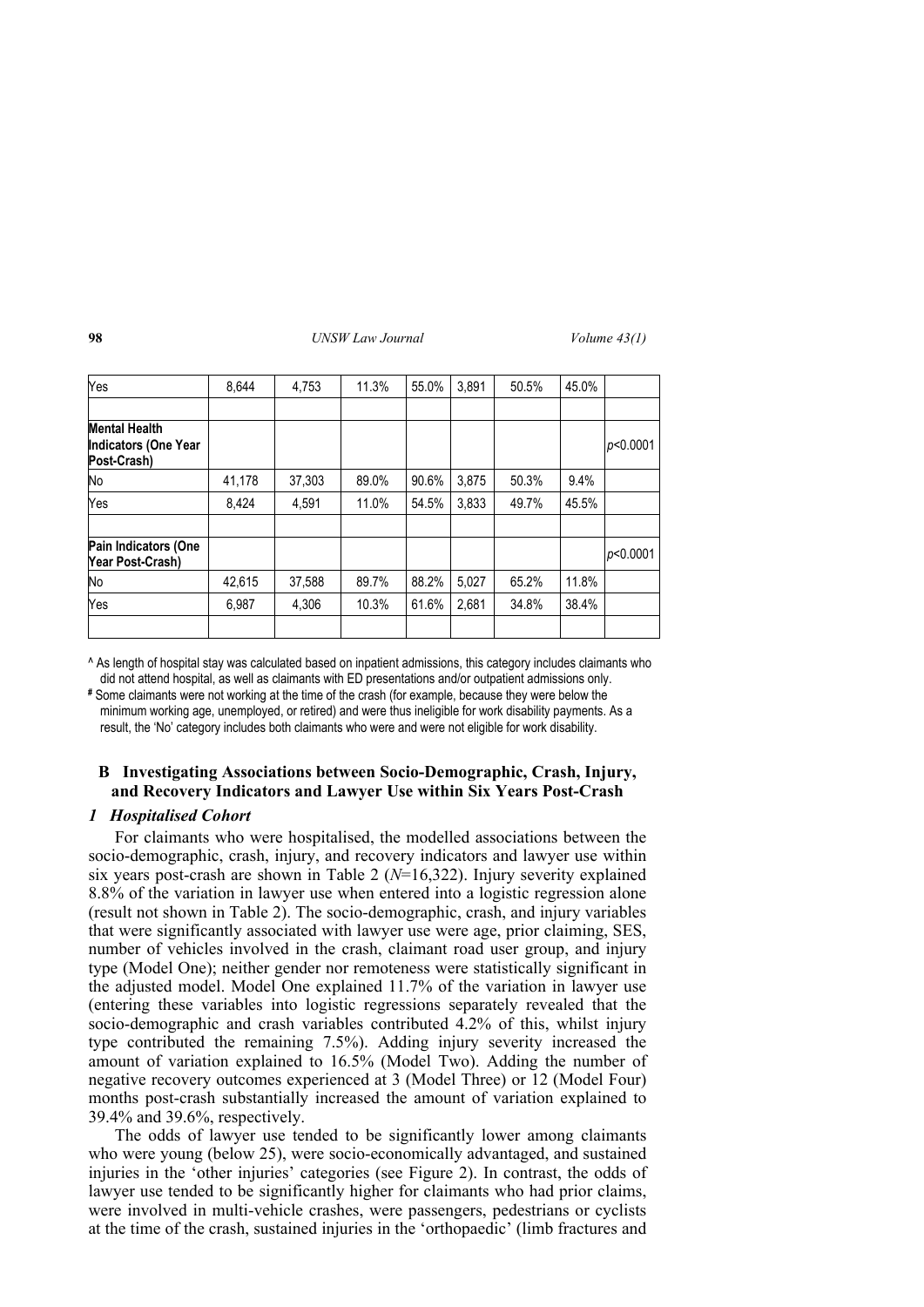dislocations) and 'other serious injuries' categories, and sustained more severe injuries. The odds of lawyer use were also significantly higher for claimants who were experiencing one or more negative recovery outcomes at 3 or 12 months post-crash.

Table 2: Associations between Socio-Demographic, Crash, Injury, and Recovery Variables and Lawyer Use in the Hospitalised Cohort

| Variable                                                | Model 1 <sup>a</sup><br>OR [95% CI] | Model 2 <sup>b</sup><br>OR [95% CI]       | Model 3 <sup>c</sup><br>OR [95% CI] | Model 4 <sup>d</sup><br>OR [95% CI] |
|---------------------------------------------------------|-------------------------------------|-------------------------------------------|-------------------------------------|-------------------------------------|
| <b>SOCIO-DEMOGRAPHIC FACTORS</b>                        |                                     |                                           |                                     |                                     |
|                                                         |                                     |                                           |                                     |                                     |
| Age Group (ref=35 to<br>44)                             |                                     |                                           |                                     |                                     |
| Younger than 15                                         | $0.30$ [0.24 - 0.39]                | $0.30$ [0.23 - 0.38]                      | $0.36$ [0.27 - 0.48]                | $0.33$ [0.24 - 0.44]                |
| 15 to 24                                                | $0.57$ $[0.50 - 0.64]$              | $0.54$ [0.48 - 0.61]                      | $0.67$ [0.58 - 0.78]                | $0.66$ [0.57 - 0.77]                |
| 25 to 34                                                | $0.77$ [0.68 - 0.87]                | $0.75$ [0.66 - 0.85]                      | $0.86$ [0.74 - 1.01]                | $0.88$ [0.76 - 1.03]                |
| 45 to 54                                                | $1.04$ [0.91 - 1.18]                | $1.04$ [0.91 - 1.19]                      | $1.03$ [0.87 - 1.21]                | $1.06$ [0.91 - 1.25]                |
| 55 to 64                                                | $0.92$ [0.79 - 1.07]                | $0.90$ [0.77 - 1.04]                      | $1.03$ [0.86 - 1.24]                | $1.04$ [0.87 - 1.25]                |
| 65 to 74                                                | $0.87$ [0.73 - 1.04]                | $0.84$ [0.70 - 1.00]                      | $1.36$ [1.10 - 1.68]                | $1.30$ [1.06 - 1.61]                |
| 75 and older                                            | $\overline{0.54}$ [0.46 - 0.65]     | $0.47$ [0.39 - 0.56]                      | $1.09$ [0.88 - 1.34]                | $0.96$ [0.78 - 1.18]                |
|                                                         |                                     |                                           |                                     |                                     |
| Gender (ref=Male)                                       |                                     |                                           |                                     |                                     |
| Female                                                  | $1.01$ [0.93 - 1.10]                | $1.09$ [1.00 - 1.19]                      | $0.96$ [0.87 - 1.07]                | $0.94$ [0.85 - 1.05]                |
|                                                         |                                     |                                           |                                     |                                     |
| Prior Claim (ref=No)                                    |                                     |                                           |                                     |                                     |
| Yes                                                     | $1.57$ [1.17 - 2.10]                | $1.62$ [1.20 - 2.19]                      | $1.53$ [1.07 - 2.19]                | $1.47$ [1.02 - 2.12]                |
|                                                         |                                     |                                           |                                     |                                     |
| Remoteness (ref=Major<br><b>Cities of Victoria)</b>     |                                     |                                           |                                     |                                     |
| Inner Regional Victoria                                 |                                     | $1.09$ [0.99 - 1.21]   1.04 [0.94 - 1.15] | $0.98$ [0.87 - 1.11]                | $0.97$ [0.86 - 1.09]                |
| Outer Regional, Remote,<br>and Very Remote Victoria     | $1.03$ [0.85 - 1.24]                | $0.96$ [0.79 - 1.16]                      | $0.96$ [0.76 - 1.20]                | $0.88$ [0.70 - 1.11]                |
|                                                         |                                     |                                           |                                     |                                     |
| <b>SES: IRSAD State Decile</b><br>(ref=Deciles 5 and 6) |                                     |                                           |                                     |                                     |
| Deciles 1 and 2                                         | $1.12$ [0.99 - 1.26]                | $1.12$ [0.99 - 1.27]                      | $1.16$ [1.01 - 1.35]                | $1.17$ [1.01 - 1.35]                |
| Deciles 3 and 4                                         | $1.06$ [0.93 - 1.19]                | $1.04$ [0.91 - 1.18]                      | $0.99$ [0.85 - 1.15]                | $1.00$ [0.86 - 1.16]                |
| Deciles 7 and 8                                         | $0.89$ [0.79 - 1.00]                | $0.88$ [0.78 - 1.00]                      | $0.90$ [0.78 - 1.04]                | $0.91$ [0.79 - 1.05]                |
| Deciles 9 and 10                                        | $0.73$ [0.64 - 0.82]                | $0.71$ [0.63 - 0.80]                      | $0.72$ [0.62 - 0.83]                | $0.72$ [0.63 - 0.84]                |
|                                                         |                                     |                                           |                                     |                                     |
| <b>CRASH FACTORS</b>                                    |                                     |                                           |                                     |                                     |
|                                                         |                                     |                                           |                                     |                                     |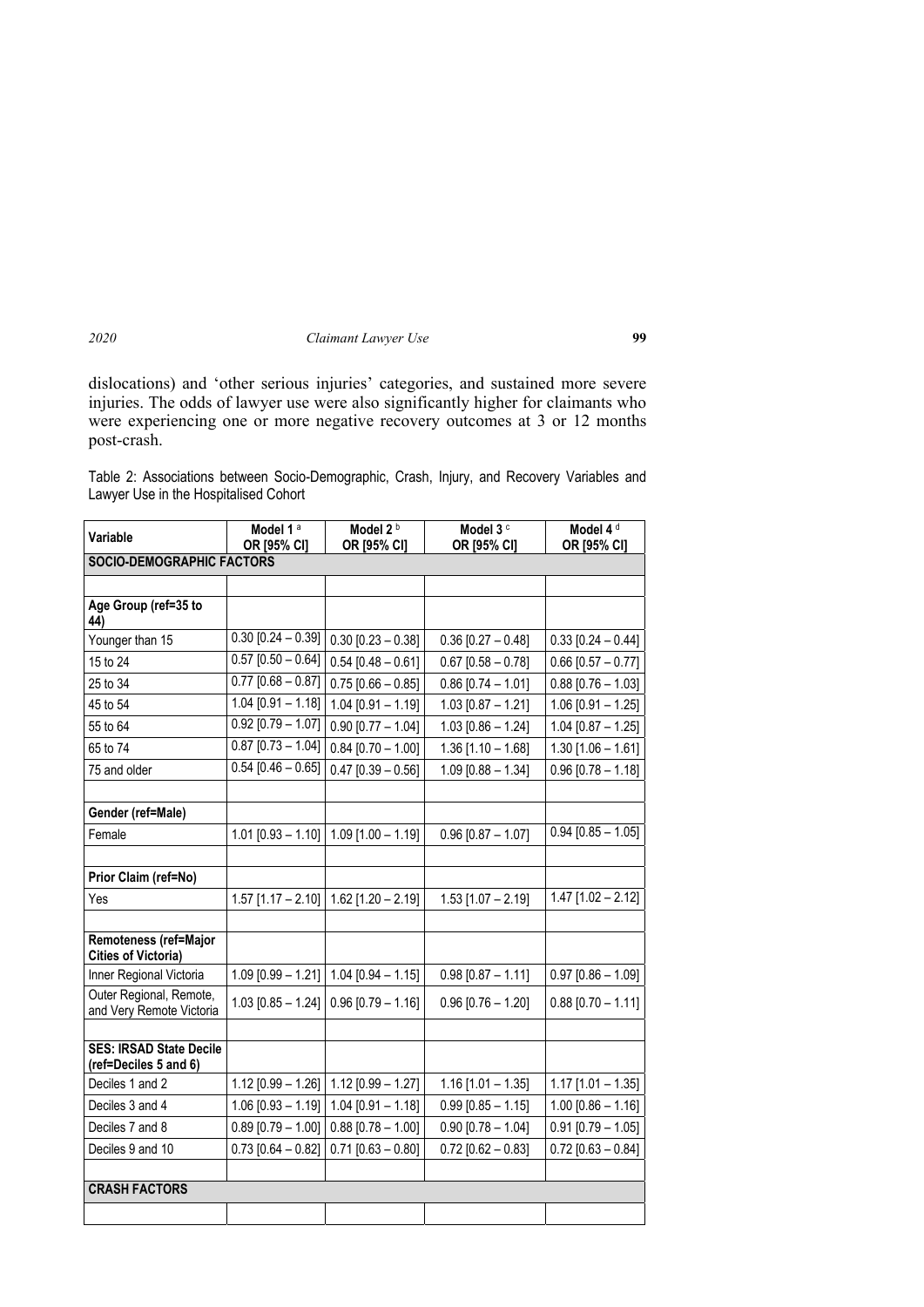| <b>Number of Vehicles in</b><br>Crash (ref=Single<br><b>Vehicle Crash)</b> |                          |                                           |                          |                          |
|----------------------------------------------------------------------------|--------------------------|-------------------------------------------|--------------------------|--------------------------|
| Multi Vehicle Crash                                                        | $1.52$ [1.40 - 1.65]     | $1.57$ [1.44 - 1.71]                      | $1.77$ [1.60 - 1.96]     | $1.68$ [1.52 - 1.85]     |
|                                                                            |                          |                                           |                          |                          |
| <b>Claimant Road User</b><br>Group (ref=Driver)                            |                          |                                           |                          |                          |
| Passenger                                                                  |                          | $1.96$ [1.76 - 2.18]   1.95 [1.75 - 2.18] | $2.08$ [1.82 - 2.36]     | $2.00$ [1.75 - 2.27]     |
| Motorcyclist                                                               | $1.15$ [1.02 - 1.29]     | $1.18$ [1.05 - 1.33]                      | $1.12$ [0.98 - 1.30]     | $1.11$ [0.96 - 1.28]     |
| Pedestrian                                                                 | $2.88$ [2.53 - 3.28]     | $2.76$ [ $2.41 - 3.16$ ]                  | $3.37$ [2.87 - 3.95]     | $3.23$ [2.76 - 3.78]     |
| Cyclist                                                                    | $1.37$ [1.15 - 1.63]     | $1.46$ [1.22 - 1.75]                      | $2.18$ [1.77 - 2.69]     | $2.00$ [1.63 - 2.45]     |
| Unknown                                                                    | $1.08$ [0.85 - 1.38]     | $1.13$ [0.88 - 1.45]                      | $1.44$ [1.08 - 1.92]     | $1.40$ [1.05 - 1.87]     |
|                                                                            |                          |                                           |                          |                          |
| <b>INJURY FACTORS</b>                                                      |                          |                                           |                          |                          |
|                                                                            |                          |                                           |                          |                          |
| <b>Injury Type</b><br>(ref=Musculoskeletal -<br>Whiplash)                  |                          |                                           |                          |                          |
| Musculoskeletal - Strains<br>and Sprains                                   |                          | 1.13 $[0.84 - 1.52]$ 1.11 $[0.82 - 1.50]$ | $1.19$ [0.84 - 1.67]     | $1.28$ [0.91 - 1.81]     |
| Orthopaedic - Limb<br>Fractures                                            |                          | $3.83$ [3.26 - 4.50] 2.58 [2.18 - 3.06]   | $2.30$ [1.88 - 2.81]     | $2.59$ [ $2.13 - 3.16$ ] |
| Orthopaedic - Other<br>Fractures                                           | $2.25$ [1.88 - 2.69]     | $1.11$ [0.92 - 1.35]                      | $1.17$ [0.93 - 1.46]     | $1.23$ [0.99 - 1.55]     |
| Orthopaedic-<br>Dislocations                                               | $3.46$ [2.66 - 4.49]     | $3.30$ [2.53 - 4.30]                      | $2.30$ [1.68 - 3.16]     | $2.38$ [1.73 - 3.26]     |
| Other Injuries -<br>Abrasions, Contusions,<br>and Lacerations              | $0.62$ [0.51 - 0.75]     | $0.50$ [0.41 - 0.61]                      | $0.67$ [0.54 - 0.85]     | $0.69$ [0.55 - 0.87]     |
| Other Injuries - Other                                                     | $0.55$ [0.41 - 0.75]     | $0.38$ [0.28 - 0.52]                      | $0.54$ [0.38 - 0.76]     | $0.55$ [0.39 - 0.78]     |
| Other Serious Injuries -<br>Mild Acquired Brain Injury                     | $4.42$ [3.74 - 5.24]     | $1.56$ [1.29 - 1.89]                      | $1.32$ [1.05 - 1.65]     | $1.41$ [1.12 - 1.77]     |
| Other Serious Injuries -<br>Internal Injuries                              | $4.26$ [3.57 - 5.07]     | $1.34$ [1.10 - 1.63]                      | $1.31$ [1.04 - 1.66]     | $1.36$ [1.08 - 1.72]     |
| Other Serious Injuries -<br>Other                                          | $5.45$ [4.37 - 6.80]     | $2.71$ [2.14 - 3.43]                      | $2.21$ [1.67 - 2.93]     | $2.36$ [1.77 - 3.13]     |
|                                                                            |                          |                                           |                          |                          |
| <b>INJURY SEVERITY</b>                                                     |                          |                                           |                          |                          |
| <b>ICISS Score</b>                                                         |                          |                                           |                          |                          |
| (ref=Quartile 1 - Least<br>Severe Injuries)                                |                          |                                           |                          |                          |
| Quartile 2                                                                 | $\overline{\phantom{m}}$ | $1.32$ [1.15 - 1.50]                      | $1.16$ [1.00 - 1.35]     | $1.16$ [1.00 - 1.35]     |
| Quartile 3                                                                 |                          | $1.94$ [1.71 - 2.20]                      | $1.48$ [1.28 - 1.72]     | $1.54$ [1.33 - 1.78]     |
| Quartile 4 - Most Severe<br>Injuries                                       |                          | $5.14$ [4.48 - 5.89]                      | $2.99$ [ $2.55 - 3.51$ ] | $3.38$ [ $2.88 - 3.96$ ] |
|                                                                            |                          |                                           |                          |                          |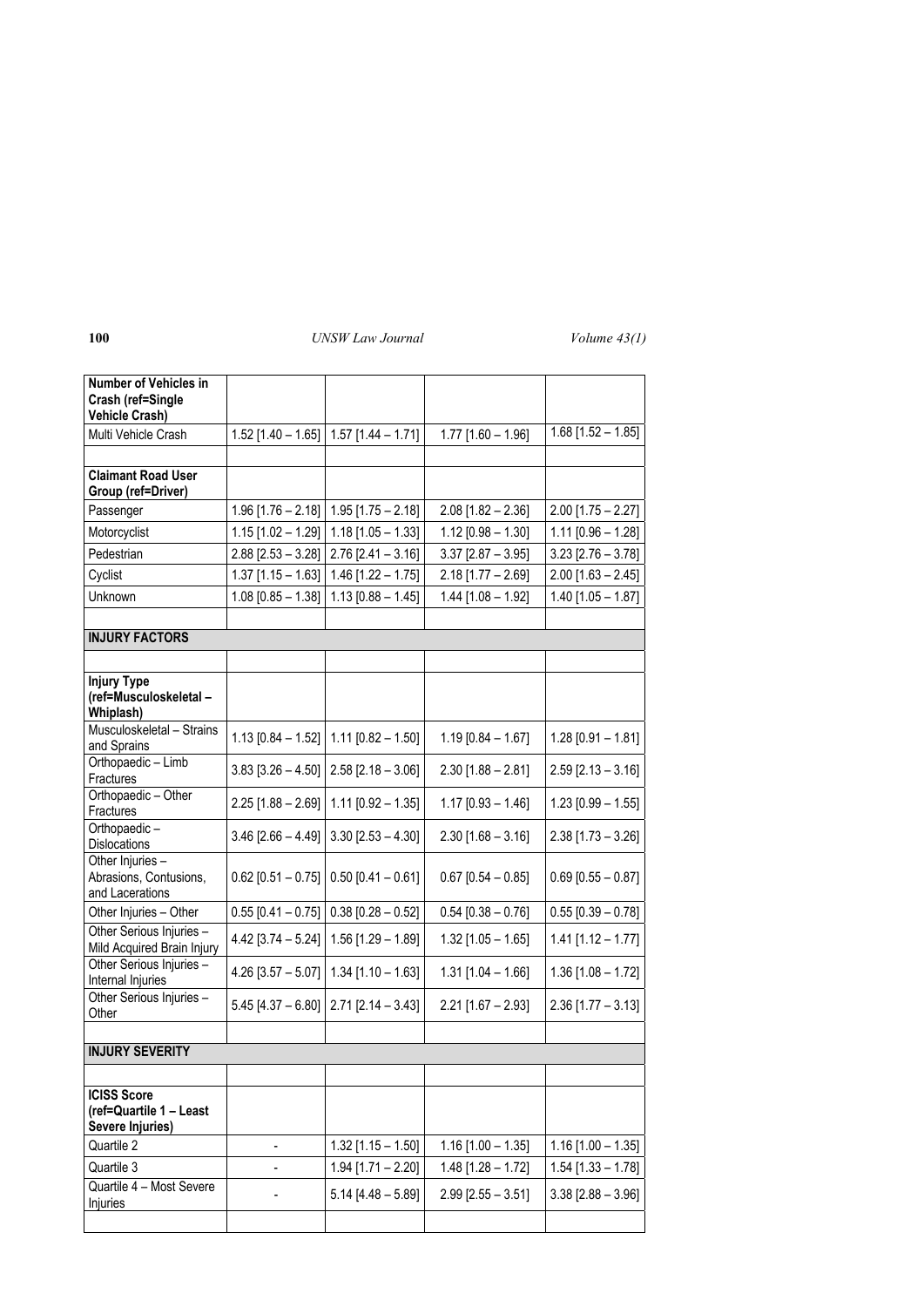| EARLY RECOVERY OUTCOMES (THREE MONTHS POST-CRASH) |  |  |                        |                            |  |  |
|---------------------------------------------------|--|--|------------------------|----------------------------|--|--|
|                                                   |  |  |                        |                            |  |  |
| <b>Number of Short-Term</b>                       |  |  |                        |                            |  |  |
| <b>Recovery Outcomes</b>                          |  |  |                        |                            |  |  |
| Experienced (ref=None)                            |  |  |                        |                            |  |  |
| One - Short-Term Work<br>Disability Only          |  |  | $4.90$ [4.24 - 5.66]   |                            |  |  |
| One - Short-Term Mental<br>Health Indicators Only |  |  | $10.71$ [8.52 - 13.48] |                            |  |  |
| One - Short-Term Pain<br><b>Indicators Only</b>   |  |  | $5.97$ [4.13 - 8.63]   |                            |  |  |
| Two                                               |  |  | 21.69 [18.27 - 25.76]  |                            |  |  |
| Three                                             |  |  | 24.70 [21.43 - 28.47]  |                            |  |  |
|                                                   |  |  |                        |                            |  |  |
| LONG-TERM RECOVERY OUTCOMES (ONE YEAR POST-CRASH) |  |  |                        |                            |  |  |
|                                                   |  |  |                        |                            |  |  |
| Number of Long-Term                               |  |  |                        |                            |  |  |
| <b>Recovery Outcomes</b>                          |  |  |                        |                            |  |  |
| <b>Experienced (ref=None)</b>                     |  |  |                        |                            |  |  |
| One - Long-Term Work                              |  |  |                        | $8.23$ [6.73 -             |  |  |
| Disability Only                                   |  |  |                        | 10.071                     |  |  |
| One - Long-Term Mental                            |  |  |                        | 16.68 [12.42 -             |  |  |
| Health Indicators Only                            |  |  |                        | 22.391                     |  |  |
| One - Long-Term Pain                              |  |  |                        | $7.88$ [4.78 -             |  |  |
| Indicators Only                                   |  |  |                        | 13.00]                     |  |  |
| Two                                               |  |  |                        | 23.12 [19.03 -<br>28.101   |  |  |
| Three                                             |  |  |                        | $21.11$ [18.34 -<br>24.30] |  |  |

<sup>a</sup> Model 1: The Link Test (*p*=.825) suggested no statistically significant departure from model adequacy. The Tjur *R*<sup>2</sup> value was 0.1171.

<sup>b</sup> **Model 2:** The Link Test (*p*=.432) suggested no statistically significant departure from model adequacy. The Tjur *R*2 value was 0.1649.

<sup>c</sup> Model 3: The Link Test (*p*=<0.001) suggested that there was a statistically significant departure from model adequacy.<sup>75</sup><br>The Tjur R<sup>2</sup> value was 0.3938.

The Tjur *R*2 value was 0.3938. d **Model 4:** The Link Test (*p*=<0.001) suggested that there was a statistically significant departure from model adequacy. The Tjur *R*2 value was 0.3959

<sup>75</sup> Interaction effects between the recovery outcomes and other variables were explored but did not improve the fit of the model (ie, the Link Test remained significant in the models with the interaction effects added), suggesting that there may be a variable missing from the model. At fault status (according to police report) was investigated as a possible missing variable for the *N*=13,508 (82.8%) claimants who had this data available. Although at fault status was significantly associated with lawyer use, the Link Test remained significant, suggesting that this is not the variable missing from the model. As the data were limited to the variables contained in the CRD, no further alternatives could be explored. The AIC suggested that the model with the recovery outcomes was the best fitting model.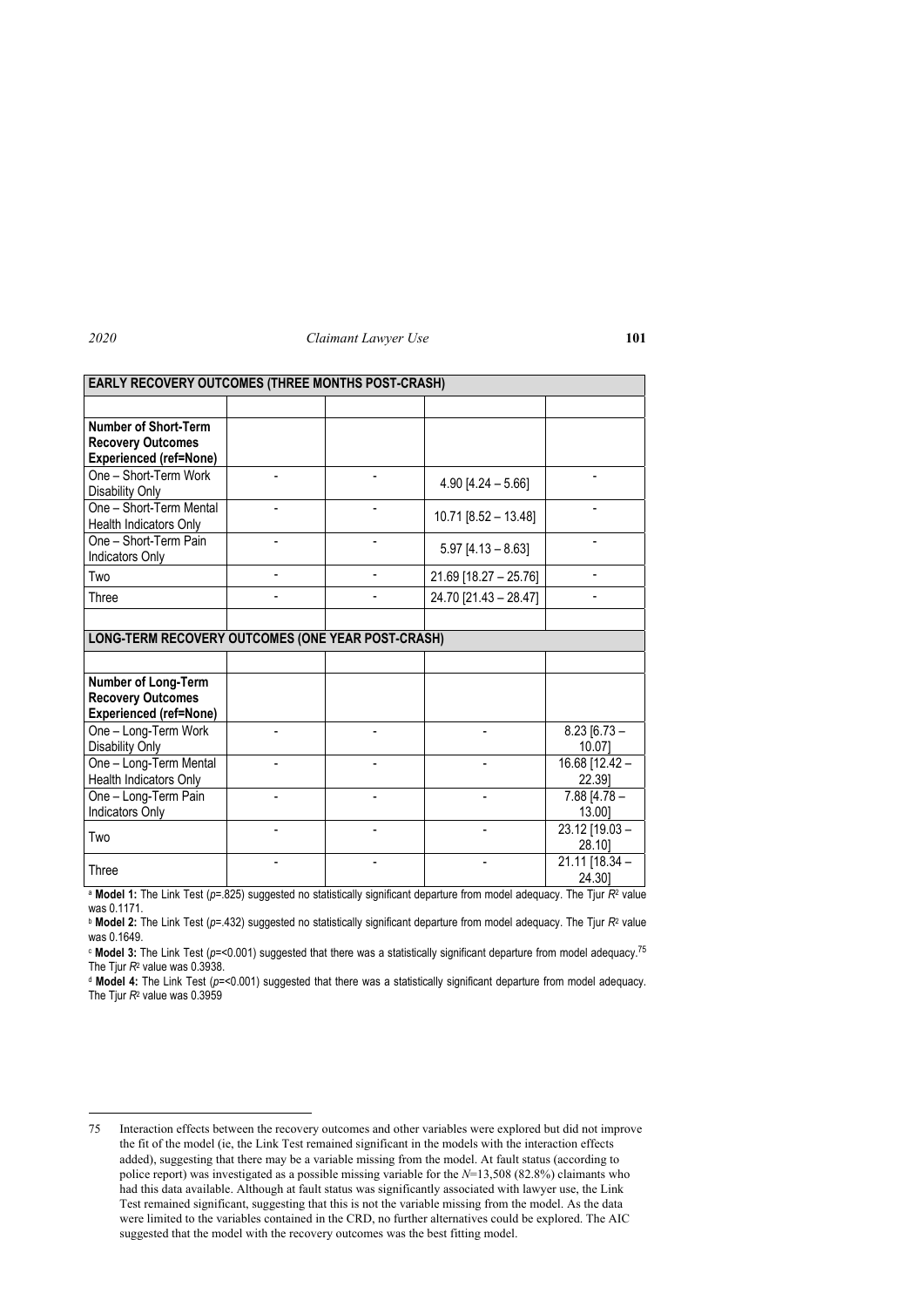

Figure 2: Significant Associations with Lawyer Use in the Hospitalised Context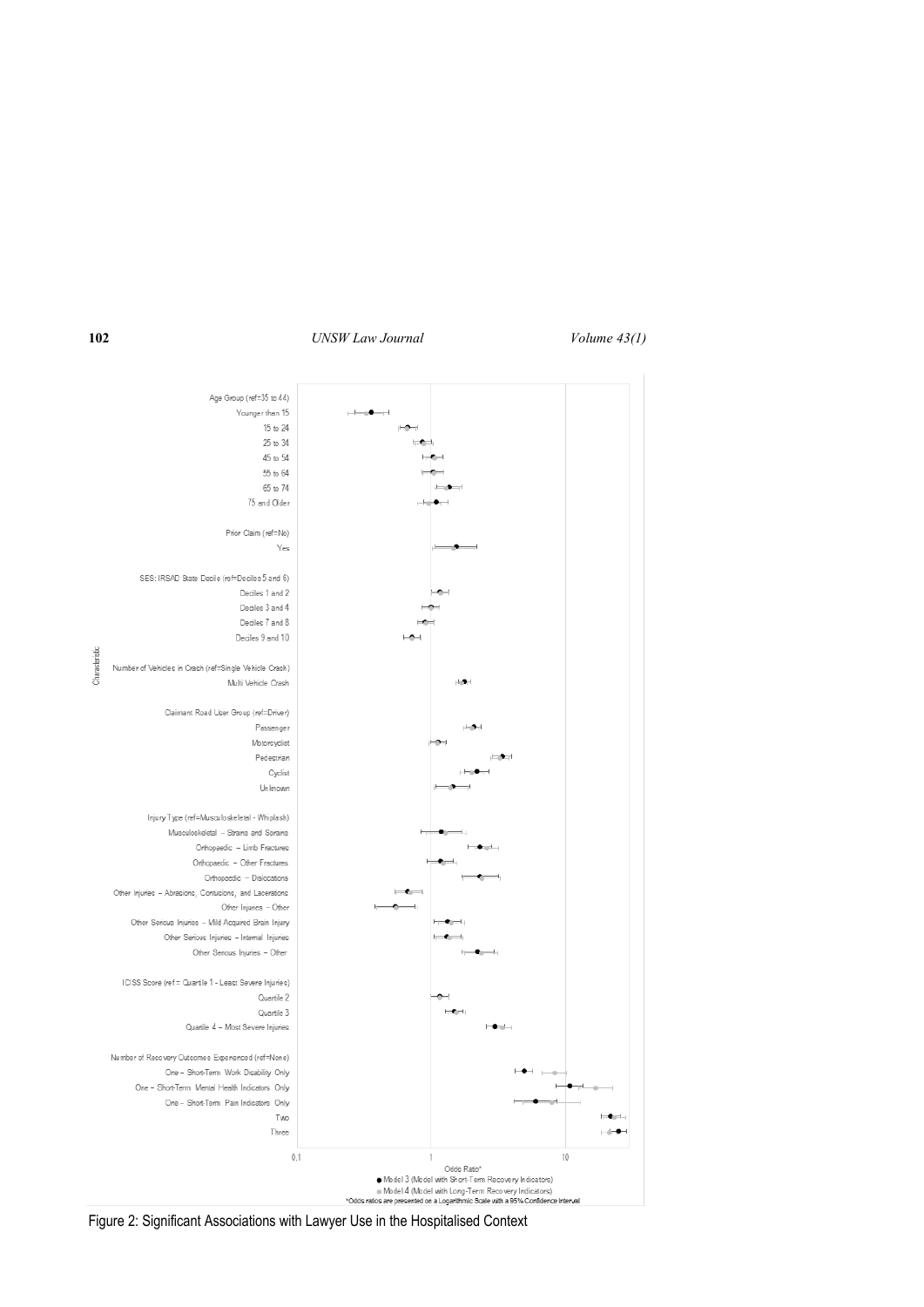### *2 Non-Hospitalised Cohort*

For the non-hospitalised cohort, the modelled associations between the sociodemographic, crash, injury, and recovery indicators and lawyer use within six years post-crash are shown in Table 3 (*N*=31,703). Entering the sociodemographic, crash, and injury factors into a logistic regression alone (Model One) indicated that, in contrast to the hospitalised cohort, all variables (age, gender, prior claiming, remoteness, SES, number of vehicles involved in the crash, claimant road user group, and injury type) were significantly associated with lawyer use. Model One explained 9.0% of the variation in lawyer use (entering these variables into logistic regressions separately revealed that the socio-demographic and crash variables contributed 6.5% of this, whilst injury type contributed the remaining 2.5%). Adding the number of negative recovery outcomes experienced at 3 (Model Two) or 12 (Model Three) months post-crash substantially increased the amount of variation explained to 17.2% and 18.0%, respectively.

In the non-hospitalised group, the odds of lawyer use tended to be significantly lower among claimants who were aged below 35 years or above 75 years, were female, were socio-economically advantaged, were motorcyclists, and sustained injuries in the 'musculoskeletal', 'other injuries' (abrasions, contusions, lacerations) and 'other serious injuries' (mild acquired brain injury) categories (see Figure 3). In contrast, the odds of lawyer use tended to be higher for claimants who were aged 45 to 64 years, had prior claims, lived in outer regional, remote and very remote Victoria, were socio-economically disadvantaged, were involved in multi-vehicle crashes, were passengers or pedestrians, and sustained injuries in the 'orthopaedic' (dislocations) and 'other serious injuries' (other) categories. The odds of lawyer use were also significantly higher for claimants who experienced one or more negative recovery outcomes at 3 or 12 months post-crash.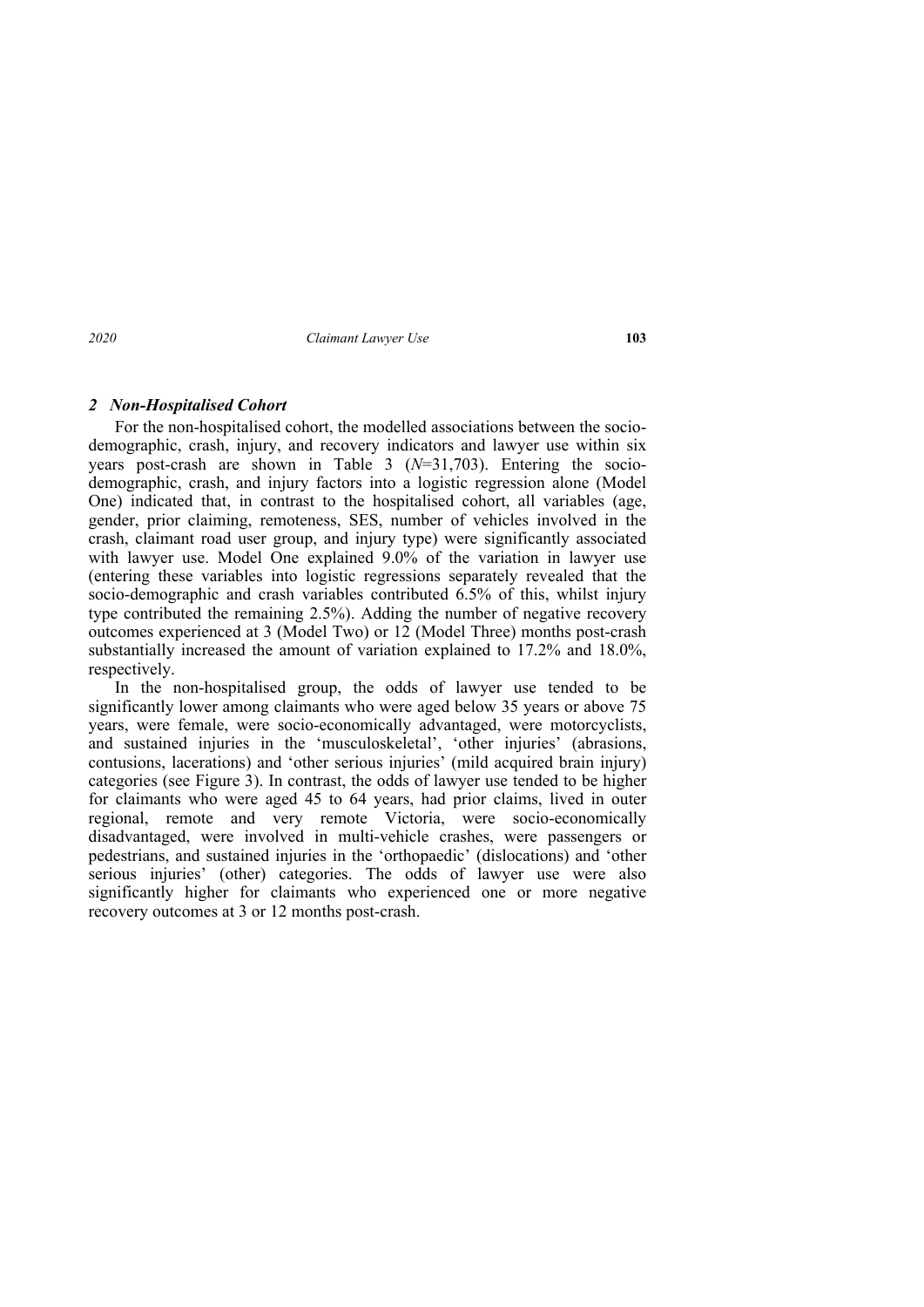Table 3: Associations between Socio-Demographic, Crash, Injury, and Recovery Variables and Lawyer Use in the Non-Hospitalised Cohort

| Variable                                                         | Model 1 <sup>a</sup><br>OR [95% CI] | Model 2 <sup>b</sup><br>OR [95% CI] | Model 3 <sup>c</sup><br>OR [95% CI] |
|------------------------------------------------------------------|-------------------------------------|-------------------------------------|-------------------------------------|
| <b>SOCIO-DEMOGRAPHIC FACTORS</b>                                 |                                     |                                     |                                     |
|                                                                  |                                     |                                     |                                     |
| Age Group (ref=35 to 44)                                         |                                     |                                     |                                     |
| Younger than 15                                                  | $0.24$ [0.19 - 0.30]                | $0.26$ [0.20 - 0.33]                | $0.25$ [0.19 - 0.32]                |
| 15 to 24                                                         | $0.34$ [0.30 - 0.40]                | $0.41$ [0.35 - 0.47]                | $0.40$ [0.34 - 0.46]                |
| 25 to 34                                                         | $0.68$ [0.60 - 0.77]                | $0.73$ [0.64 $-$ 0.83]              | $0.72$ [0.63 – 0.82]                |
| 45 to 54                                                         | $1.25$ [1.11 - 1.41]                | $1.22$ [1.08 - 1.39]                | $1.20$ [1.06 - 1.36]                |
| 55 to 64                                                         | $1.18$ [1.03 - 1.35]                | $1.23$ [1.07 - 1.42]                | $1.22$ [1.06 - 1.40]                |
| 65 to 74                                                         | $0.79$ [0.67 - 0.95]                | $0.91$ [0.76 - 1.10]                | $0.88$ [0.73 - 1.06]                |
| 75 and older                                                     | $0.39$ [0.31 - 0.50]                | $0.50$ [0.40 - 0.64]                | $0.49$ [0.39 - 0.63]                |
|                                                                  |                                     |                                     |                                     |
| Gender (ref=Male)                                                |                                     |                                     |                                     |
| Female                                                           | $0.78$ [0.72 - 0.84]                | $0.79$ [0.72 - 0.86]                | $0.78$ [0.72 - 0.85]                |
|                                                                  |                                     |                                     |                                     |
| Prior Claim (ref=No)                                             |                                     |                                     |                                     |
| Yes                                                              | $2.85$ [2.27 - 3.58]                | $2.73$ [2.14 - 3.49]                | $2.74$ [2.15 - 3.49]                |
|                                                                  |                                     |                                     |                                     |
| Remoteness (ref=Major Cities of<br>Victoria)                     |                                     |                                     |                                     |
| Inner Regional Victoria                                          | $0.90$ [0.81 - 0.99]                | $0.97$ [0.87 - 1.08]                | $0.96$ [0.86 - 1.07]                |
| Outer Regional, Remote, and Very<br>Remote Victoria              | $1.25$ [1.05 - 1.49]                | $1.29$ [1.07 - 1.54]                | $1.26$ [1.05 - 1.51]                |
|                                                                  |                                     |                                     |                                     |
| <b>SES: IRSAD State Decile</b><br>(ref=Deciles 5 and 6)          |                                     |                                     |                                     |
| Deciles 1 and 2                                                  | $1.14$ [1.01 - 1.28]                | $1.19$ [1.05 - 1.34]                | $1.19$ [1.05 - 1.34]                |
| Deciles 3 and 4                                                  | $1.02$ [0.90 - 1.15]                | $1.04$ [0.91 - 1.19]                | $1.05$ [0.92 - 1.20]                |
| Deciles 7 and 8                                                  | $0.77$ [0.68 - 0.88]                | $0.80$ [0.70 - 0.92]                | $0.81$ [0.71 - 0.92]                |
| Deciles 9 and 10                                                 | $0.64$ [0.57 - 0.73]                | $0.65$ [0.57 - 0.74]                | $0.64$ [0.57 - 0.73]                |
|                                                                  |                                     |                                     |                                     |
| <b>CRASH FACTORS</b>                                             |                                     |                                     |                                     |
|                                                                  |                                     |                                     |                                     |
| <b>Number of Vehicles in Crash</b><br>(ref=Single Vehicle Crash) |                                     |                                     |                                     |
| Multi Vehicle Crash                                              | $1.27$ [1.16 - 1.39]                | $1.32$ [1.20 - 1.46]                | $1.32$ [1.20 - 1.45]                |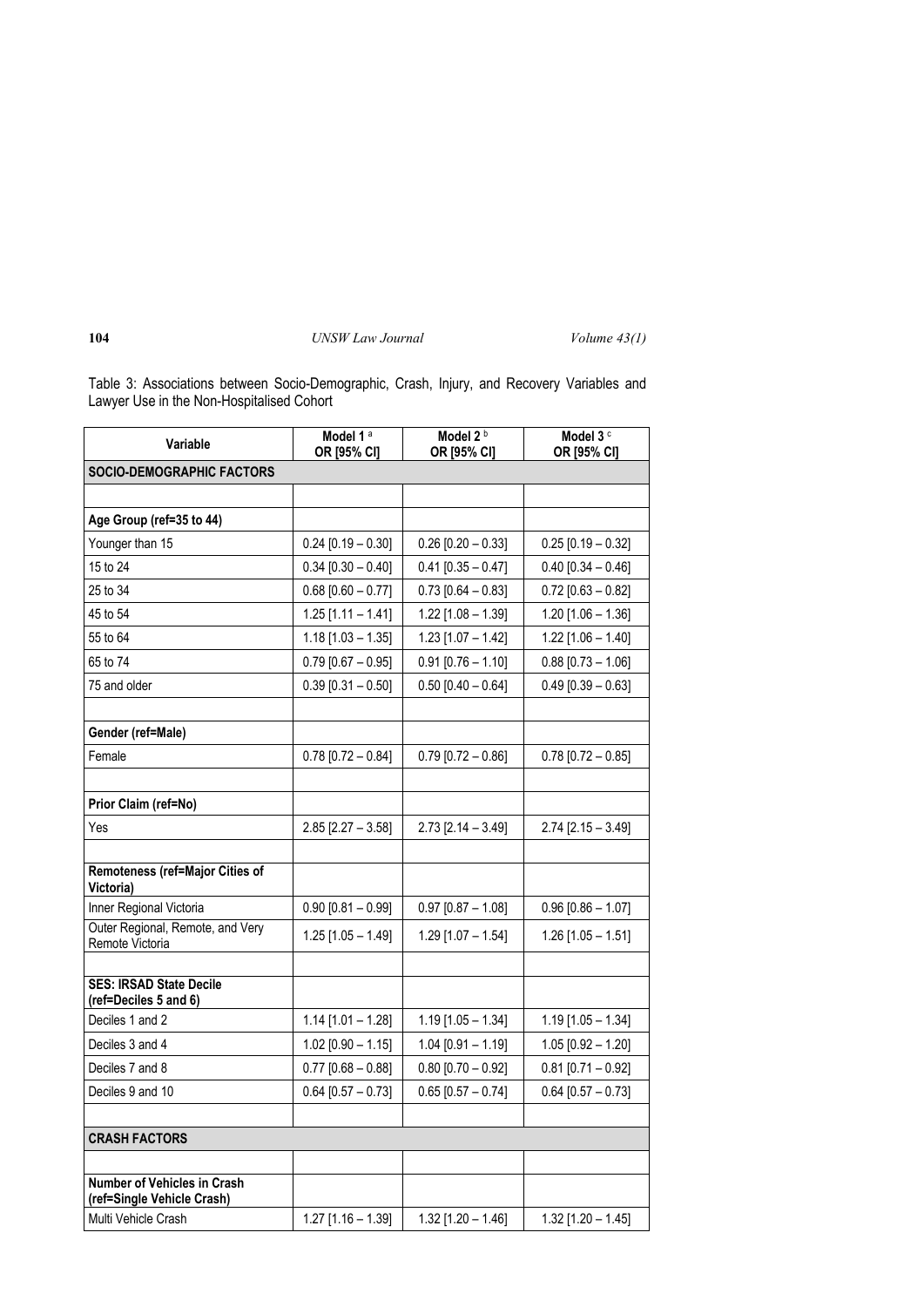| <b>Claimant Road User Group</b><br>(ref=Driver)                                |                      |                          |                         |
|--------------------------------------------------------------------------------|----------------------|--------------------------|-------------------------|
| Passenger                                                                      | $1.19$ [1.07 - 1.33] | $1.25$ [1.11 - 1.40]     | $1.25$ [1.12 - 1.41]    |
| Motorcyclist                                                                   | $0.63$ [0.53 - 0.74] | $0.70$ [0.59 - 0.84]     | $0.73$ [0.61 - 0.87]    |
| Pedestrian                                                                     | $5.03$ [4.43 - 5.71] | $5.08$ [4.43 - 5.82]     | $4.99$ [4.35 - 5.72]    |
| Cyclist                                                                        | $1.05$ [0.86 - 1.27] | $1.12$ [0.92 - 1.37]     | $1.09$ [0.89 - 1.33]    |
| Unknown                                                                        | $1.12$ [0.93 - 1.36] | $0.90$ [0.74 - 1.10]     | $0.92$ [0.75 - 1.12]    |
|                                                                                |                      |                          |                         |
| <b>INJURY FACTORS</b>                                                          |                      |                          |                         |
|                                                                                |                      |                          |                         |
| Injury Type (ref=Musculoskeletal -<br>Whiplash)                                |                      |                          |                         |
| Musculoskeletal - Strains and Sprains                                          | $0.49$ [0.41 - 0.58] | $0.54$ [0.45 - 0.65]     | $0.55$ [0.46 - 0.66]    |
| Orthopaedic - Limb Fractures                                                   | $1.18$ [1.00 - 1.40] | $1.15$ [0.96 - 1.37]     | $1.27$ [1.06 - 1.52]    |
| Orthopaedic - Other Fractures                                                  | $1.01$ [0.83 - 1.24] | $1.03$ [0.83 - 1.27]     | $1.09$ [0.88 - 1.35]    |
| Orthopaedic - Dislocations                                                     | $3.27$ [2.62 - 4.09] | $2.66$ [ $2.10 - 3.38$ ] | $3.06$ [2.41 - 3.89]    |
| Other Injuries - Abrasions, Contusions,<br>and Lacerations                     | $0.34$ [0.29 - 0.40] | $0.42$ [0.35 - 0.49]     | $0.42$ [0.36 - 0.49]    |
| Other Injuries - Other                                                         | $1.32$ [1.19 - 1.47] | $1.07$ [0.95 - 1.20]     | $1.07$ [0.95 – 1.21]    |
| Other Serious Injuries - Mild Acquired<br>Brain Injury                         | $0.71$ [0.55 - 0.90] | $0.73$ [0.57 - 0.95]     | $0.73$ [0.57 - 0.95]    |
| Other Serious Injuries - Internal<br>Injuries                                  | $1.05$ [0.83 - 1.33] | $1.15$ [0.89 - 1.47]     | $1.16$ [0.90 - 1.49]    |
| Other Serious Injuries - Other                                                 | $3.69$ [2.65 - 5.13] | $3.13$ [2.18 - 4.49]     | $3.41$ [2.38 - 4.89]    |
|                                                                                |                      |                          |                         |
| EARLY RECOVERY OUTCOMES (THREE MONTHS POST-CRASH)                              |                      |                          |                         |
|                                                                                |                      |                          |                         |
| <b>Number of Short-Term Recovery</b><br><b>Outcomes Experienced (ref=None)</b> |                      |                          |                         |
| One - Short-Term Work Disability Only                                          | $\overline{a}$       | $6.15$ [5.04 - 7.51]     | $\blacksquare$          |
| One - Short-Term Mental Health<br><b>Indicators Only</b>                       |                      | 18.20 [14.33 - 23.13]    |                         |
| One - Short-Term Pain Indicators Only                                          |                      | $11.37$ [6.33 - 20.40]   | $\overline{a}$          |
| Two or Three                                                                   |                      | $5.14$ [4.71 - 5.61]     |                         |
|                                                                                |                      |                          |                         |
| LONG-TERM RECOVERY OUTCOMES (ONE YEAR POST-CRASH)                              |                      |                          |                         |
|                                                                                |                      |                          |                         |
| Number of Long-Term Recovery<br><b>Outcomes Experienced (ref=None)</b>         |                      |                          |                         |
| One - Long-Term Work Disability Only                                           |                      |                          | $13.71$ [10.34 - 18.17] |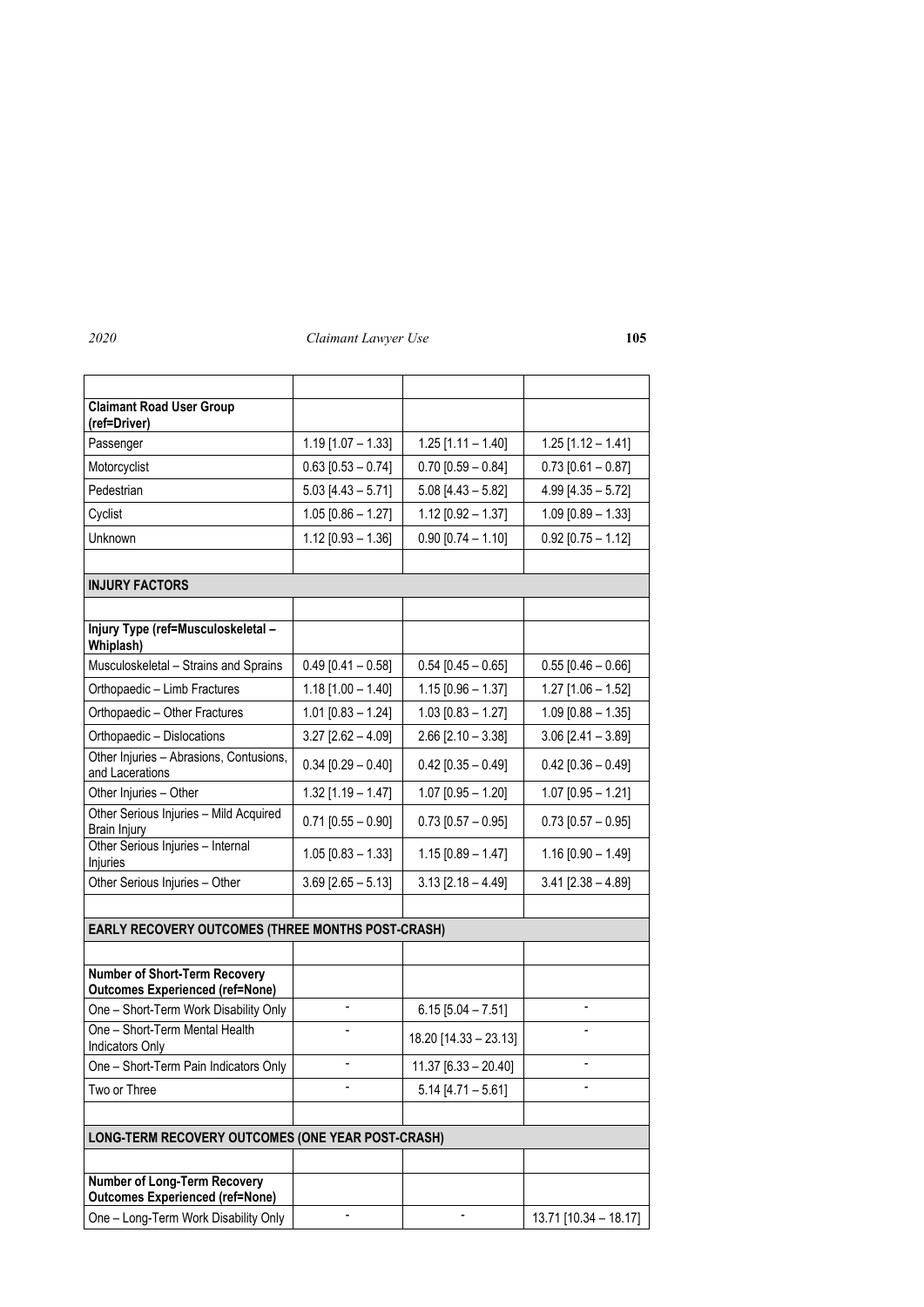| One – Long-Term Mental Health        |  | 28.14 [20.91 - 37.86]  |
|--------------------------------------|--|------------------------|
| Indicators Only                      |  |                        |
| One – Long-Term Pain Indicators Only |  | $17.23$ [9.67 - 30.71] |
| Two or Three                         |  | $5.04$ [4.62 - 5.50]   |
|                                      |  |                        |

<sup>a</sup> **Model 1:** The Link Test (*p*=.694) suggested no statistically significant departure from model adequacy. The

<sup>b</sup> Model 2: The Link Test (*p*=<0.001) suggested that there was a statistically significant departure from model adequacy.<sup>76</sup> The Tiur R<sup>2</sup> value was 0.1719.

<sup>c</sup> Model 3: The Link Test ( $p$ =<0.001) suggested that there was a statistically significant departure from model adequacy. The Tjur *R*2 value was 0.1800.

<sup>76</sup> Interaction effects between the recovery outcomes and other variables were explored but did not improve the fit of the model (ie, the Link Test remained significant in the models with the interaction effects added), suggesting that there may be a variable missing from the model. At fault status (according to police report) was investigated as a possible missing variable for the *N*=24,864 (78.4%) claimants who had this data available. Although at fault status was significantly associated with lawyer use, the Link Test remained significant, suggesting that this is not the variable missing from the model. As the data were limited to the variables contained in the CRD, no further alternatives could be explored. The AIC suggested that the model with the recovery outcomes was the best fitting model.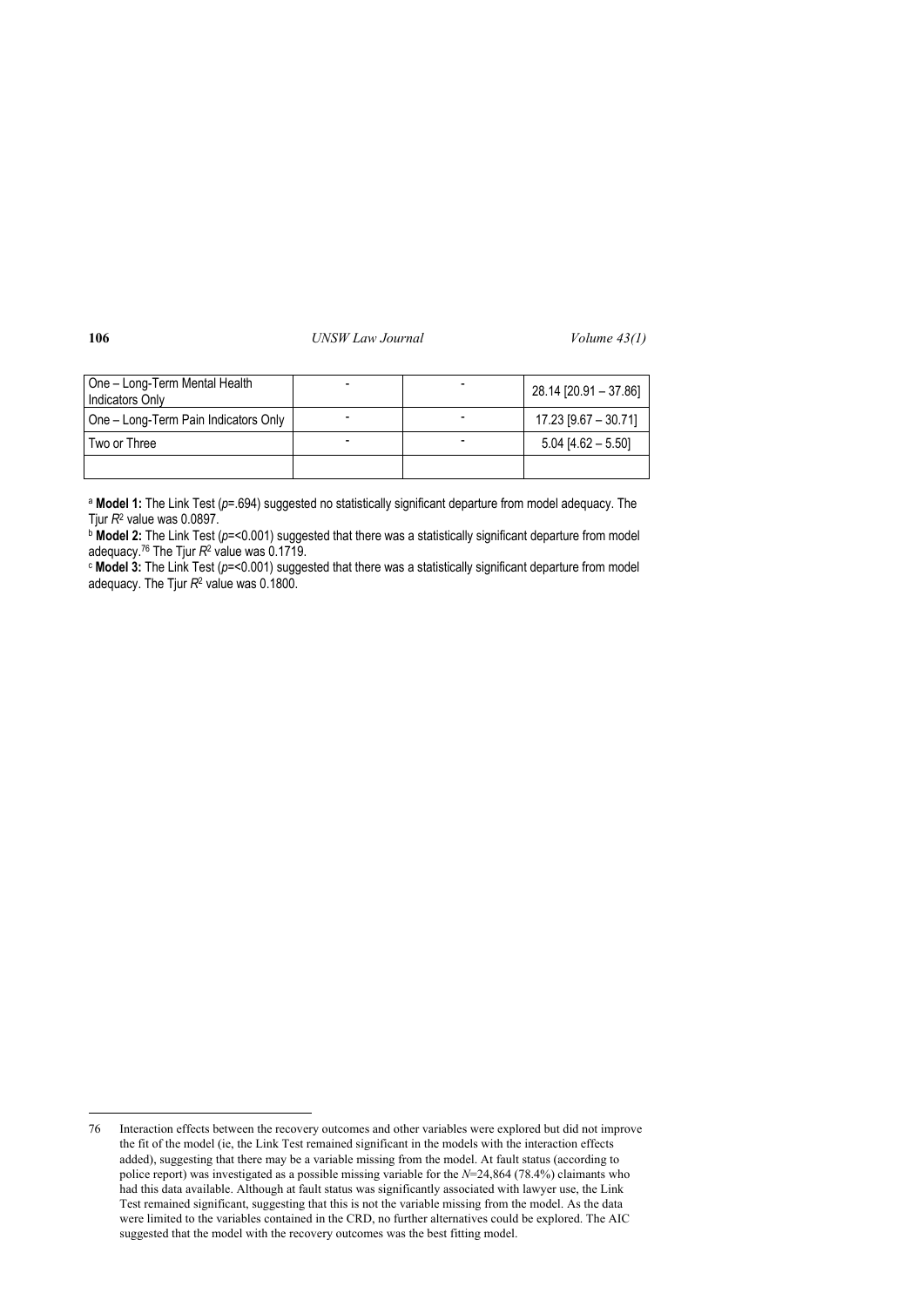Characteristic



 $\rightarrow$ 

 $10$ 

 $\sim$ 

 $\bullet$ 

 $\overline{a}$ 

 $\mapsto \bullet$ 

 $-$ 

 $\overline{\phantom{a}}$ 

 $\leftarrow$ 



Age Group (ref=35 to 44) Younger than 15

15 to 24

25 to 34

45 to 54

55 to 64

65 to 74 75 and Older

Female

Gender (ref=Male)

Prior Claim (ref=No) Yes

Inner Regional Victoria

Deciles 1 and 2 Deciles 3 and 4 Deciles 7 and 8 Deciles 9 and 10

Multi Vehicle Crash

Remoteness (ref=Major Cities of Victoria)

Outer Regional, Remote, and Very Remote Victoria

Number of Vehicles in Crash (ref=Single Vehicle Crash)

SES: IRSAD State Decile (ref=Deciles 5 and 6)

Injury Type (ref=Musculoskeletal - Whiplash) Musculoskeletal - Strains and Sprains Orthopaedic - Limb Fractures Orthopaedic - Other Fractures Orthonaedic - Dislocations Other Injuries - Abrasions, Contusions, and Lacerations Other Injuries - Other Other Serious Injuries - Mild Acquired Brain Injury Other Serious Injuries - Internal Injuries Other Serious Injuries - Other

Number of Recovery Outcomes Experienced (ref=None) One - Short-Term Work Disability Only One - Short-Term Mental Health Indicators Only One - Short-Term Pain Indicators Only Two or Three



Figure 3: Significant Associations with Lawyer Use in the Non-Hospitalised Context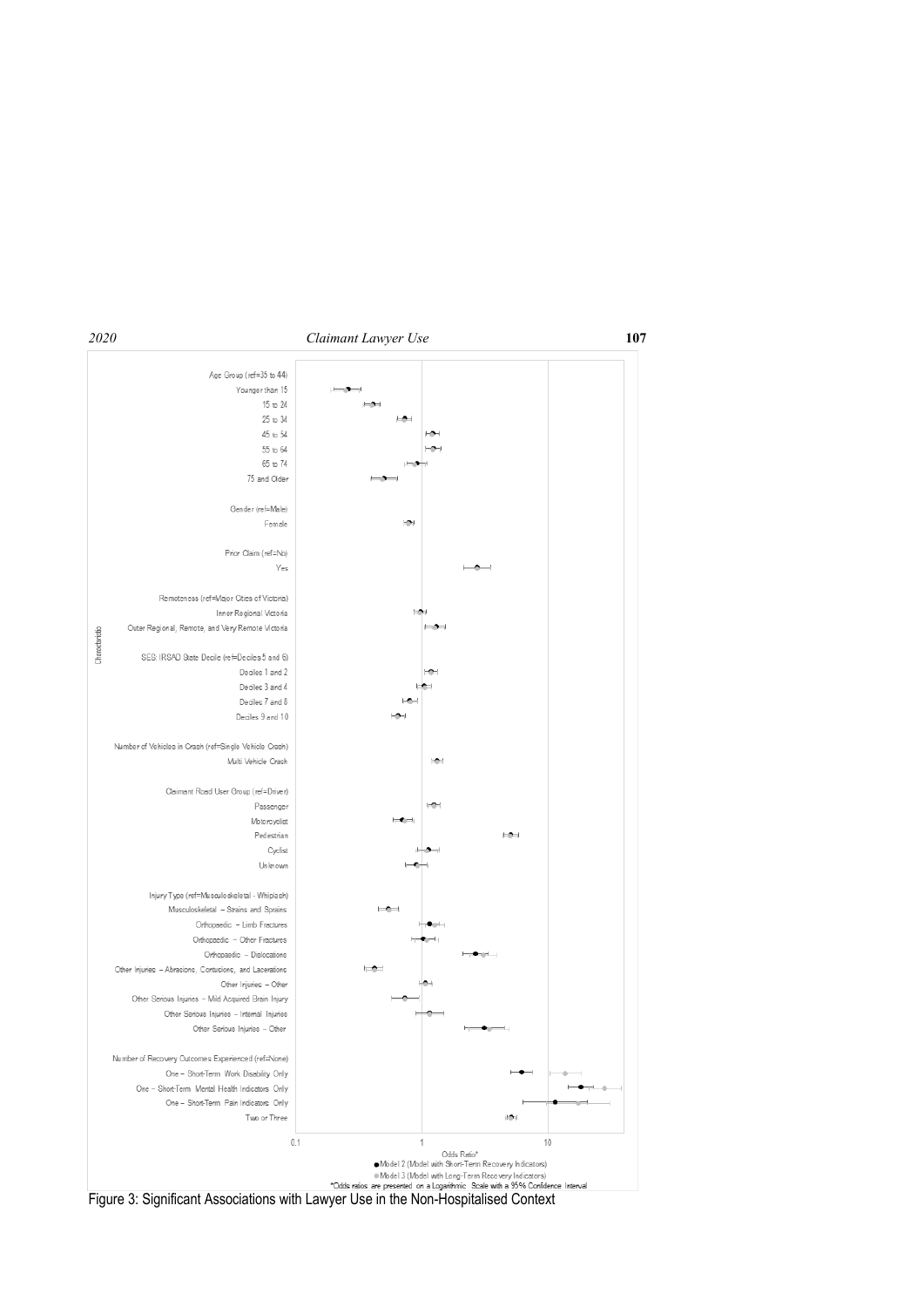## **IV DISCUSSION**

### **A Summary of Findings**

Although injury severity and other individual-level socio-demographic, crash, and injury factors played a role in explaining claimant engagement of lawyers, recovery outcomes had by far the greatest impact. In both cohorts, claimants who had prior claims, were relatively socio-economically disadvantaged, were injured in multi-vehicle crashes, were passengers or pedestrians, sustained 'orthopaedic' (limb fractures and dislocations) and 'other serious' (other) injuries, or who experienced one or more negative recovery outcomes had a relatively high likelihood of engaging a lawyer. Claimants who were young (below 25), were relatively socio-economically advantaged, and sustained 'other' (abrasion, contusion, and laceration) injuries had a relatively low likelihood of engaging a lawyer.

### **B Factors Associated with Lawyer Use: Similarities to Other Settings**

In Australia, studies conducted among individuals with all types of legal problems suggest that some individuals are less likely to seek advice (including legal advice) in response to these problems; $\frac{7}{7}$  for example, those who are young (ie, aged 15 to 34), male, not disabled, not single parents, speak a main language other than English, and have markers of socio-economic disadvantage.78 Several of these groups are also particularly vulnerable to experiencing multiple and substantial legal problems (including those who are young and have markers of socio-economic disadvantage)<sup>79</sup> and failing to finalise these problems (including those who speak a main language other than English and have markers of socioeconomic disadvantage).<sup>80</sup>

## *1 Claimant Age*

In terms of age, our findings were similar to those of studies of legal problems more generally in that, in both cohorts, younger claimants (ie, those below 25) had lower odds of engaging lawyers. There are a number of potential explanations for this relationship in the TAC scheme. First, in this scheme,

<sup>77</sup> In these studies, legal problems are defined as problems for which the law provides a potential avenue for resolution, regardless of whether or not legal action is ultimately taken. The legal problems examined differ across studies, but tend to include consumer, community, employment, family, finance, housing, public bureaucracy, and economic and personal injury legal problems: Hazel Genn, *Paths to Justice: What People Do and Think about Going to Law* (Hart Publishing, 1999) 12; Rebecca L Sandefur, 'Access to Civil Justice and Race, Class, and Gender Inequality' (2008) 34 *Annual Review of Sociology* 339, 343; Ab Currie, 'The Legal Problems of Everyday Life' (2009) 12 *Sociology of Crime, Law, and Deviance* 1, 8.

<sup>78</sup> Christine Coumarelos et al, Law and Justice Foundation of New South Wales, *Legal Australia-Wide Survey: Legal Need in Australia* (Access to Justice and Legal Needs No 7, August 2012) 104.

<sup>79</sup> Ibid 69–70.

<sup>80</sup> Ibid 146. Note that in the *Legal Australia-Wide Survey*, respondents were asked whether their legal problem was ongoing or over; problems were categorised as finalised if the respondent stated that the problem was over. Problems could be categorised as finalised even if the respondent had decided not to take any steps to resolve the problem.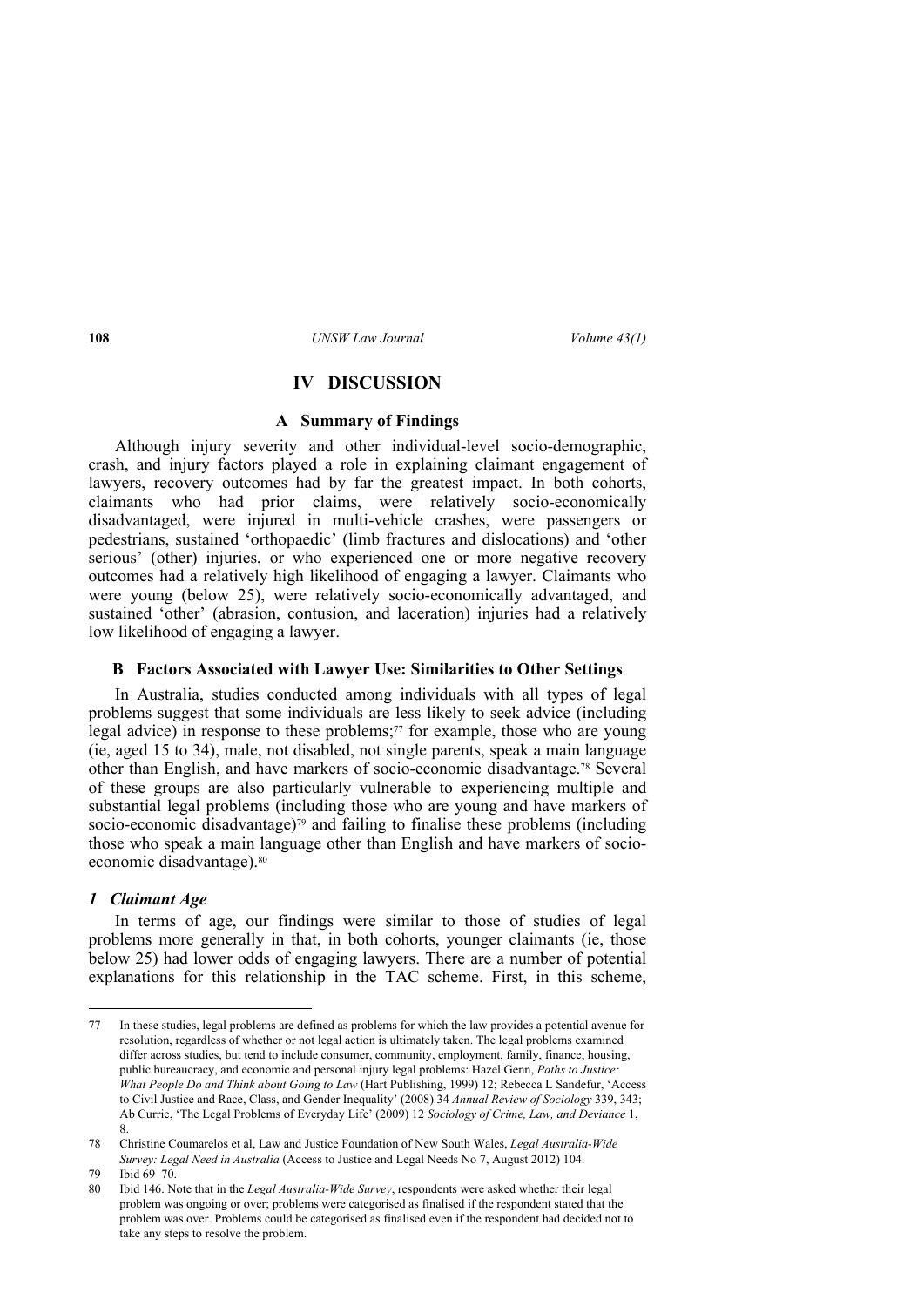children are reliant on their parents to instigate and pursue claims on their behalf. If a child is injured due to their parents' driving, there might be a natural reluctance on the part of that parent to pursue a claim because of their responsibility for the crash. Although the TAC would indemnify the parent so that they would not have to pay damages directly, the parent might be unaware of this or concerned that they would still be held responsible.

Second, the timelines for claiming impairment lump sum and common law benefits are extended for children in the TAC scheme. A child's degree of impairment is assessed when they reach the age of 18 years if their injuries have stabilised by that time.<sup>81</sup> Children also have six years from the date they turn  $18$ to lodge a common law claim, as prior to that they are under a 'legal disability'.<sup>82</sup> As a result, some young people who did not use legal services in the follow-up period in this study might still use these services once they come of age to claim impairment lump sum or common law benefits themselves.

Finally, there is a general tendency for young people not to recognise that their problems have a legal dimension or potential legal solution, and to lack awareness about accessible legal services.<sup>83</sup> Young people can also be reluctant to engage legal services, and struggle to participate in legal processes.<sup>84</sup>

Notably, our findings differed from those of a study conducted in a different Australian compensation scheme, in which age was not associated with lawyer use.85 This may be because that study focused on whiplash claimants in the NSW scheme, and factors associated with lawyer use might differ across injury types or compensation scheme designs. Injury profile might also differ across age groups, and so the age distribution of the sample in that study might differ from that in the current study.

## *2 Claimant Recovery Outcomes*

The findings for the negative recovery outcomes were also similar to those of studies of legal problems more generally, which indicate that individuals with physical and mental ill-health are more likely to both engage legal services and fail to finalise their problems within a short timeframe, perhaps because their problems are particularly complex or severe, or because they lack the capacity to finalise their problems alone. In studies of individuals with road traffic injuries, it has been suggested that lawyer use itself causes physical and mental ill-health and delayed return to work. A number of studies have explored stressful aspects of legal processes that could explain this relationship, such as the need to relive the initial crash,<sup>86</sup> prove an injury or disability in the face of explicit doubts, $87$  and

<sup>81</sup> *Transport Accident Act 1986* (Vic) s 46A(1)(b).

<sup>82</sup> *Limitation of Actions Act 1958* (Vic) s 27E.

<sup>83</sup> Australian Law Reform Commission, *Seen and Heard: Priority for Children in the Legal Process* (Report No 84, 19 November 1997) 51.

<sup>84</sup> Ibid 51–2.

<sup>85</sup> Casey, Feyer and Cameron, 'Associations with Legal Representation in a Compensation Setting' (n 24) 920–2.

<sup>86</sup> Fowlie and Alexander (n 23) 326; Katherine Lippel, 'Therapeutic and Anti-Therapeutic Consequences of Workers' Compensation' (1999) 22(5–6) *International Journal of Law and Psychiatry* 521, 524–5; Grant, 'Claiming Justice in Injury Law' (n 12) 641; Kilgour et al (n 15) 178.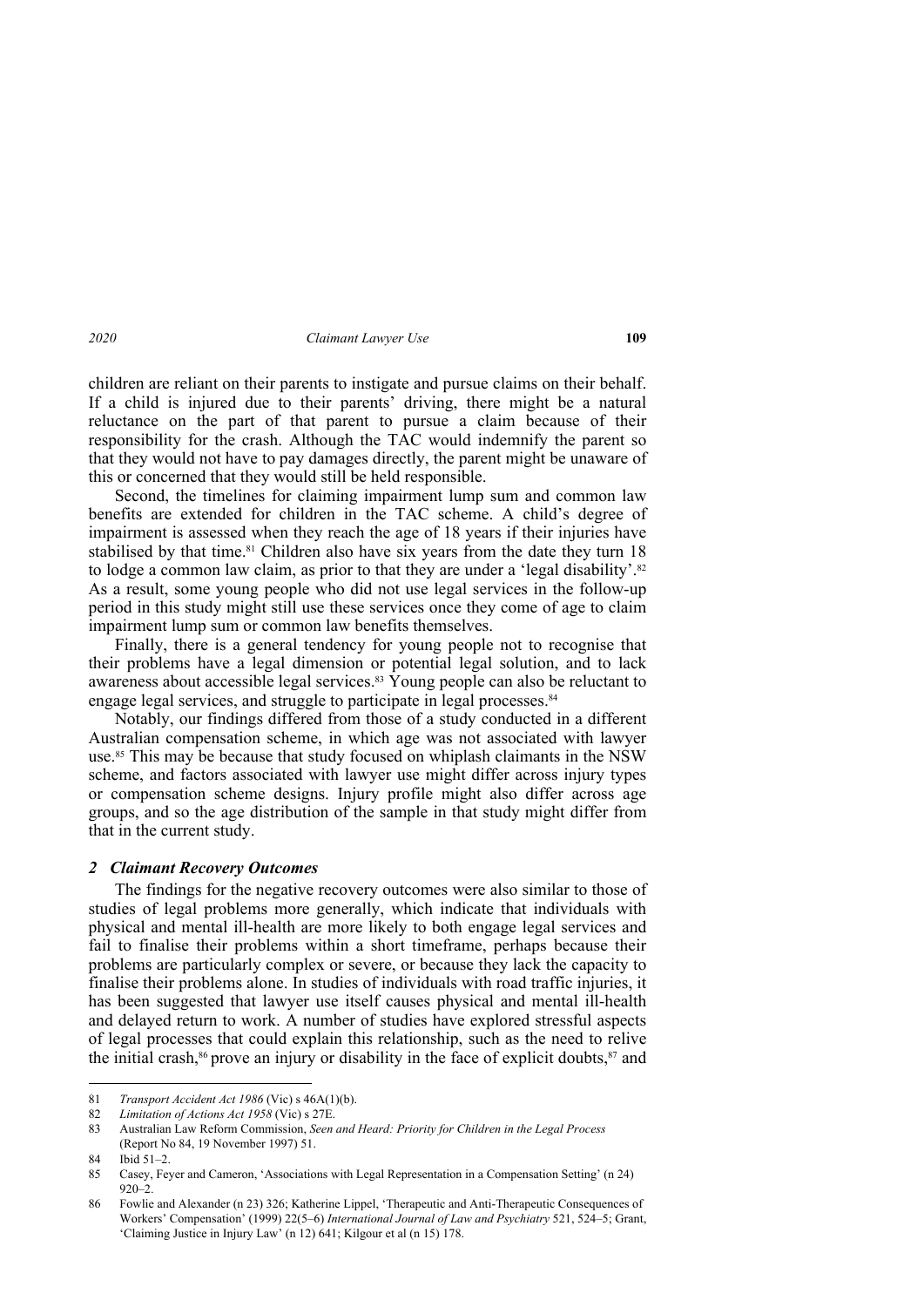expose intensely private information to public view.88 However, less attention has been paid to the role of lawyers themselves, although they are frequently portrayed as adversarial parties who exacerbate an already harmful process by adding complexity to cases and prolonging conflict and strife.<sup>89</sup>

Notably, studies of individuals with road traffic injuries have generally failed to find evidence of a causal link between lawyer use and recovery outcomes, such as return to work, once variables that could predict both lawyer use and recovery outcomes are adjusted for.90 Indeed, the current study suggests that the proposed link might be reversed, and that injured persons might engage lawyers when they experience delays returning to work, or mental health or pain issues. In compensation settings, these issues could impair claimants' ability to navigate schemes alone; complicate claimants' treatment needs, leading to disputes over access to benefits; and impair claimants' personal and social functioning, leading to higher perceived injury severity and the pursuit of impairment lump sum and common law benefits, all of which can necessitate the engagement of lawyers.

## **C Factors Associated with Lawyer Use: Differences from Other Settings**

### *1 Claimant SES*

Our findings for SES differed from those of studies of legal problems more generally. In those studies, individuals who had markers of socio-economic disadvantage were unlikely to seek legal advice<sup>91</sup> or finalise problems in the absence of this advice.<sup>92</sup> Conversely, in the current study, socio-economically disadvantaged claimants were highly likely to use legal services. This might be because, for problems other than personal injuries, socio-economically disadvantaged persons often cannot afford to pay for legal services outright and are instead reliant on the availability of legal aid and community legal centre ('CLC') services.93 The amount of legal aid provided is often woefully inadequate, and there have been substantial budget cuts in the CLC sector in recent years that have reduced the availability of services and made it harder for

<sup>87</sup> Fowlie and Alexander (n 23) 322–3; Valerie Tarasuk and Joan M Eakin, 'The Problem of Legitimacy in the Experience of Work-Related Back Injury' (1995) 5(2) *Qualitative Health Research* 204, 208–10; Lippel (n 86) 533–4; Lee Strunin and Leslie I Boden, 'The Workers' Compensation System: Worker Friend or Foe?' (2004) 45(4) *American Journal of Industrial Medicine* 338, 341–2; David A Alexander, Raj Badial and Susan Klein, 'Personal Injury Compensation: No Claim without Pain?' (2006) 30(10) *Psychiatric Bulletin* 373, 374; Murgatroyd, Cameron and Harris (n 15) 225; Kilgour et al (n 15) 164–9.

<sup>88</sup> Steven R Smith, 'Malpractice Liability of Mental Health Professionals and Institutions' in Bruce D Sales and Daniel W Shuman (eds), *Law, Mental Health, and Mental Disorder* (Brooks/Cole Publishing Company, 1996) 76, 85; Daniel W Shuman, 'When Time Does Not Heal: Understanding the Importance of Avoiding Unnecessary Delay in the Resolution of Tort Cases' (2000) 6(4) *Psychology, Public Policy, and Law* 880, 887.

<sup>89</sup> Marc Galanter, 'Predators and Parasites: Lawyer-Bashing and Civil Justice' (1994) 28(3) *Georgia Law Review* 633, 634–6.

<sup>90</sup> Gun et al (n 17); Darnel F Murgatroyd et al, 'Predictors of Return to Work Following Motor Vehicle Related Orthopaedic Trauma' (2016) 17(1) *BMC Musculoskeletal Disorders* 171, 176.

<sup>91</sup> Coumarelos et al (n 78) 104.

<sup>92</sup> Ibid 146.

<sup>93</sup> Community Law Australia, *Unaffordable and Out of Reach: The Problem of Access to the Australian Legal System* (Report, July 2012) 6.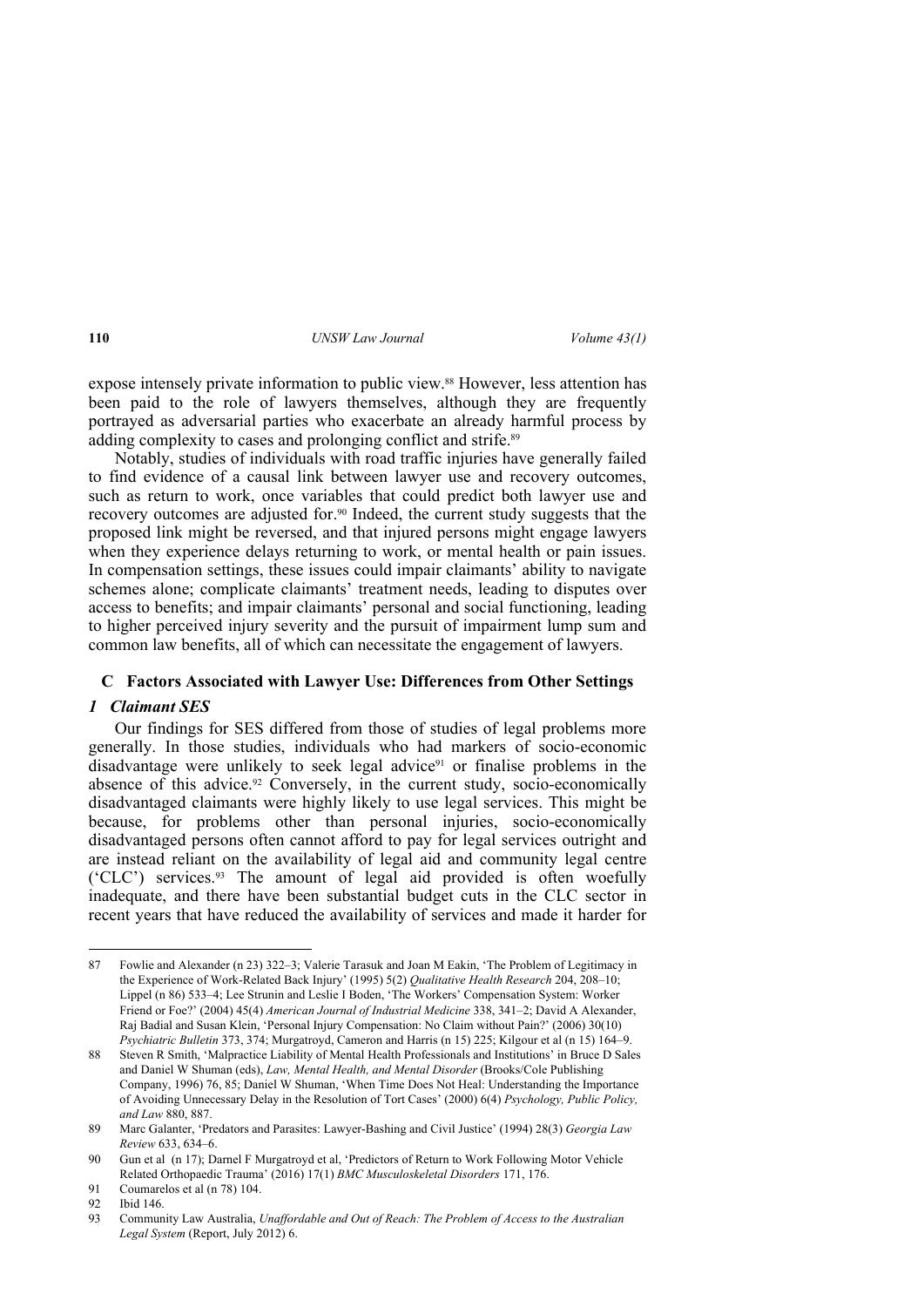socio-economically disadvantaged persons to receive legal assistance.<sup>94</sup> For personal injuries, however, legal services tend to be available on a 'no win, no fee' basis, which removes cost barriers for socio-economically disadvantaged claimants and increases lawyer use.

Alternatively, it might be that individuals who are socio-economically advantaged have higher legal capability than those who are not, where legal capability is defined as the legal knowledge and skills needed to pursue a legal resolution, and psychological readiness to act until this resolution is achieved.95 Outside personal injury compensation schemes, this imbalance in legal capability manifests as a tendency toward inaction and away from lawyer use in disadvantaged groups, and away from inaction and toward lawyer use in advantaged groups.<sup>96</sup> However, this study suggests that in personal injury compensation schemes, the reverse might be true. This might be because claimants with high legal capability can navigate compensation schemes and finalise problems without legal intervention, whilst those with low legal capability cannot. In addition, for claimants with low legal capability, legal advertising might overcome some of the barriers to action that exist outside compensation schemes (for example, by raising awareness about the possibility of engaging a lawyer, including on a 'no win, no fee' basis, and the process for doing so). $97$ 

Finally, socio-economically disadvantaged claimants might be more severely affected by barriers encountered during the course of their claims, as for example delays in approval of claims and provision of funds are more likely to lead to financial hardship and an urgent need for legal intervention among low, compared to high, SES claimants.98

<sup>94</sup> Ibid 6–7, 9–10; Amanda Alford and James Farrell, 'Community Legal Centres Face Funding Crisis' (2016) 41(1) *Alternative Law Journal* 2, 2.

<sup>95</sup> Coumarelos et al (n 78) 29–31; Hugh M McDonald and Julie People, 'Legal Capability and Inaction for Legal Problems: Knowledge, Stress and Cost' (2014) 41 *Updating Justice* 1, 2; Pascoe Pleasence et al, 'Reshaping Legal Assistance Services: Building on the Evidence Base' (Discussion Paper, Law and Justice Foundation of New South Wales, April 2014) 130–1.

<sup>96</sup> Coumarelos et al (n 78) 36–7; Pascoe Pleasence and Nigel J Balmer, *How People Resolve 'Legal' Problems: A Report to the Legal Services Board* (Report, May 2014) 100–1.

<sup>97</sup> Albert J Hudec and Michael J Trebilcock, 'Lawyer Advertising and the Supply of Information in the Market for Legal Services' (1982) 20(1) *University of Western Ontario Law Review* 53, 54; Nora Freeman Engstrom, 'Sunlight and Settlement Mills' (2011) 86(4) *New York University Law Review* 805, 853; Richard Lewis and Annette Morris, 'Tort Law Culture: Image and Reality' (2012) 39(4) *Journal of Law and Society* 562, 586.

<sup>98</sup> For evidence of delays and their effects, see, eg, Bridget Bryant, Richard Mayou and Sally Lloyd-Bostock, 'Compensation Claims Following Road Accidents: A Six-Year Follow-Up Study' (1997) 37(4) *Medicine, Science and the Law* 326, 326; Nieke A Elbers et al, 'Do Compensation Processes Impair Mental Health? A Meta-Analysis' (2013) 44(5) *Injury* 674, 681; Belinda J Gabbe et al, 'Financial and Employment Impacts of Serious Injury: A Qualitative Study' (2014) 45(9) *Injury* 1445, 1450; Elbers et al, 'Differences in Perceived Fairness and Health Outcomes' (n 15) 668.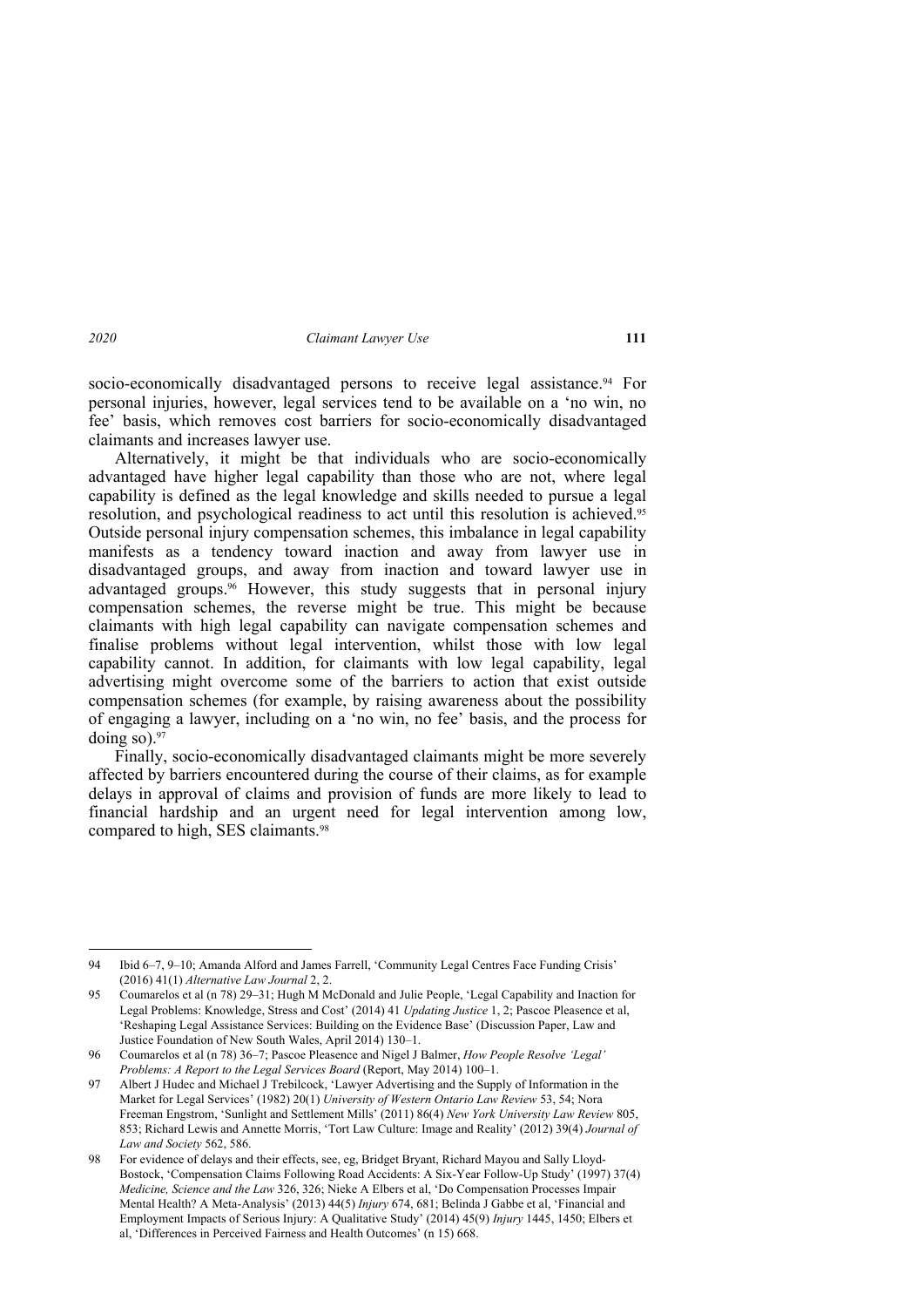### **D Factors Associated with Lawyer Use: Variables Not Previously Investigated**

The association between prior lodgement of a compensation claim and lawyer use has not been investigated in other studies of lawyer use in the Australian compensation context.<sup>99</sup> In the current study, prior claiming was more common among claimants who engaged lawyers than those who did not. Claimants with prior claims might struggle to apportion impairment to different injury events, leading to disputes that require legal assistance to finalise.<sup>100</sup> Alternatively, these claimants might have advance knowledge of the difficulties involved in navigating the compensation process and the benefits of using legal services.101 Prior claiming has also been linked to long-term disability outcomes, perhaps due to the compounding effects of, or the complexities involved in treating, injuries from multiple events.102

## **E Factors Associated with Lawyer Use: The Influence of Compensation Scheme Design**

In this study, many of the associations between the modelled variables and lawyer use appear to be the result of compensation scheme design factors (such as the degree of impairment required to claim for impairment lump sum and common law benefits, and legal cost agreements).

### *1 Injury Severity*

Claimants who entered the TAC scheme with severe injuries were more likely to use lawyers. There are several candidate explanations for this finding. First, accessing some benefits, such as impairment lump sum and common law payments, requires claimants to both have a permanent injury and undergo a potentially long and complex claiming process that can necessitate the involvement of lawyers.103 Second, lawyers are more likely to grant access to their services when claimants have more severe injuries. This is because, in the personal injury sector in general, and in TAC claims in particular, legal services are almost exclusively provided to claimants under 'no win, no fee' agreements. As such, lawyers have a powerful financial incentive to select clients whose claims are likely to be successful (that is, to result in a payment of compensation) to ensure that they will be paid for their services.<sup>104</sup> As the success of a claim

<sup>99</sup> However, one study did compare the proportion of claimants who used a lawyer and had a prior claim to the proportion of claimants who did not use a lawyer and had a prior claim: Casey, Feyer and Cameron, 'Associations with Legal Representation in a Compensation Setting' (n 24) 920–2.

<sup>100</sup> Casey, Feyer and Cameron, 'Associations with Legal Representation in a Compensation Setting' (n 24) 923.

<sup>101</sup> Marc Galanter, 'Why the "Haves" Come Out Ahead: Speculations on the Limits of Legal Change' (1974) 9(1) *Law & Society Review* 95, 97–101.

<sup>102</sup> Casey, Feyer and Cameron, 'Associations with Legal Representation in a Compensation Setting' (n 24) 923.

<sup>103</sup> Murgatroyd, Cameron and Harris (n 15). See also Elbers et al, 'Differences in Perceived Fairness and Health Outcomes' (n 15).

<sup>104</sup> Grant and Studdert (n 12) 879.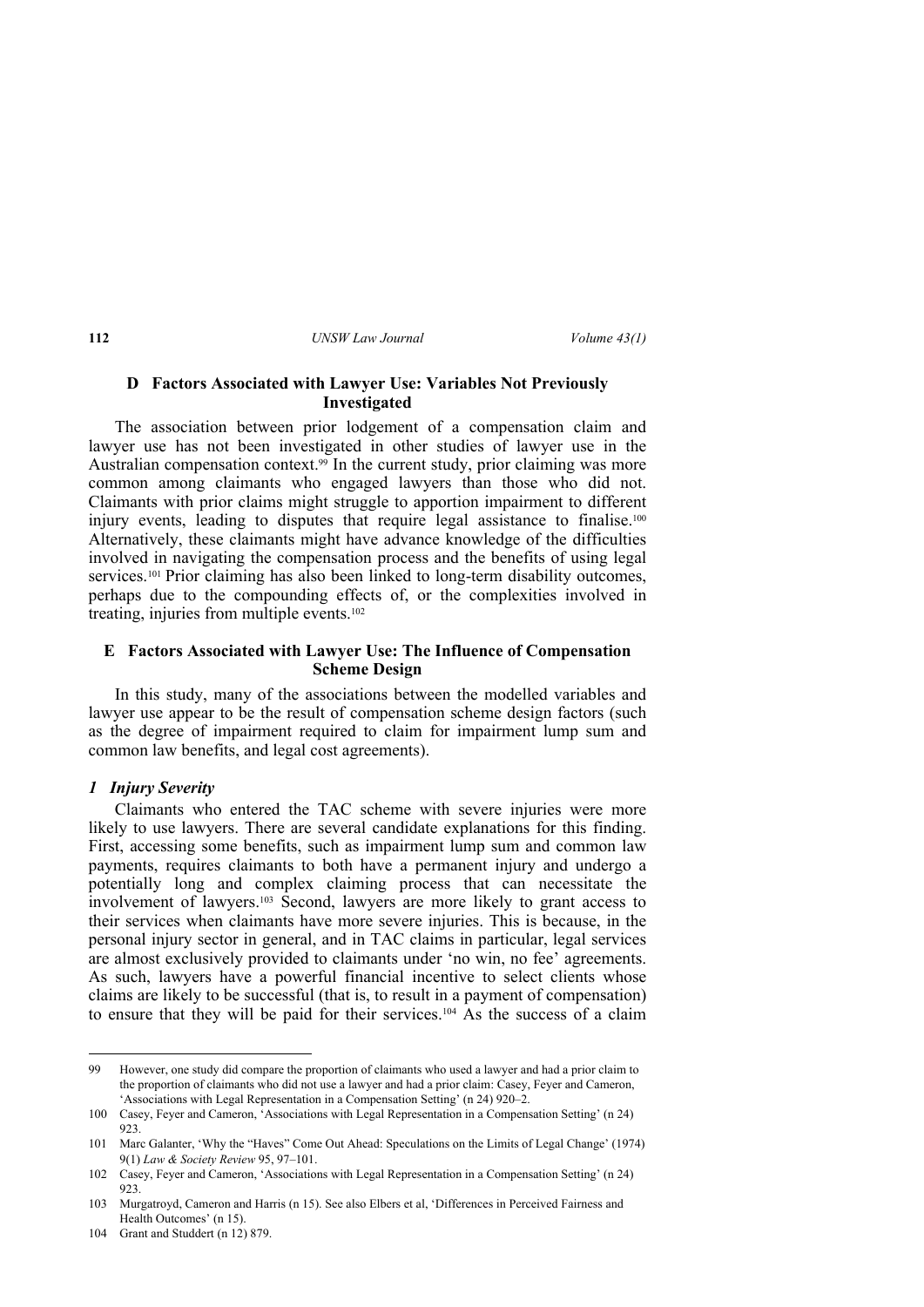depends on the severity and permanence of claimant injuries, these factors play a crucial role in gatekeeping by lawyers in relation to their services. Third, claimants with more severe injuries may experience difficulties navigating the claiming process because of these injuries (for example, they may struggle to make decisions due to head injuries, or to concentrate due to the side effects of pain medications), leading them to seek legal assistance.105

The proportion of variation explained by injury severity alone was, however, much smaller than that explained by other variables. This might be because this study did not differentiate between claims based on the purposes for which lawyers were engaged. It is possible that some claimants engaged lawyers to assist with claim disputes not related to injury severity (for example, the initial acceptance of a claim, or access to a specific benefit or service). In addition, this study used an objective measure of injury severity; however, some injuries that would not be classified as serious from a clinical perspective might have a serious impact on the life of an injured person.106 An oft-cited example is that a finger amputation might not have a high SRR or serious impact on the life of a manual labourer, but would substantially alter the life of a concert pianist.<sup>107</sup> This is important given that the mental and emotional impact of injuries is as dependent on subjective perceptions as on objective measures.<sup>108</sup>

## *2 Claimant Road User Group and Injury Type*

Compensation scheme design factors might also explain some of the other associations found in the study. For example, in the TAC scheme, claimants lodging common law claims need to demonstrate that another party was negligent in their crash. Therefore, one would expect claimants other than drivers to be more likely to lodge common law claims and engage lawyers as, for example, there are few circumstances in which a passenger could be responsible for a crash. Indeed, in both cohorts, passengers and pedestrians were more likely to use lawyers than drivers. Similarly, as both impairment lump sum and common law claims depend on injury permanence, one might expect lasting injuries to be associated with both lodging these claims and using lawyers. In both cohorts, claimants with transient injuries such as 'other injuries' (abrasions, contusions, and lacerations) were unlikely to use lawyers, whilst those with 'other serious injuries' (other) (which includes amputations, degloving, loss of sight, moderate and severe burns, paraplegia, and other spinal injuries) were highly likely to use lawyers.

<sup>105</sup> Genevieve Grant, *The Claims, Advice and Decisions after Injury (CADI) Study: Interviews with Claimants* (Final Report, Monash University, May 2017) 53.

<sup>106</sup> Deborah R Hensler et al, *Compensation for Accidental Injuries in the United States* (Report, 1991) 44.

<sup>107</sup> Tony Buzzard, 'Transport Accident Compensation: A Medical Point of View' in David Miles (ed) *Motor Car Injuries: Transport Accident Act* (Leo Cusson Institute, 1987) cited in Ian Malkin, 'Victoria's Transport Accident Reforms: In Perspective' (1987) 16(2) *Melbourne University Law Review* 254, 271.

<sup>108</sup> Hensler et al (n 106) 44.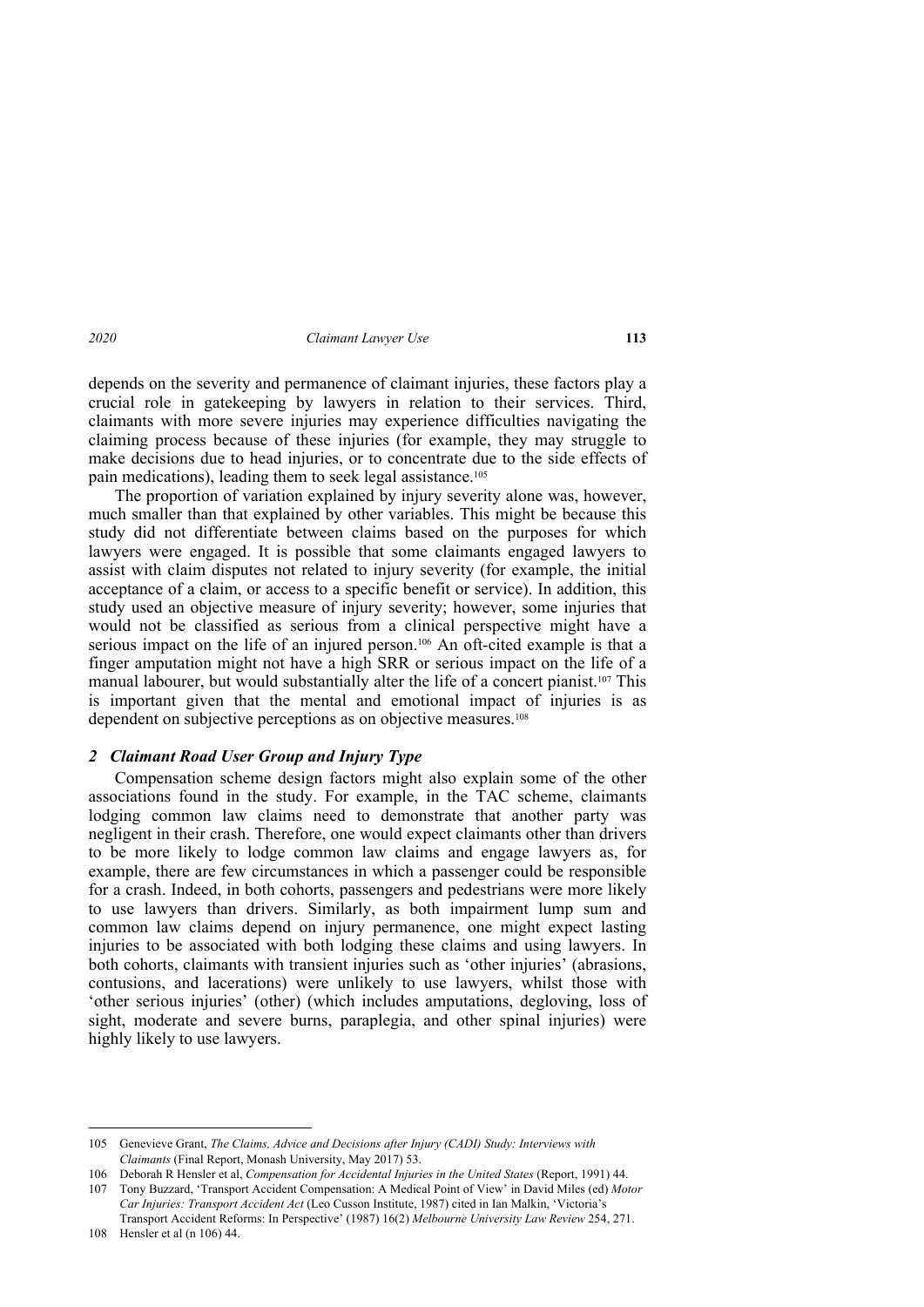## **F Implications for Claimants, Schemes, Legal Service Providers, and the Community**

Understanding which claimants are most likely to engage legal services provides schemes with opportunities to intervene and minimise the risk of claimants encountering obstacles or having negative experiences that could trigger both poor recovery outcomes and lawyer use, where appropriate. Such interventions would benefit claimants through improved recovery and easier access to entitlements, and insurers through decreased costs and better performance in returning claimants to health and work. These interventions could be tailored to particular groups. For example, claimants with high legal capability could be provided with additional advice, information, and support to assist them to navigate the scheme alone; this could free up legal services for use by those with low legal capability who might struggle even with this additional support. Other examples of specific interventions could include the prompt approval of claims for low SES claimants to alleviate financial hardship; proactive case management practices (such as detailed interviews with claimants; meetings between case managers, employers, ergonomists, and occupational therapists; workplace modifications; and vocational training) to reduce work disability;<sup>109</sup> and early psychological interventions to prevent depression.110

Notably, there was little difference in the amount of variation in lawyer use explained by the models with negative recovery outcomes at three months postcrash, and the models with negative recovery outcomes as 12 months post-crash. This implies that vulnerable claimants can be identified and interventions implemented relatively soon after injury. Similarly, another study showed that experience of long-term disability and compensation-related stress can be predicted as early as three months post-injury.111 In that study, both work disability and depression at three months post-injury were implicated in development of compensation-related stress.<sup>112</sup> Accordingly, interventions to combat short-term work disability, mental health, and pain issues might affect several long-term claimant outcomes relevant to subsequent lawyer engagement.

The findings of this study also have implications for access to justice, as they indicate which claimants are likely to both experience a need for legal representation and act upon that need. Notably, claimants with markers of socioeconomic disadvantage, who often experience complex and severe legal problems in general (and fail to seek legal advice in response to these problems) both sought and received legal assistance in the TAC scheme. Understanding what facilitates access to justice for these disadvantaged groups in the TAC scheme could enable improved access to justice for these groups in other settings.

<sup>109</sup> See, eg, Bengt B Arnetz et al, 'Early Workplace Intervention for Employees with Musculoskeletal-Related Absenteeism: A Prospective Controlled Intervention Study' (2003) 45(5) *Journal of Occupational and Environmental Medicine* 499, 501–2.

<sup>110</sup> See, eg, Charles F Reynolds III et al, 'Early Intervention to Reduce the Global Health and Economic Burden of Major Depression in Older Adults' (2012) 33(1) *Annual Review of Public Health* 123, 126–8.

<sup>111</sup> Matthew J Spittal et al, 'Development of Prediction Models of Stress and Long-Term Disability among Claimants to Injury Compensation Systems: A Cohort Study' (2018) 8(4) *BMJ Open* 1, 7.

<sup>112</sup> Ibid 4.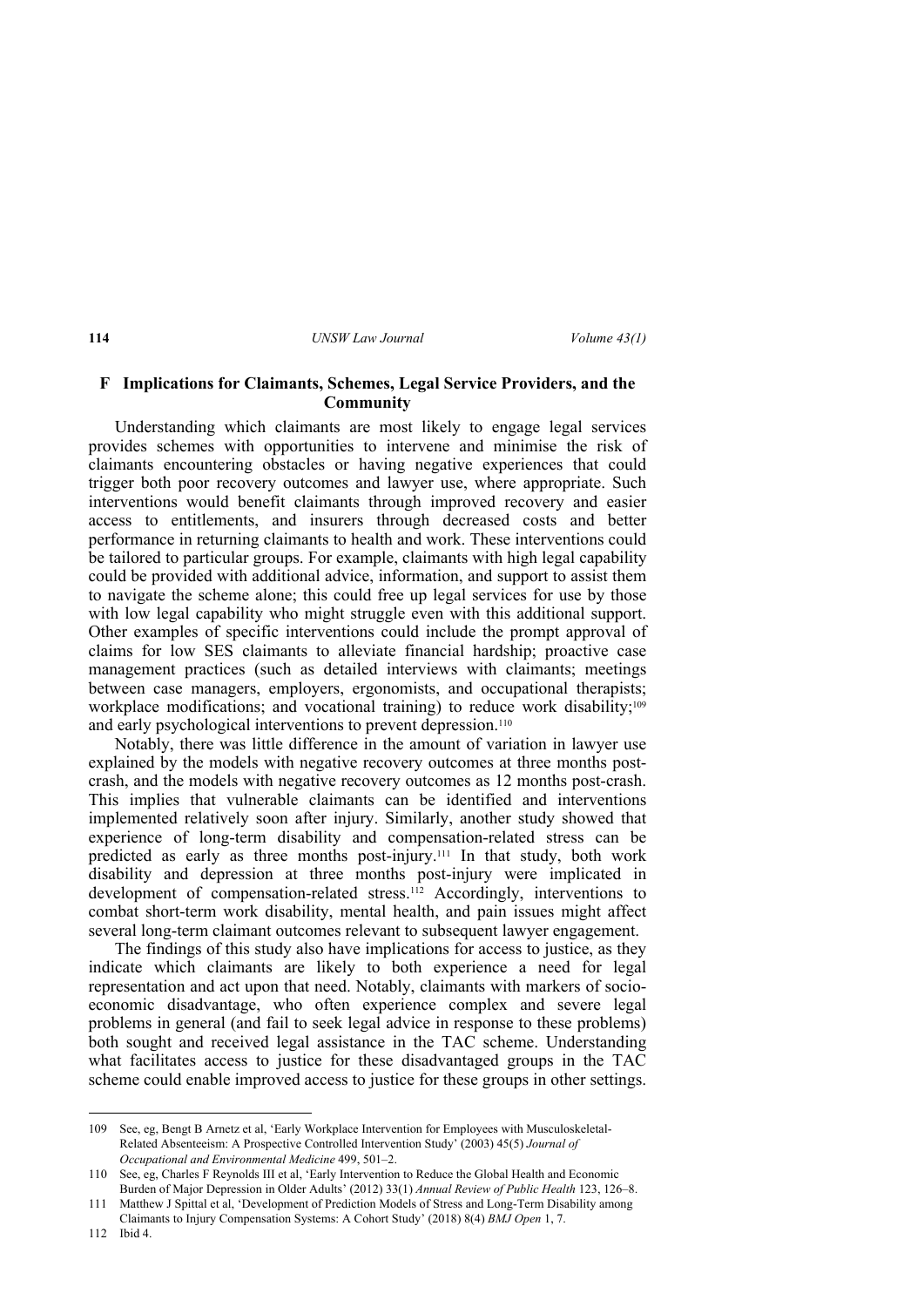There are, however, opportunities to improve access to justice in the TAC scheme in some groups, including among young claimants. This could be achieved by educating parents about the indemnifying role played by the TAC in their children's claims.

### **G Limitations and Directions for Future Research**

This study has several limitations. First, lawyer use is likely to have been underestimated in the regressions due to the use of a limited six-year follow-up period. Second, the study used SRRs calculated using Australian hospital data; these were based only on injury survivability in hospital settings, and were not specific to Victoria.113 In addition, SRRs were multiplied to create an overall ICISS score, a method that has been criticised as it assumes that survival probabilities are independent.114 Third, it was not possible to control for preinjury comorbidities or health, as this information was not available in the CRD. This was a particular issue for the non-hospitalised cohort, where the proportion of variation in lawyer use explained by the models was substantially lower than in the hospitalised cohort. This might be because, in this cohort, lawyer use might be better explained by unmeasured claimant factors. It was also an issue for the recovery indicators, as it was not possible to determine whether claimants who experienced mental health issues entered the scheme with pre-existing mental health conditions, or later developed mental health complications. Fourth, the recovery indicators were based on objective payment data rather than subjective experiences such as quality of life. Fifth, this study is restricted to compensable road traffic injury in Victoria; further research is needed to establish the factors associated with lawyer use in other compensation schemes, in Victoria and elsewhere. In addition, in jurisdictions where multiple insurers operate, it would be of value to explore whether there are differences in lawyer use between claimants whose claims are managed by different insurers.

Sixth, not all persons injured in road traffic crashes in Victoria claim compensation through the TAC scheme. Some injured persons may have minor injuries and elect to cover their medical costs themselves, or rely on their private health insurance;115 a minority may have private income protection or disability insurance that they use instead of making a TAC claim. It is probable that choice of compensation mechanism is itself associated with legal service use (as, for example, if an injured person elects to claim through their private insurance, their legal needs might be different to an injured person who elects to claim no-fault and/or common law benefits through a compensation scheme). In addition,

<sup>113</sup> Stephenson et al (n 66) 20.

<sup>114</sup> Ibid.

<sup>115</sup> Grant and Studdert (n 12) 877; Linda J Carroll et al, 'Complexities in Understanding the Role of Compensation-Related Factors on Recovery from Whiplash-Associated Disorders: Discussion Paper 2' (2011) 36(25S) *Spine* S316, S317. Some claimants also elect to claim medical benefits through a private insurer and then later lodge a TAC claim. In these cases, once the TAC claim has been accepted, the TAC can reimburse the private insurer: 'Private Health Insurance: Reimbursement of Expenses', *Transport Accident Commission* (Policy) <http://www.tac.vic.gov.au/clients/what-we-can-pay-for/policies/other /private-health-insurance-reimbursement-of-expenses#targetText=Treatment%20and %20services %20resulting%20from,the%20fund%20for%20these%20services>.